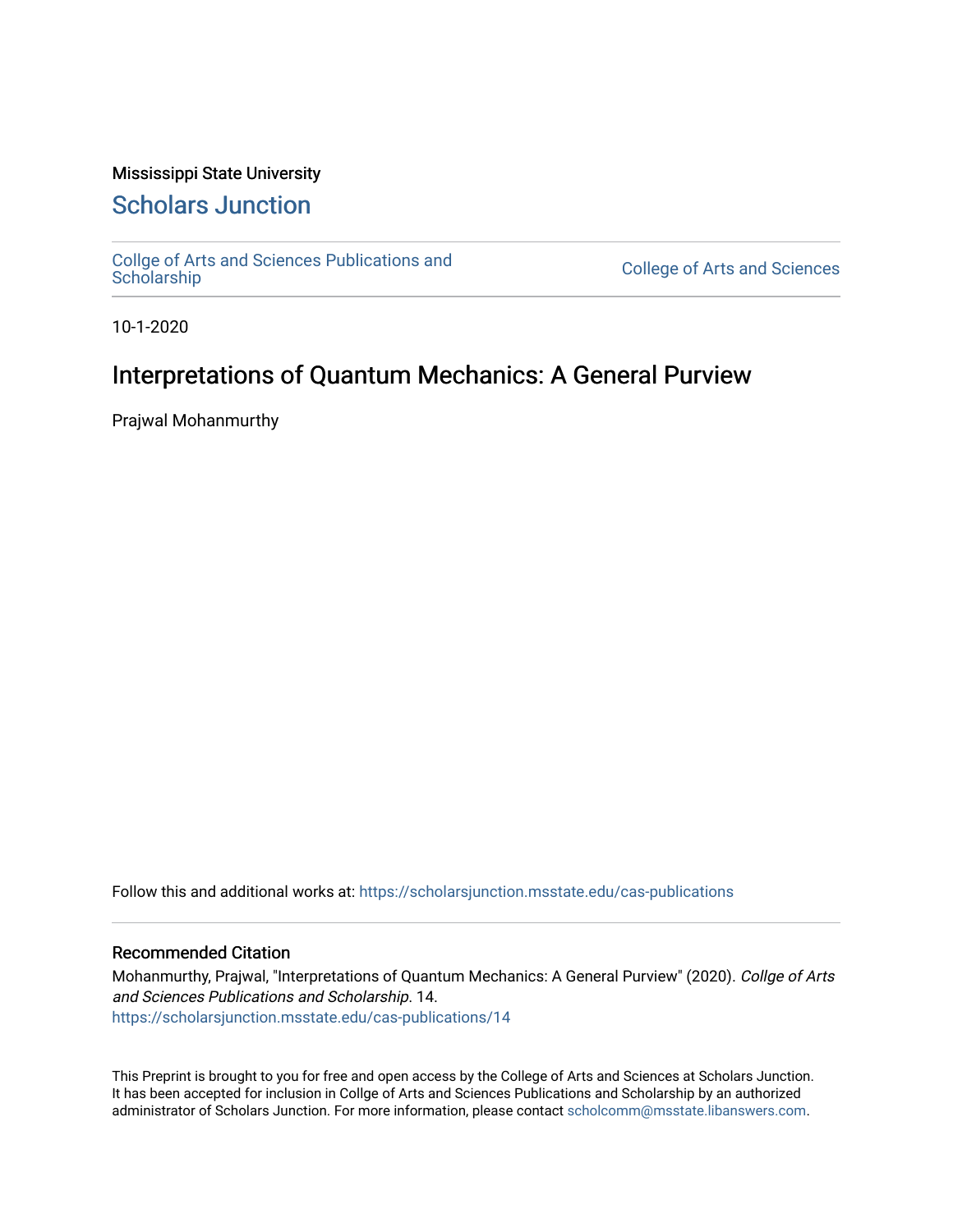### Interpretations of Quantum Mechanics A General Purview

DR. PRAJWAL MOHANMURTHY<sup>1</sup>

Argonne National Laboratory University of Chicago 9700 S Cass Ave, Lemont, IL 60439, U.S.A

Department of Physics and Astronomy Mississippi State University PO Box 5167, Mississippi State, MS 39762, U.S.A

Quantum mechanics revolutionized physics in early  $20<sup>th</sup>$  century and lead to one of the two field theories, the standard model, which is a crowing achievement of our contemporary times. However, paradoxes within the quantum mechanics, were recognized early on. These paradoxes have paved way to multiple interpretations of quantum mechanics over the century. These interpretations do not particularly affect the validity of the empirically established observations and measurements. We will attempt to introduce a few major interpretations of quantum mechanics and present their advantages and disadvantages in a very limited fashion. Though most interpretations do not tend themselves to experimental tests, it is possible that many of the interpretations are mere differing versions of the same objective truth, while some interpretations that do tend themselves to experimental test, beg further exploration of the foundations of quantum mechanics.

Fall 2020

Ed. Dr. Matthew Himel Department of History Mississippi State University

December 5, 2020

<sup>1</sup>prajwal@mohanmurthy.com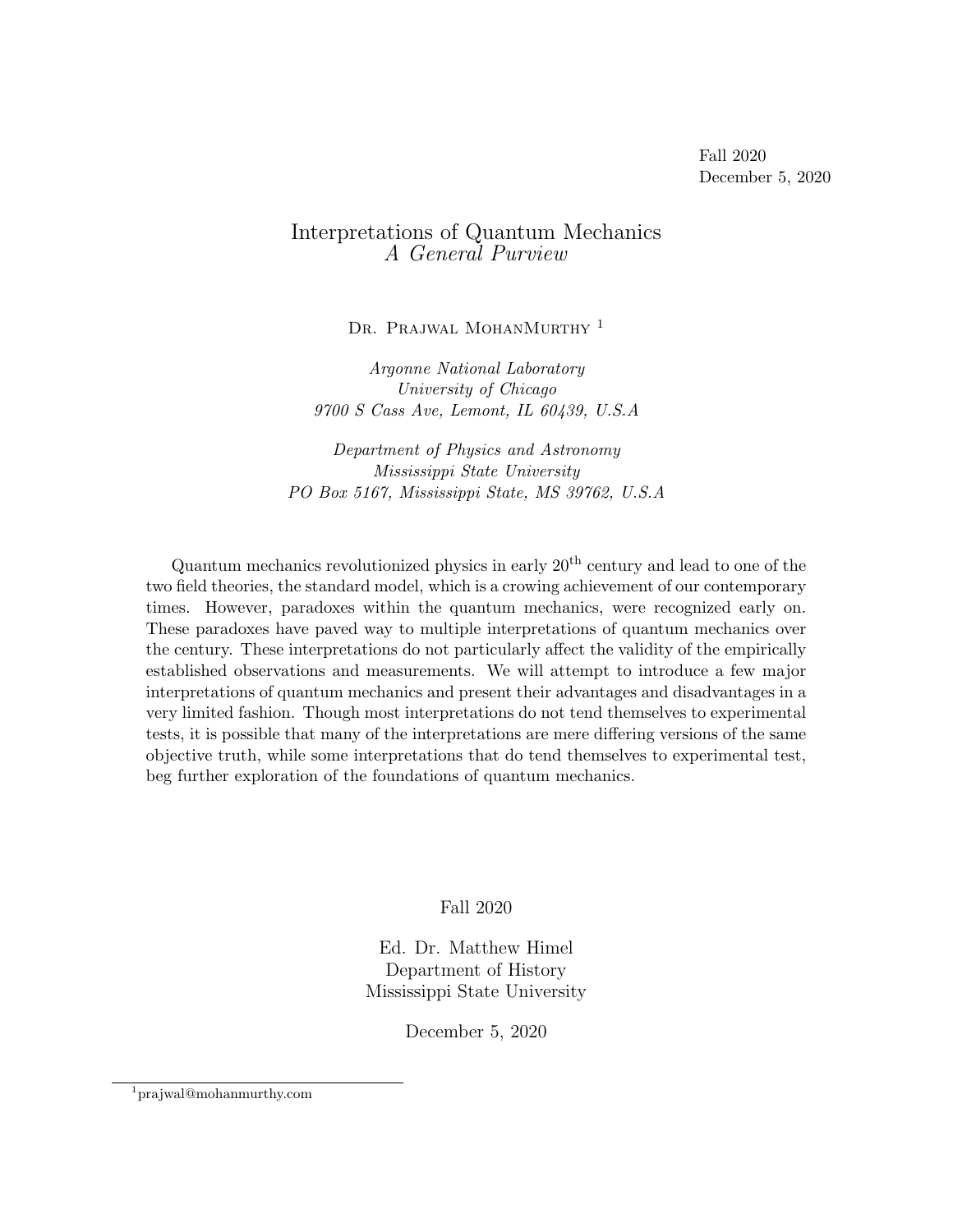# Contents

| 1        |                                           | <b>Introduction: Origins of Quantum Mechanics</b>                                                          | $\bf{2}$ |  |  |
|----------|-------------------------------------------|------------------------------------------------------------------------------------------------------------|----------|--|--|
| $\bf{2}$ | Paradoxes in Quantum Mechanics            |                                                                                                            |          |  |  |
|          | 2.1                                       |                                                                                                            | 6        |  |  |
|          | 2.2                                       |                                                                                                            | 7        |  |  |
|          | 2.3                                       |                                                                                                            | 8        |  |  |
|          | 2.4                                       |                                                                                                            | -9       |  |  |
|          | 2.5                                       |                                                                                                            | 10       |  |  |
|          | 2.6                                       |                                                                                                            | 11       |  |  |
|          | 2.7                                       |                                                                                                            | 13       |  |  |
| 3        | Interpretations of Quantum Mechanics [38] |                                                                                                            |          |  |  |
|          |                                           |                                                                                                            |          |  |  |
|          | 3.1                                       |                                                                                                            | 15       |  |  |
|          | 3.2                                       |                                                                                                            | 16       |  |  |
|          | 3.3                                       |                                                                                                            | 18       |  |  |
|          | 3.4                                       | Spontaneous Collapse Theories [54] $\ldots \ldots \ldots \ldots \ldots \ldots \ldots \ldots \ldots \ldots$ | 20       |  |  |
| 4        |                                           | Perception of Quantum Mechanics [57]                                                                       | 23       |  |  |
| 5        |                                           | Choosing an Interpretation [61]                                                                            | 25       |  |  |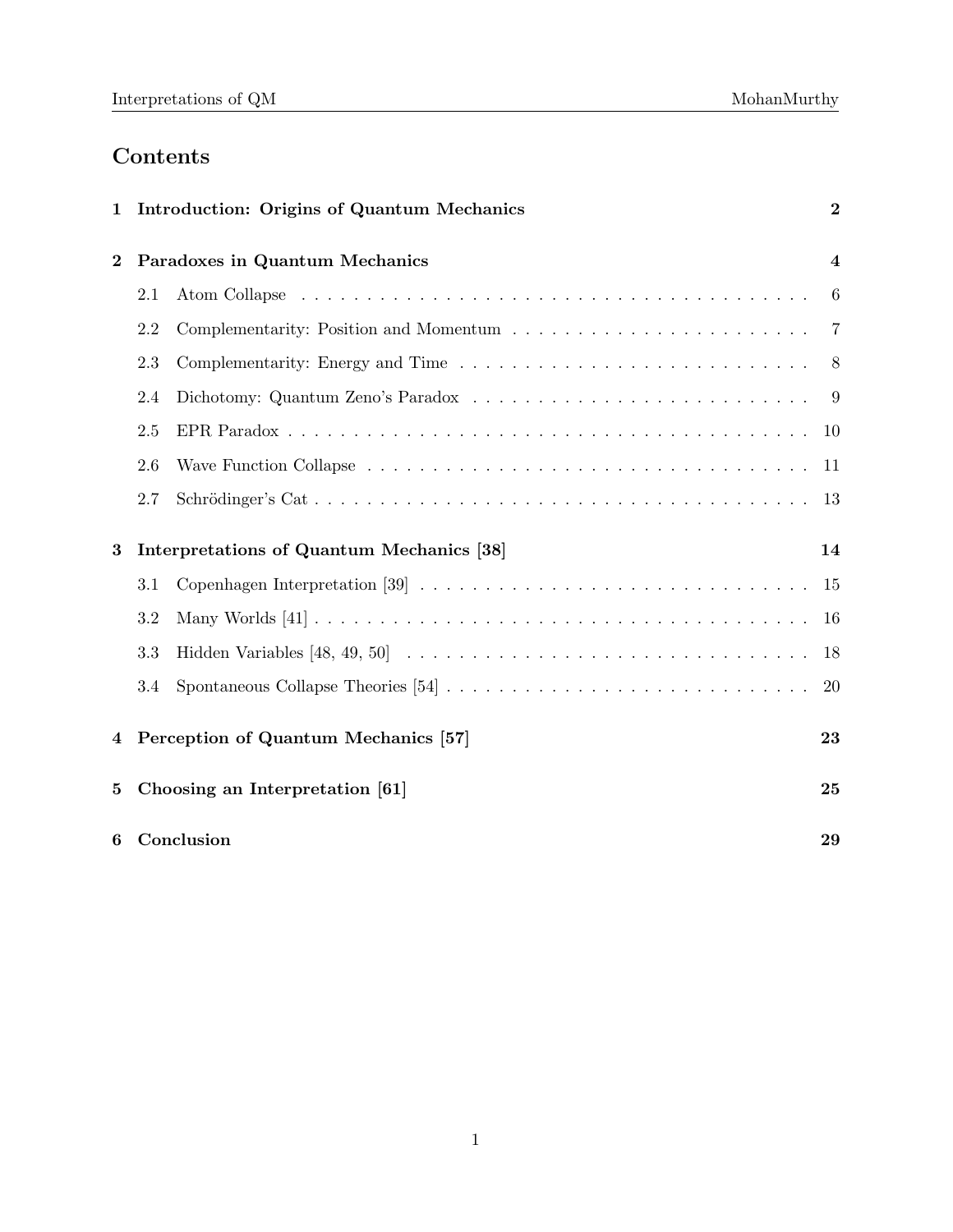## 1 Introduction: Origins of Quantum Mechanics

Descartes [1] had initially proposed that light was made up of particles in 1637, later elaborated by Newton [2] in 1704 and called corpuscles. Newton theorized that various colors of light arise from different particles, each carrying a color. On the other hand Hooke [3] and Huygens [4] had both proposed the mechanical wave theory of light as early as in late 17<sup>th</sup> century. It was Huygens's idea of there being a hypothetical medium called luminiferous aether, through which the (longitudinal) mechanical waves of light could propagate, like sound waves though air or waves on water. Both the particle and wave theories of light could explain the phenomena of reflection (bouncing of light off surfaces like mirrors), refraction (bending of light when passing a material boundary, like air and glass), and dispersion (splitting of light into its constituent colors).

These wave theories of light were later strongly supported by the now famous Young's "double slit experiment"  $[5]$  in early  $19<sup>th</sup>$  century. In the original double slit experiment, in actuality, there were no two slits, but a beam of sun-light was split into two with the help of a paper card, and the image formed on a screen (onto which the two beams were incident), displayed an alternating dark and light bands called fringes. These dark and light bands were explained by Young using interference properties of waves, much like when two water waves collide. The wave theory was further formalized by the electromagnetic field theory of Maxwell [6], and in fact the unification of electricity and magnetism into a unified theory of electromagnetism itself deserves a separate discussion. The early  $20<sup>th</sup>$  century saw further experimental glimpses into the nature of light, such as the Compton effect [7] (where light bounced off [electrons in] materials), and photo-electric effect [8] (where light incident on materials ejected electrons). The observations of (mechanical) scattering phenomena brought the particle nature of light back to the fore-front.

Faraday's observation of electric discharge between two charged plates placed in vacuum [9], paved way for eventual formal study of "cathode rays" by Goldstein [10] and others. Particularly, J. J. Thomson [11] showed that these discharge were made up of tiny particles with a specific ratio between their electric charge and mass, leading to the idea that there could in fact be various other particles other than light. We today refer to these cathode rays as electrons. Just like light, the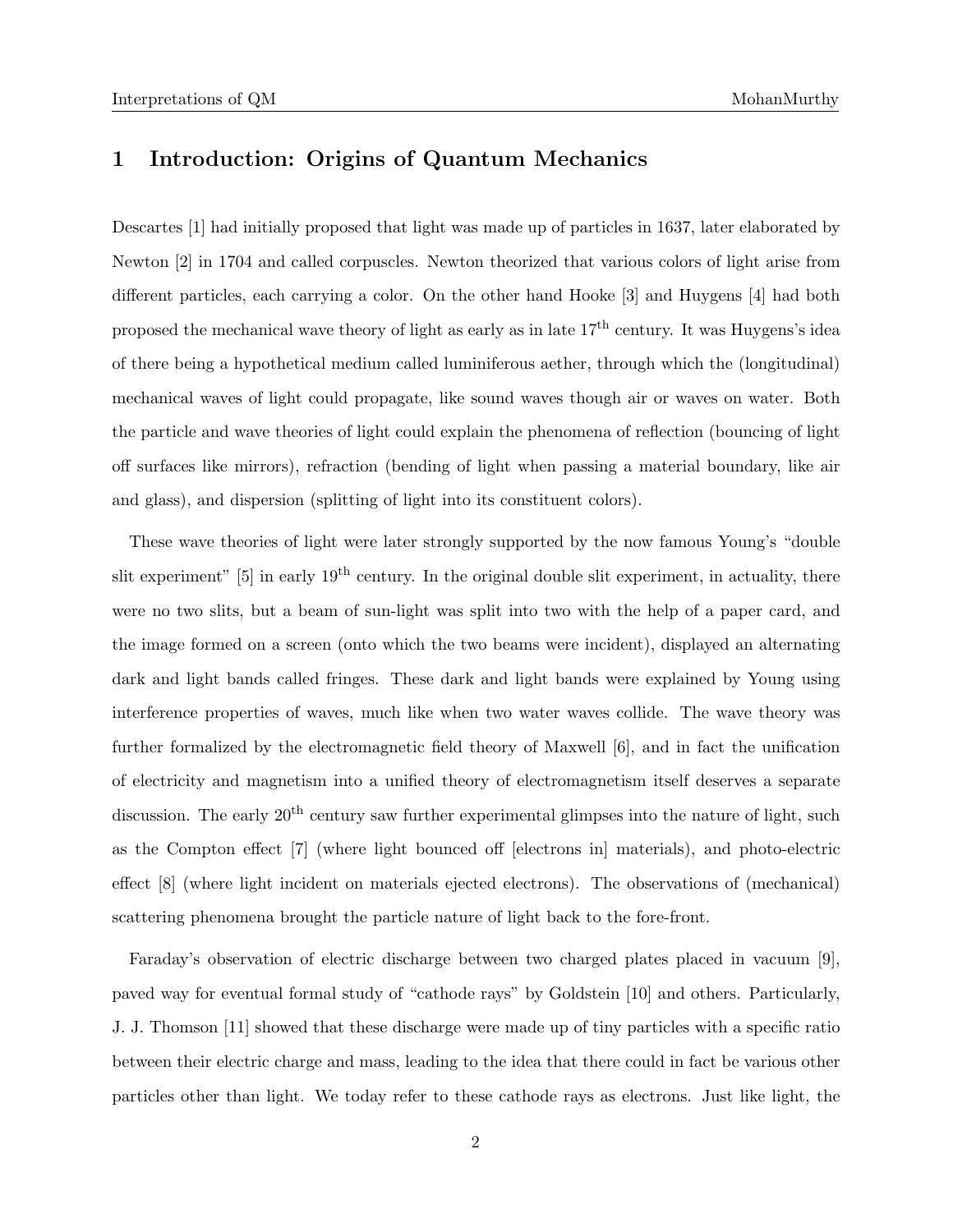wave nature of electrons (and matter in a broader perspective) were theorized by de Broglie [12] in 1924 and only recently observed in a Young double slit type setup, but with electrons instead of light [13]. Generally, in modern times, this particle-wave duality in both massive materials and in mass-less light, is well accepted. We will further discuss this later in this article.

The photoelectric effect, observed by Hertz, showed very characteristic behavior where the electrons were only ejected when the wavelength of light was sufficiently low. This behavior was explained with the help of the idea, that light comes in "quanta" or fixed energy packets, by Einstein [14] in 1905, and he called these packets, photons. Actually, the idea of "quanta" was introduced by Max Planck in his famous 1901 paper [15] which explained the radiation from hot (black) bodies. Similarly, "quantum" ideas were also superbly successful in describing atomic transitions, as laid out by Bohr [16]. The dawn of  $20<sup>th</sup>$  is generally accepted as the genesis of Quantum sciences. But, the discovery of light "quanta" does not yet bring us to Quantum mechanics. Quantum mechanics is the theory of motion in the framework that the energy comes in packets.

Note that Newtonian mechanics [17] consists of continuous phenomena. But in the "quantum" realm, the energies of bodies come in packets, making it consist of discrete phenomena. Though clearly, Planck, Einstein, and Bohr, among others, had used this idea to explain many of the experimentally observed phenomena, the idea of applying these ideas to a general theory of quantum mechanics only took form with the works of Heisenberg  $[19]$  and Schrödinger  $[18]$ , in 1925 and 1926, respectively.

The mechanics governing motion of tiny objects, where the particle-wave duality is most manifest, shows unusual behavior, often never seen in the realm of human experience. This has lead to a body of paradoxes, some only seemingly, while others remain challenging to reconcile with, even today. We will begin this article with a series of paradoxes that have been reconciled with, and move on to others that remain open to interpretation. We will elaborate on the key aspects of quantum mechanics (or any other required bit of concept) as and when the need arises. These paradoxes will directly guide us to the many ways in which one can reconcile with the bizarre quantum realm, giving rise to the many interpretations of formulation of quantum mechanics. Even though we will arrive at various interpretations of quantum mechanics, each seemingly able to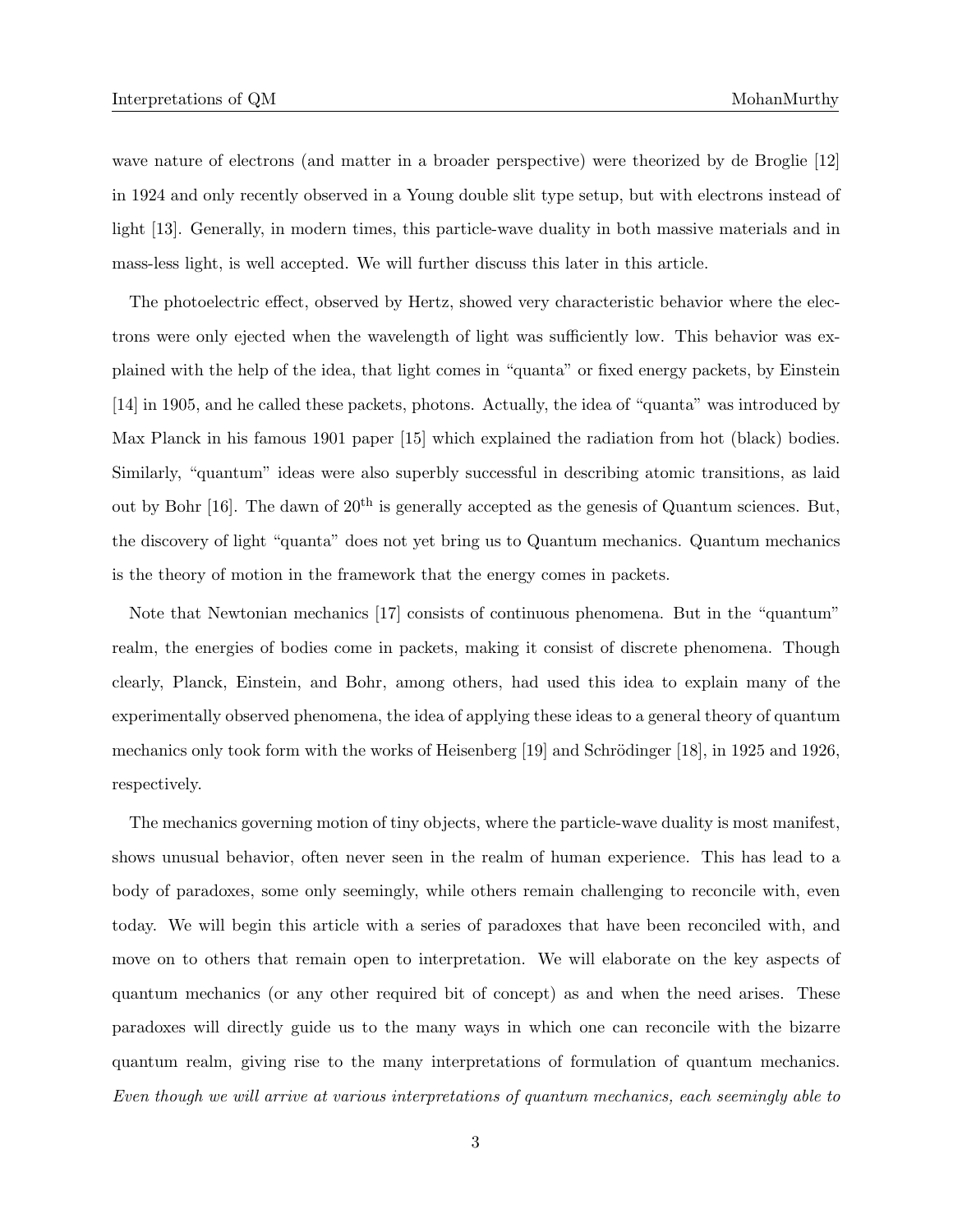rationalize scientific measurements and observations from its own unique perspective, there in fact is no [known universal] way to rank the perspectives in order of merit, or generalize to a grander interpretation encompassing the many. Nonetheless, we will also present the philosophical means to compare the interpretations.

This article is meant to be reachable to a general audience, so it may over-simplify certain nuances, and sidestep others. Furthermore, it is meant to present the story in a historical context, which might mean taking a look at the origins of a particular thought, even if the text reads more like a popular science article. Also, the text is meant as a stand alone read. So, for the most part, each discovery or development has been referenced with the primary source (if an expert wanted to review the narrative here), alas, clearly, a few are stated as is.

## 2 Paradoxes in Quantum Mechanics

Rohrlich [20] defines a paradox "to be an apparent contradiction that follows from apparently acceptable assumptions via apparently valid deductions." A logical progression admits no contradictions, ergo, either the assumptions or the deductions, or both, are not acceptable. Paradoxes, even apparent ones, can help bring logical gaps to light, if they exist, or, at the very least, provide a new perspective of understanding the arguments.

Here is a good time to briefly introduce the basic tenets of quantum mechanics. A measurement is the act of quantifying a state or characteristic of a system. Characteristic descriptors of a physical object, like a penny, are its mass and dimensions (and so forth), so the act of assigning a numerical value to any of those descriptors would be measurement. Quantum mechanics is intimately tied to the act of measurement, as we shall see. Measurement is the first part of the Baconian scientific method [21], before one can derive reasonable deductions though logic. Note that measurement can involve assigning a continuous numerical value, like when an event occurred in terms of time, which could be any finite value. The point being that, there are an infinite choices with regard to what time we assign an event. The choice of where one starts the clock, after which the event is measured is arbitrary. Then, there are clearly discrete measurements, for example, the outcome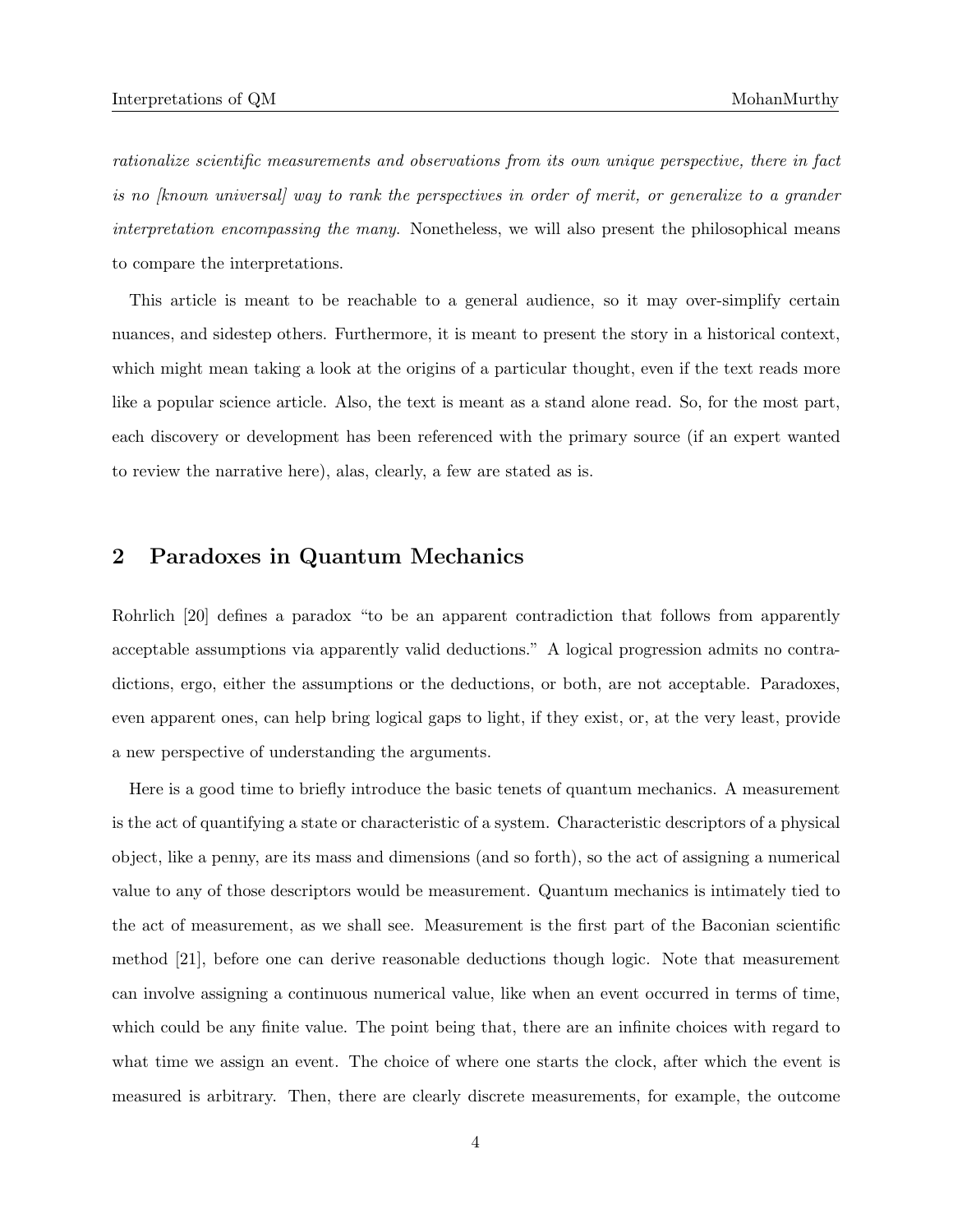of a coil flip, which can only be heads or tails. It is the later kind of measurement we are more concerned with in quantum mechanics.

Given the possible outcomes of a measurement, quantum mechanics assigns a probability to each of these outcomes. Note that, the probabilities may evolve over time; probability assigned to one of the outcomes may interact with the probabilities assigned to one or more other outcomes; and of course the act of measuring itself may change the relevant probabilities. All of these aspects of quantum mechanics are nuanced and have tangible affect(s) on the act of measurement.

That brings us back to Rohrlich, who further goes on to say that paradoxes may often arise from thought experiments, experiments that are only imagined, in order to understand the flow of logic, or gain a new perspective. For example, there is a way to test Aristotelian idea, that heavier objects fall to the ground faster than the lighter ones if dropped from the same height, with the help of a thought experiment. Let us first assume that Aristotle is indeed true that heavier objects fall to the ground faster than the lighter ones if dropped from the same height. Then, let us imagine that we tied the two stones together, and dropped them from the same height as in prior cases. One could think that the resulting time that this new composite stone takes to drop is between the time that each of the stones took to drop on their own. Or in contradiction, one could also imagine that the composite stone is heavier than each of the individual ones independently, and therefore, according to Aristotle, may take less time than the time that the heaviest stone took to drop. We now know that it takes the same amount of time for a body to fall through a height, regardless of their mass, accounting for air drag. The reality is in fact between the two outcomes of the thought experiment, where in one case the heavier stone was retarded when tied together with a lighter one, and in another case accelerated.

Sometimes, further investigations may lead to a resolution of a paradox, which then makes the original paradox only an apparent one. On the other hand, a paradox may in fact be a true paradox. A true paradox does not necessarily mean that there is a gap in our understanding, it may in fact be a matter of perspective. Nonetheless, we may not have gotten to a point in our understanding where one could resolve an apparent paradox. Many of the paradoxes discussed here arise from thought experiments. With our state of the understanding today, Rohrlich distinguishes between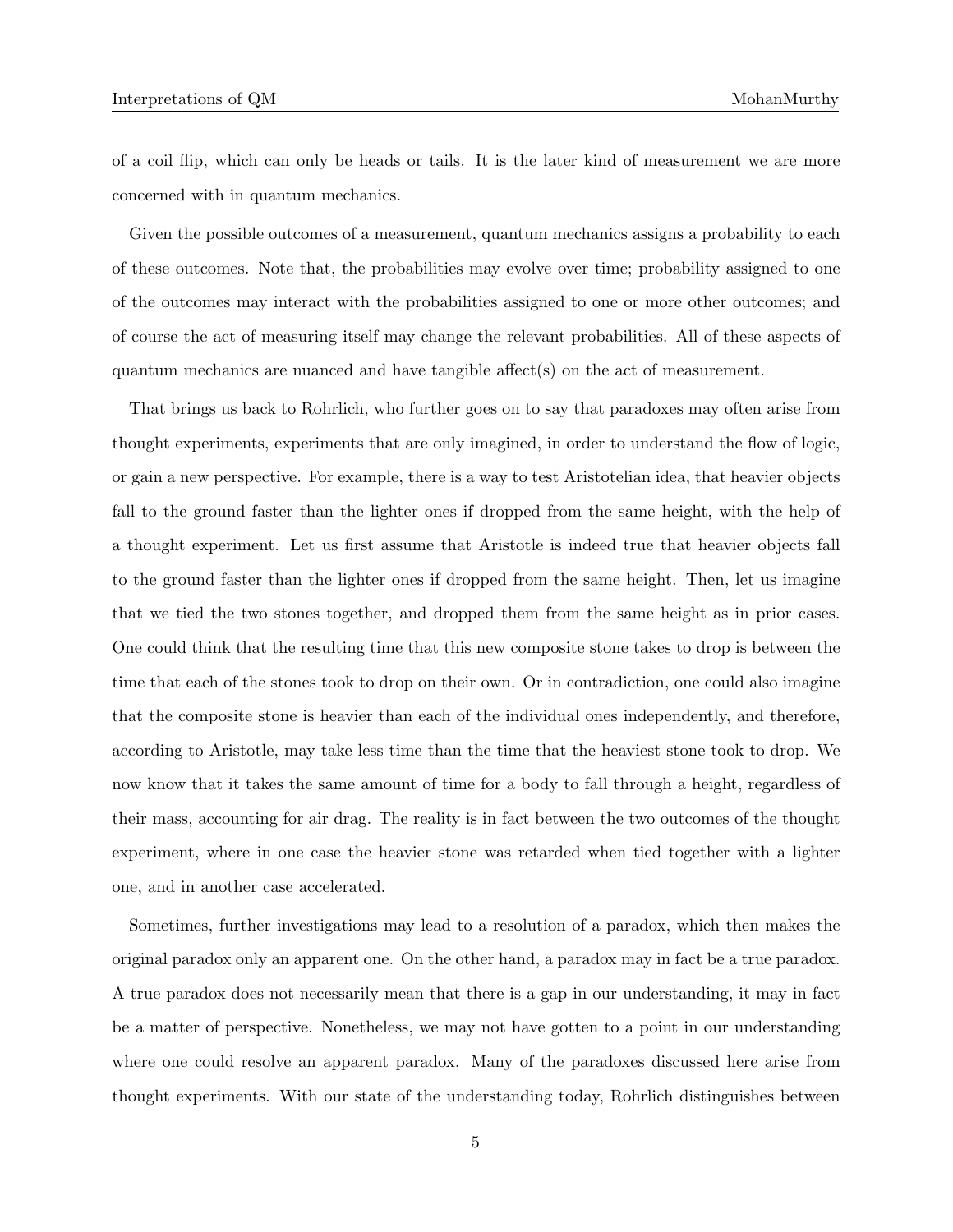true and apparent paradoxes, and in keeping with the source, we will discuss seven paradoxes, the first three including apparent ones, and the last four being open to interpretation:

- 1. Atom Collapse
- 2. Complementarity: Position and Momentum
- 3. Complementarity: Energy and Time
- 4. Quantum Zeno's Paradox
- 5. EPR Paradox
- 6. Wave Function Collapse
- 7. Schrödinger's Cat

We will now discuss each of the paradoxes, courtesy Aharonov and Rohrlich [20].

#### 2.1 Atom Collapse

Rutherford and his colleagues (Geiger and Marsden) had pioneered scattering experiments to study the structure of atom and materials in general [22]. In this paper, they scattered alpha particles coming from an isotope of Radium,  $^{226}$ Ra, off a gold foil. Note that the atomic masses of alpha particles, 4, and gold atoms 197, was well known by 1900s. We now know that Alpha particles are Helium atoms whose electrons have been stripped, making them a doubly charged species. Though, it was not yet known by early 1910s, when these experiments were carried out, that charges come in multiples of charge on the electron [23], the ratios between mass and charge was already well measured, thanks to work of Thomson and others. So, talking about charge of the alpha particles, does make sense, in a way, historically.

The results of these experiments were puzzling, and indicated a dense positively charged core, now called the nucleus, yet the atoms (and thereby the material) were neutral, so a rare negatively charged cloud must surround the dense core. Maxwell's electromagnetism also was well known by 1900s, and upon application of electromagnetism to such an atom, with a dense positive core and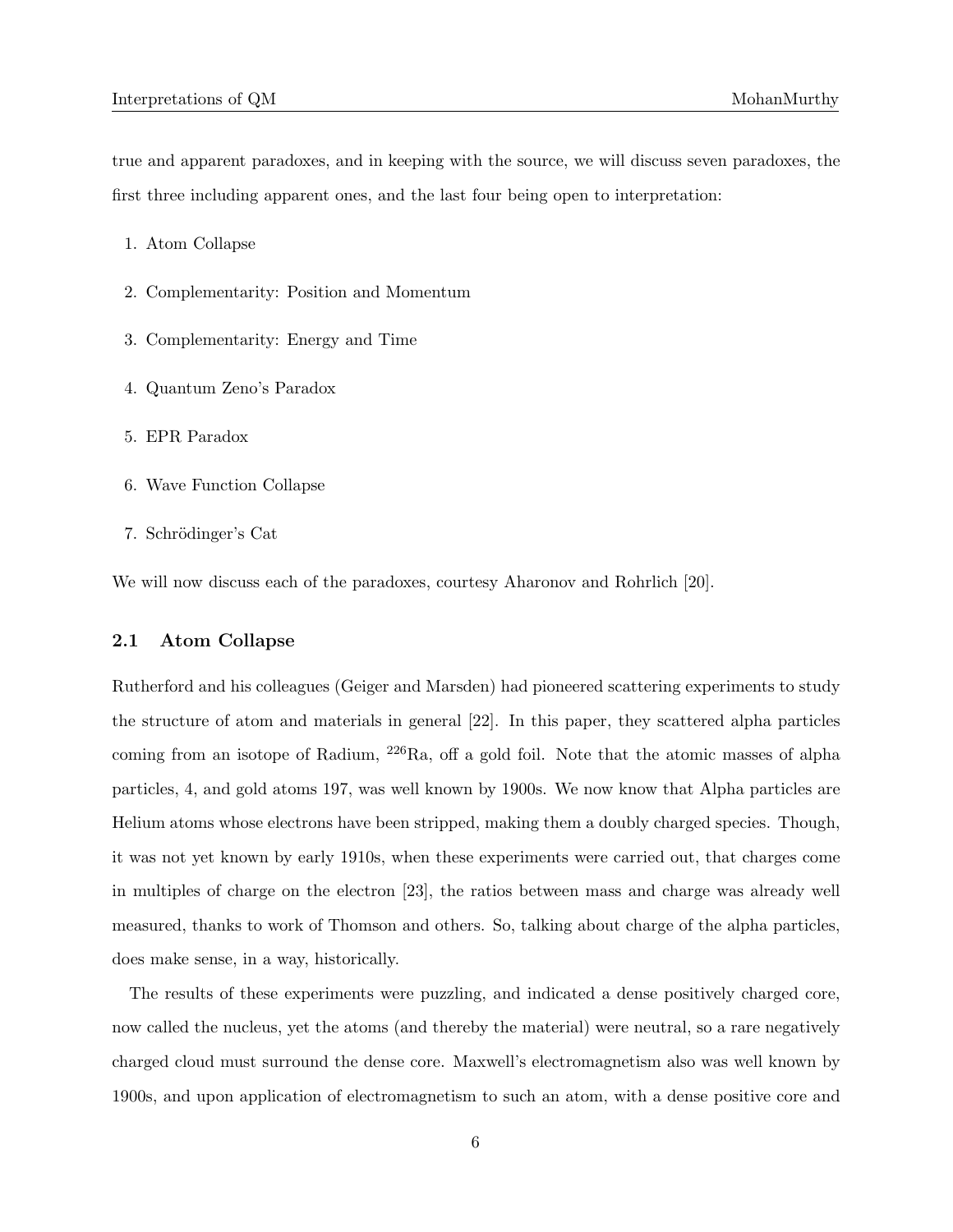surrounding rare negative cloud, indicated that the negative cloud would collapse onto the positive core thereby collapsing the atom. This would nullify the existence of any matter at all, indicating a paradox.

The atom collapse paradox was resolved by Bohr [16], who proposed that if the energy of the negatively charged cloud come in a particular series (in multiples of  $1^2$ ,  $2^2$ ,  $3^2$ , ...), then it would solve the atom collapse paradox. Bohr's seemingly magic ratios, are the first signs of quantization of energy in atoms. These specific energy levels balance out the inward attraction between the negative cloud and positive core exactly with the orbital outward force (centrifugal force, the same force that makes one feel the push inside a car when the car rounds a corner).

#### 2.2 Complementarity: Position and Momentum

Einstein had challenged Bohr's new atomic theory, with a thought experiment [24], in which Einstein proposed a Young's double slit experiment type experiment, where not only does one try to measure the dark and light fringes, but also tries to pin-point the slit light passed through (by installing a coil to detect the light passing through). The fringes caused by the interference indicate the wave nature of light, whereas if one were to pinpoint the location of the light, then it would demonstrate the particle nature of light. In a formal sense, the fringes are a measure of the wavelength or the momentum of light, whereas the act of pinpointing the location of the light particle is the measurement of its position.

Bohr had proposed the idea of complementarity [24], that an experiment either measures the wave properties or the particle properties, or in other words, the momentum (associated with the mass and speed of the particle) or the position of light, but never the two together. But since the outcome of Einstein's thought experiment wasn't known in early 1900s, there was Einstein's experiment which could measure both position (particle nature) and momentum (wave nature) of light on one hand, and on the other hand was Bohr's complementarity, which stood in opposition to Einstein's thought experiment.

Today the outcome of such an experiment is in fact well known and understood [25]. It turns out that as long as one does not attempt to pin-point the slit through which the light passes,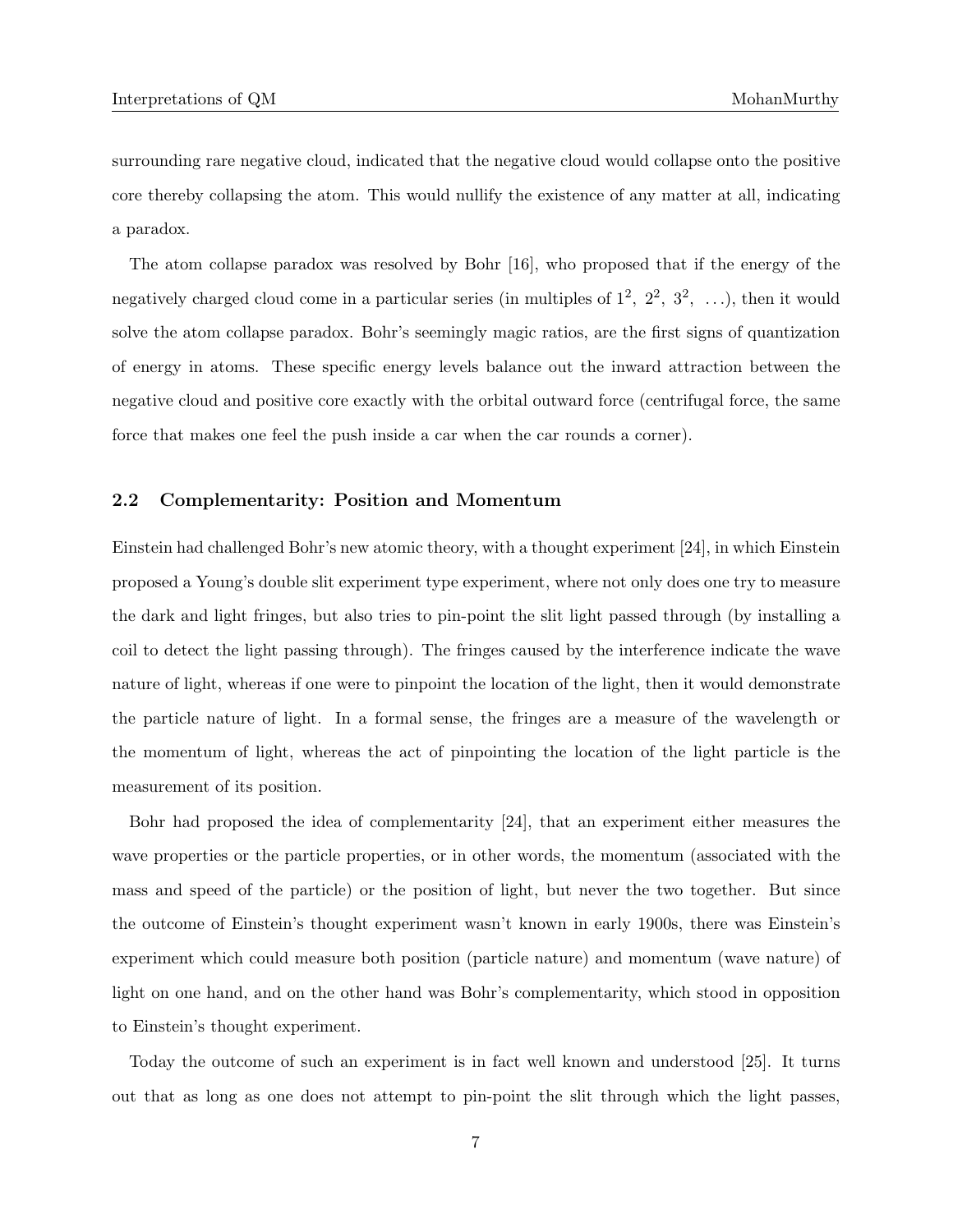a standard interference pattern is formed demonstrating the wave like nature of light. But as soon as one measures the position, or the slit through which the light passes before falling on the screen, the interference pattern is destroyed. This validates Bohr's complementarity. Moreover, complementarity is also consistent with the mathematical formulation of the same phenomena which was laid out by Heisenberg, and is famously called the uncertainty principle [26]. It also states that one can never measure the two "complementary" aspects of momentum and position at once, precisely.

#### 2.3 Complementarity: Energy and Time

The trajectory of a charged particle curves when passing through a magnetic (or electric) field. This follows the Maxwell's laws and does not require quantum mechanics to understand, in a classical sense. From Maxwell's laws, one can associate the kinetic energy of a charged particle to the amount it curves in a magnetic field.

The same set of Maxwell's laws also predicts that a charged particle moving along a curved path emits photons, or light, losing energy. So one can expect that the kinetic energy with which the charged particle entered a magnetic field, is always greater than any point in time spent in the field. Another way to look at it is that, the kinetic energy of the charged particle moving under the influence of a magnetic field at a given time is always greater than at any instant after the given time, owing to having lost energy to emission of light.

Landau and Peierls [27] noted that if one measures the kinetic energy of the charged particle within a small enough time span, the energy associated with the charged particle is uncertain. The magnitude of this uncertainty could be thought of as comparable to the "quanta" of light, since there can be no smaller amount of energy that the photon can remove out of the charged particle. As there is a smallest energy associated with the energy difference, so there would be a smallest time difference over which measuring the kinetic energy would make sense.

This leads us to an analog of the momentum-position complementarity paradox we discussed in the previous sub-section, but this time, between energy and time. Bohr's complementarity can be extended to measurements of energy and time. Heisenberg and others showed that an experiment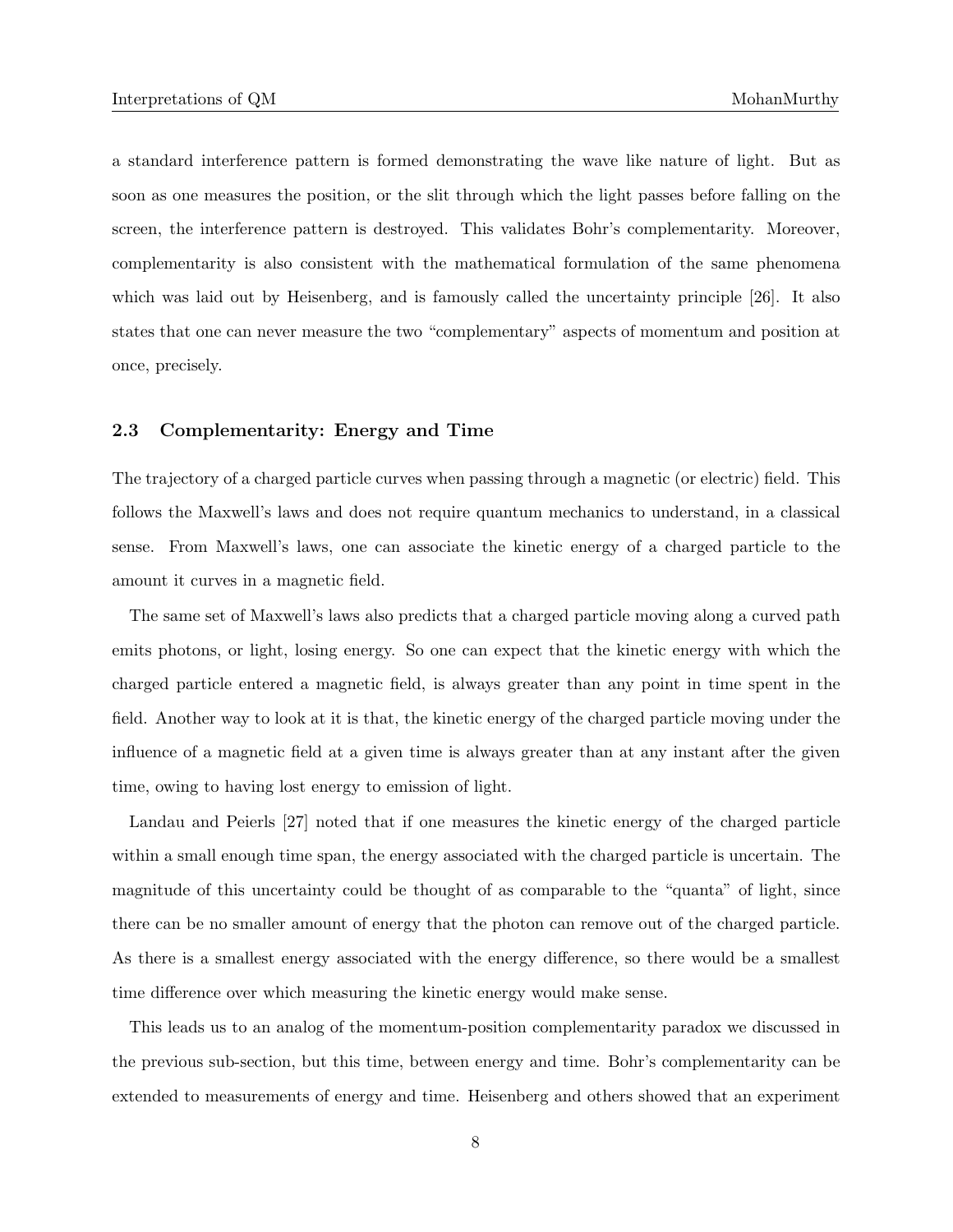can only measure one of the two aspects of a particle: time or its energy, precisely. Like position and momentum were "complementary" aspects, similarly, energy and time are also "complementary" properties.

#### 2.4 Dichotomy: Quantum Zeno's Paradox

The Greek philospher, Zeno of Elea (circa. 490-430 BC), laid out a set of philosophical problems which challenges ones senses, and proposed that motion or change is just an illusion. For the scope of this article, we shall consider only one of Zeno's nine paradoxes, the "Dichotomy paradox" [28]. As recounted by Aristotle in Physics VI:9, 239b10 [29], "That which is in locomotion must arrive at the half-way stage before it arrives at the goal."

Note that Zeno was from a time before the works of Archimedes (circa. 287-212 BC), who first studied infinite series, and showed that infinite series can sum to finite numbers. In order to reach a destination from the origin, by motion, for the sake of simplicity, let us assume along a straight line, one would need to get to a point which is half way to the destination, and in order to get to the half way point, one would need to get to the quarter way point, and so forth infinitely down to an infinitesimal. This forms an infinite series of movements, which Zeno argued was not possible, presenting our paradox. It also means that the next step is indeterminable as there is a point between the origin and any given next step. The dichotomy here is the act of splitting any distance into two. Ergo, Zeno argued that motion or change just had to be imagined, and is not real.

Spin is usually an intrinsic property of a particle in quantum mechanics. Another way to think about spin is to simply associate it with the magnetic moment (like a bar magnet) of the particle. Generally, spin is defined to be either along an axis or against the axis, giving us only two measurable states. Just like two magnets feel each others influence, a particle with a spin also feels a magnetic field (which could be generated by another particle with non-zero spin). Classically one could apply a magnetic field to a particle whose spin is aligned along an axis in a such a way that the spin precesses, much like an imbalanced top when spun, and may end up in state where the spin is anti-aligned with the axis. There is a maximum energy associated with the process of spin-flip. The energy difference in the case of a spin flip of an imbalanced top is the gravitational potential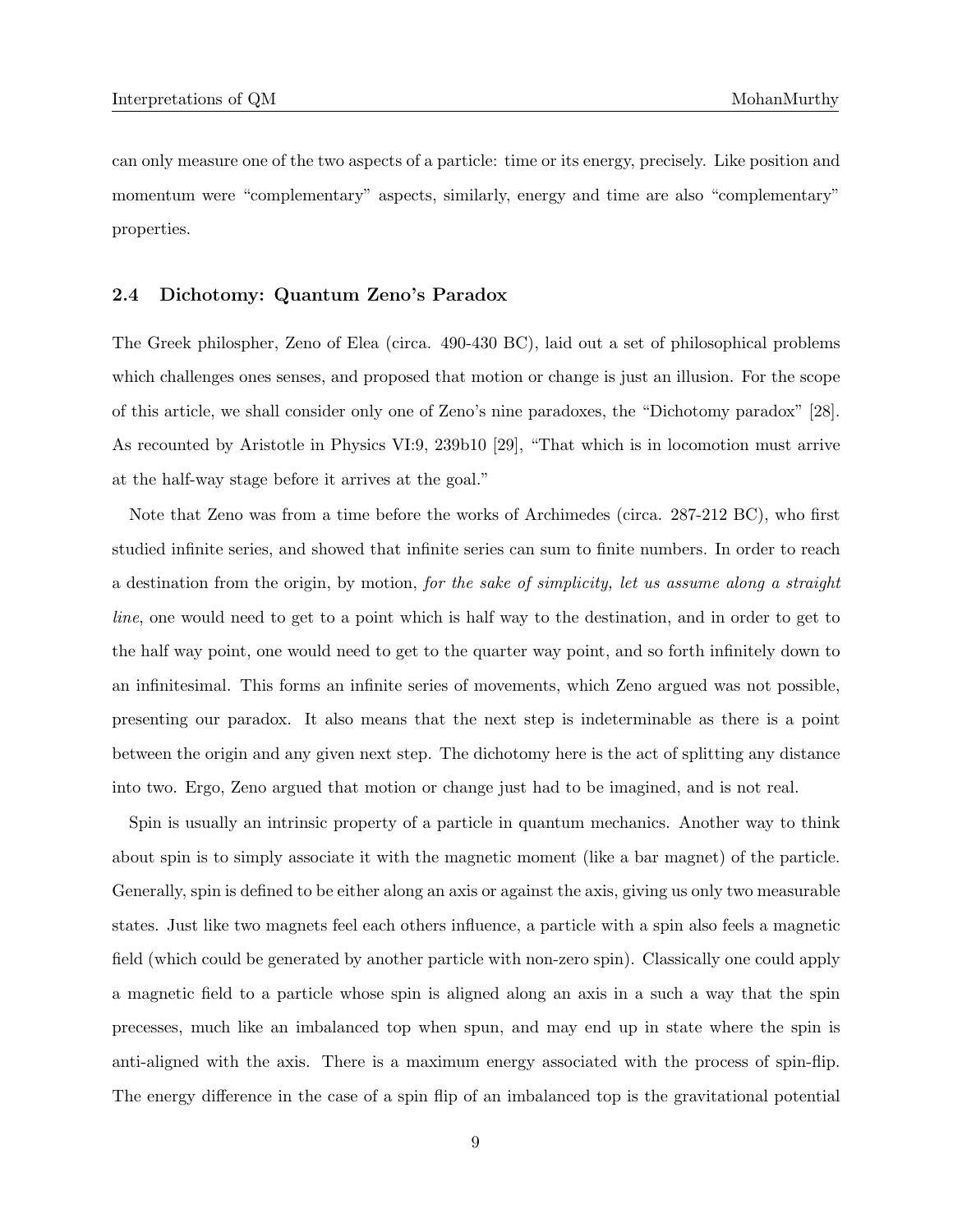energy difference obtained from the mass of the top and change in height of its center of gravity, as it flips itself.

An analog of classical Zeno's paradox exists within quantum mechanics [30], *i.e.* the quantum Zeno's paradox. If we start out with a particle with positive spin, and allow it to evolve under the influence of a magnetic field, after some time, there is a non-zero probability that the spin, when measured, turns out to be negative. The quantum Zeno paradox posits that, we could in practice frequently measure the above system, in order to check its spin state. But if we improve upon the precision with which we measure when the spin flipped, from the energy-time Heisenberg's uncertainty relationship, the uncertainty on the energy blows up to infinity, allowing extremely high energies being associated with the system. This seems paradoxically in disagreement with the maximum energy difference associated with the process of spin-flip.

Quantum Zeno effect has now been experimentally tested, rigorously [31]. The observations from these experiments are that, when a system is measured at a high frequency, it tends to stay in its initial state, and neglects the evolution. This way there is no change in the system, and thereby the energy associated with the process of spin-flip blowing up to infinity in the prior case is sidestepped.

#### 2.5 EPR Paradox

Positrons, particles similar to electrons but with an opposite charge, had been discovered in 1932 [32]. Further investigations in similar experiments showed that, an electron and a positron may simultaneously originate at a point, together (from some third source of energy like photons), or annihilate each other at a point (to produce energy as photons). This also implied that if the electron was measured with a positive spin, then the positron had to have been measured with a negative spin, and vice-versa, such that the sum is always zero. Such pairs are now called "entangled pairs". In such entangled pairs, the momentum or position of these particles are similarly correlated, *i.e.* given the position or momentum of one particle, one can infer the same for the other particle.

Einstein, Podolsky, and Rosen proposed a thought experiment, which has now come to be known as the EPR paradox [33], where they proposed measuring the position of one of the particles in an entangled pair, and momentum of the other particle in the entangled pair. This way, one does not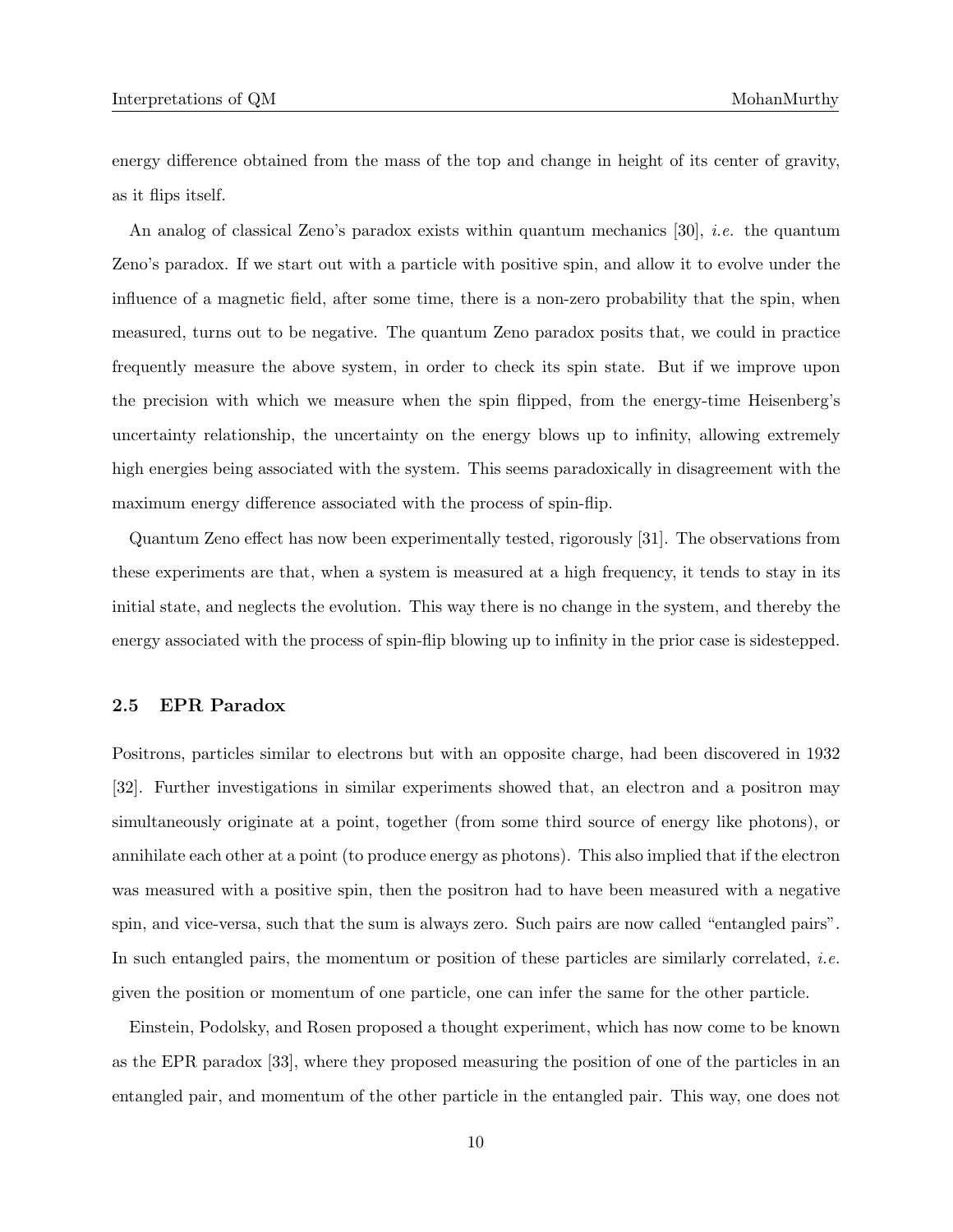measure the complementary aspects of position and momentum in the same particle. Furthermore, this also implies that the momentum and position of the other particle in the entangled pair may be inferred. Meaning, we could paradoxically get a precise measurement of both position and momentum, disallowed in quantum mechanics.

Another way to think is in terms of spin. Both electron and positron pair produced may have either negative or positive spin, but their sum is always zero. Let us say that one measures the spin of the positron, then this fixes the spin of the electron as well, without even having measured the electron's spin. This implies that the information about the spin of the electron, which still could have been positive or negative, was influenced instantaneously at the time of measurement of the spin of the positron. The instantaneous "action at a distance", or faster than speed of light, transmission of information, is disallowed by Einstein's special theory of relativity [34], again demonstrating our paradox here <sup>∗</sup> .

It was later demonstrated by John S. Bell [35] that measurements in entangled pairs always follow certain inequalities such that the uncertainty principle is always respected. So, one in fact cannot measure the position and momentum of a particle precisely in an entangled pair. This has now been further experimentally verified, quite extensively, with the first experiments demonstrating Bell's inequalities in entangled photons [36], as early as in 1970s. Another way to reconcile with the paradox is recognizing that the entangled pair were in fact at the same location at some point in the past, so there is no instantaneous transmission of information.

#### 2.6 Wave Function Collapse

One can already see in the previous sub-section that the electron, until the point of measurement, could have had either positive spin or negative spin. Only upon the measurement, does one know the spin state, and moreover, we only measure a single spin state of the two possibilities. This is the start of the idea of wave function collapse.

Wave function in quantum mechanics consists of the probabilities associated with the outcome of the measurement. Assigning probabilities to the outcomes was one of the key techniques of how

<sup>∗</sup>This made Einstein defend his earlier "God does not play dice" remark about quantum mechanics, and in his view demonstrated the incompleteness of the formulation of quantum mechanics.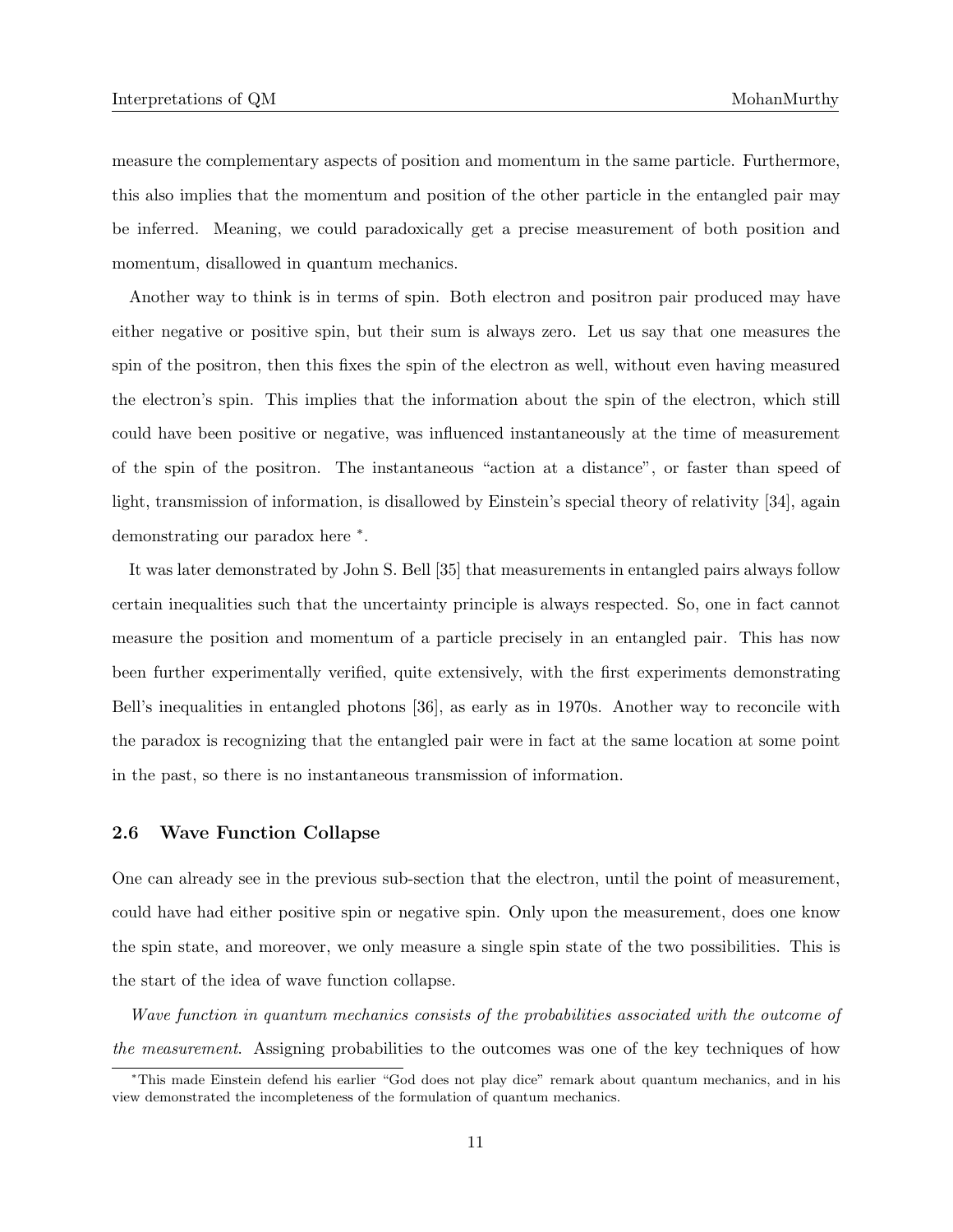quantum mechanics worked, in contrast to the deterministic Newtonian mechanics. For example in the previous case, regarding the measurement of the spin of an electron, the quantum mechanical wave function consists of two parts, one each corresponding to the two outcomes. But after measurement, just one of the parts remains, indicating a collapse from two parts to just one part of the wave function.



Figure 1: In rows, top to bottom, left to right: A. Piccard, E. Henriot, P. Ehrenfest, E. Herzen, Th. de Donder, E. Schrödinger, J. E. Verschaffelt, W. Pauli, W. Heisenberg, R. H. Fowler, L. Brillouin; P. Debye, M. Knudsen, W.L. Bragg, H. A. Kramers, P. A. M. Dirac, A. H. Compton, L. de Broglie, M. Born, N. Bohr; I. Langmuir, M. Planck, M. Curie, H. A. Lorentz, A. Einstein, P. Langevin, Ch.-E. Guye, C. T. R. Wilson, O. W. Richardson. Fifth conference participants, 1927. Courtesy Institut International de Physique Solvay in Leopold Park.

In 1927 Solvay conference, Einstein illustrated the concept of wave function collapse with a thought experiment, of light incident on the screen. Light being a wave, is not localized in space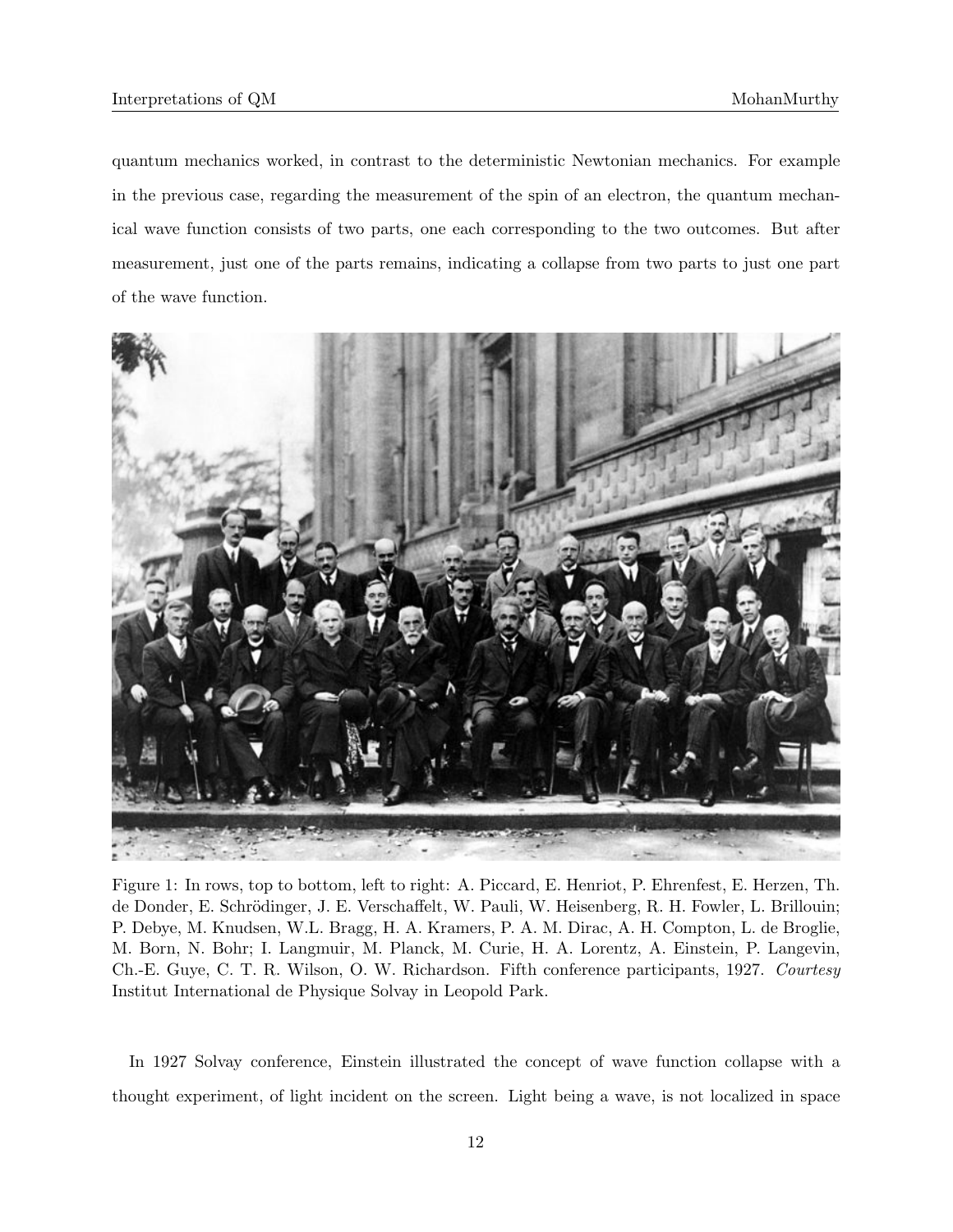but spread out, with a small but uniform probability of being anywhere. The locations where the photon could be, would be the parts of the wave function in this case with equal weights to indicate the uniform probability distribution. But, he recognized that, as soon as one measures the location of the photon, say with the help of a photographic plate, it has been localized. Then, the probability that one may find the photon any where else drops to zero. The instantaneous drop in probability is inconsistent with Einstein's special theory of relativity, and leads to the issue of wave function collapse paradox.

The concept of wave function collapsing remains open to interpretation. If one were to repeat the experiment of measuring the spin of the electron (measured by E) and positron (measured by P) in an entangled pair, many times over, the results will indeed convince both E and P, that they are performing measurements on an entangled system by correlating their results. But to E, P's measurement might have collapsed E's wave function, or to P, E's measurement might have collapsed P's wave function. So the observers may disagree on how the wave function collapsed, but they will not disagree on the results. Furthermore, collapse has been shown to obey the basic uncertainty principles (or Bell's inequalities) by Aharanov and others [37].

#### 2.7 Schrödinger's Cat

Perhaps the most popular of the quantum mechanical paradoxes is the Schrödinger's Cat. Schrödinger, one of the chief architects of quantum mechanics, himself was perplexed by the indeterminacy inherent to quantum mechanics. In this thought experiment, Schrödinger imagined a cat in a box, with a vial of poisonous gas which could be cracked open when the measurement of the spin of an electron is positive. Since the event governing whether the vial has been broken open is random, one could imagine that no-one could tell with certainty if the cat has died or is still alive until the box is opened, i.e. until a measurement has been performed.

In the simplest version, we are dealing with two systems here, the electron and the cat, both of each can only be in two states: the electron having positive or negative spin, and the cat being dead or alive. The possibilities in this thought experiment are that: (i) the electron's spin is positive, and the cat is dead, (ii) the electron's spin is negative, and the cat is alive, (iii) the electron's spin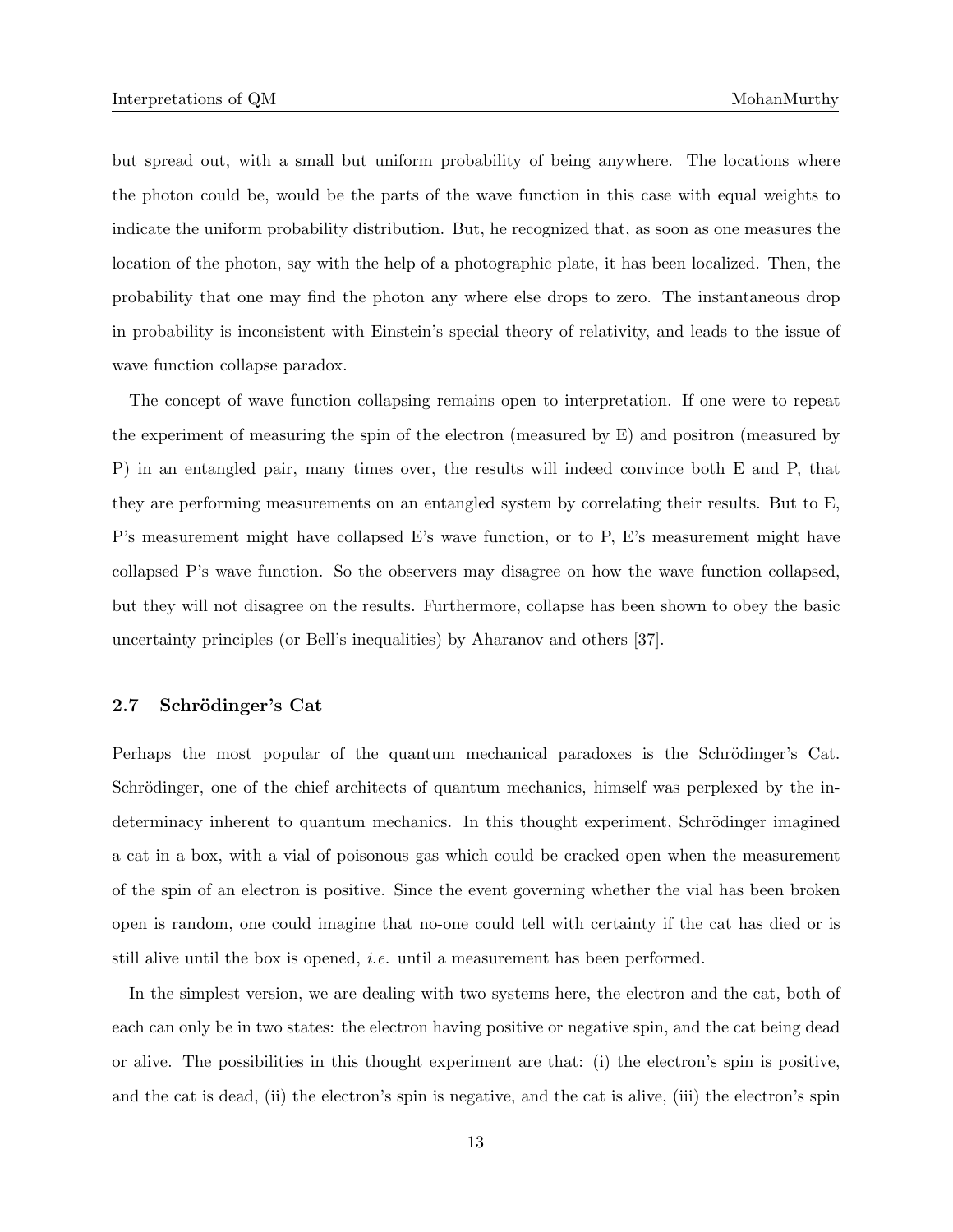is negative, and the cat is dead, or (iv) the electron's spin is negative, and the cat is alive. But we know that situations (ii) and (iii) cannot ever be the outcome. It is as though the measurement of electron's spin is entangled with the state of the cat. One can add more complexity such as if the vial breaks or not, but that simply adds additional layers of entanglements. Not only do we see multiple systems being entangled here, we also see another situation of wave function collapse, i.e. when we open the box, and find the cat alive, we also know that the measurement of electron's spin is negative.

Treating measurement like an entanglement, the collapse of wave function, as well as the EPR paradox are all open to interpretation, which we will summarize in the next section.

### 3 Interpretations of Quantum Mechanics [38]

The paradoxes of atom collapse, complementarity of position - momentum, and energy - time, Quantum Zeno's paradox, all had an aesthetically pleasing resolution. But while the causality part of EPR paradox, and measurement being entangled with the system in Schrödinger's cat, the wave function collapse and the paradoxes related to it could also have an acceptable resolution, they remain active areas of interpretation. This nature of quantum mechanics has spawned many interpretations of quantum mechanics. Consider that the interpretations of quantum mechanics is essentially metaphysical in nature, i.e. it involves questioning the foundations of physics, or in other words.

Four popular interpretations of quantum mechanics have been discussed here, *viz.*:

- 1. Copenhagen Interpretation,
- 2. Spontaneous Collapse,
- 3. Hidden Variables,
- 4. Many Worlds.

Note that none of the interpretations preclude any of the others. Certain other interpretations have also been presented here in order to provide a historical context. These interpretations are not new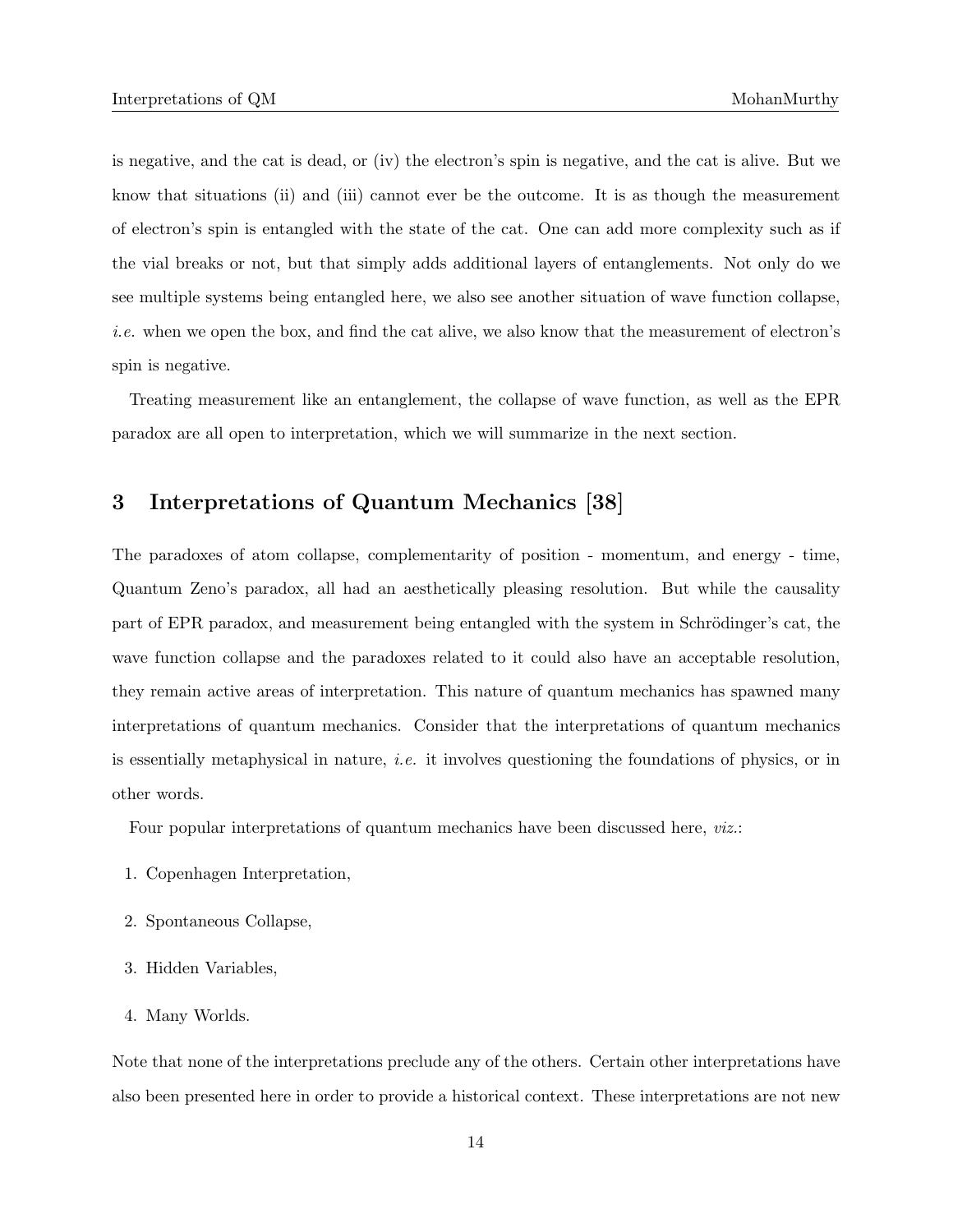physical laws, of even hypothesis for that matter, but perspectives from which one can view the foundations of quantum mechanics. From where we stand today, it is sufficient to think of these interpretations on equal footing, only ranked by one's own inclinations. Most importantly, this article is in no way to be considered exhaustive or even close to a semi-complete description of the works. This is merely a brief footnote to introduce the general reader to some of the interpretations.

### 3.1 Copenhagen Interpretation [39]

Oxford dictionary describes logical positivism, that arose in early  $20<sup>th</sup>$  century Vienna, as "a form of positivism, ..., which considers that the only meaningful philosophical problems are those which can be solved by logical analysis." Copenhagen interpretation was developed by Bohr and Heisenberg in Copenhagen, ergo its name, between 1925-27. This interpretation remains one of the simplest and is widely taught as introductory material to undergraduate physicists all over the world. The Copenhagen interpretation stems from the philosophy of logical positivism, which was gaining acceptance at the time in Europe. Experimental verification of the predictions of quantum mechanics, justified its acceptance, especially for the logical positivists.

The Born's rule of interpreting the wave function [40] was critical to the Copenhagen interpretation. Born's rule states that the square of the wave function gives us the probability density of measurement, i.e. if one were to measure a quantum system, the chance that one finds a particular outcome is given by the square of the associated wave function. Simply put, the Copenhagen interpretation states that the measurement picks out one of the possibilities within the wave function with a probability obtained using the Born's rule.

This seemingly drawl interpretation opines that it is meaningless to ask the question of an outcome before a measurement. Accordingly, the wave function is a meaningless and fictitious mathematical construct with no physical meaning. Only the probabilities arising from Born's rule has a consequence for measurements. It states that the wave function collapse is not a function of the system, but the doing of an observer. For example, a free electron could have a positive or a negative spin, with equal probabilities, and upon measurement, one finds it in one of the two spin configurations. The fact that the electron's spin measurement has a unique outcome is not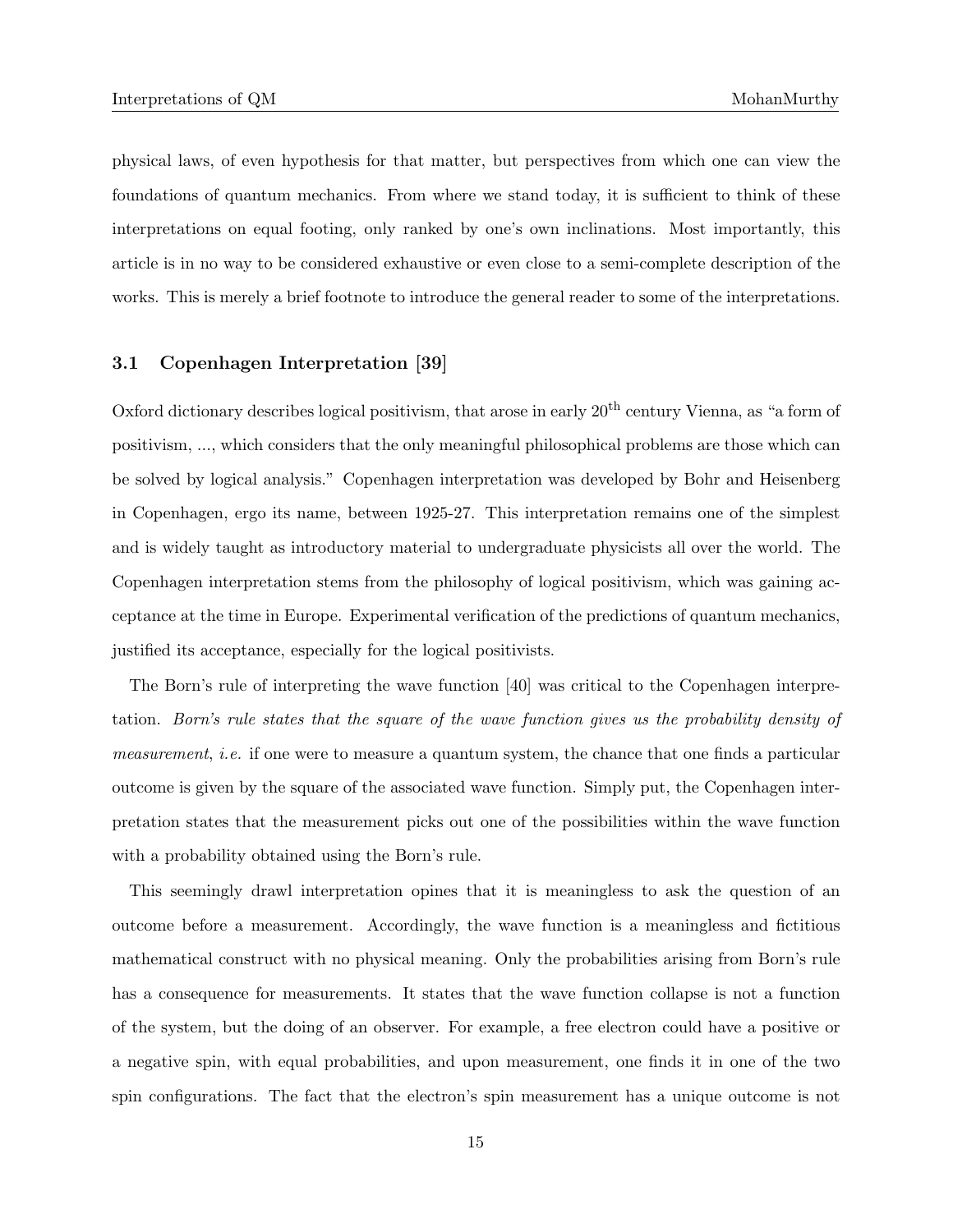the doing of the electron, but of the observer that made a measurement in some instance. One could easily argue, had the measurement been performed (at a different location/time) again, the observer would have measured the opposite value. One could also understand this in terms of (a frequentist's argument where) many observers measuring the spin states of many disconnected electrons, then half of them would measure positive, while the other half would measure negative.

Likewise, the Copenhagen interpretation's view of Schrödinger's cat paradox would be that, the wave function consists of both the possibilities of the cat being alive and dead, and the probability that it is alive or dead upon measurement is 50% in a frequentist's way. Similarly, the Copenhagen interpretation holds fast to the Heisenberg's uncertainty principle and Bohr's complementary, making it straightforward to judge the purview of this interpretation. Also, the issue of causality raised by the EPR paradox is addressed by the Copenhagen interpretation: that once two observers measure the states of an entangled pair, they still have to communicate this information for comparison, which prevents any instantaneous "spooky action at a distance", disallowed by Einstein's special theory of relativity.

#### 3.2 Many Worlds [41]

The Oxford dictionary defines realism as "the attitude or practice of accepting a situation as it is and being prepared to deal with it accordingly." Hugh Everett working with his advisor John A. Wheeler, came up with an interpretation of quantum mechanics as a part of his doctoral dissertation [42], that we today refer to as the many worlds interpretation. The logical positivism used to justify the wave function collapse in the Copenhagen interpretation is entirely replaced by a very realistic approach to the issue in the many worlds interpretation.

Copenhagen interpretation treated the wave function as mathematical jargon, without any real physical meaning. It was only through the Born's rule that physical meaning was associated with the wave function. Instead of relying on hypothetical wave function collapse, many worlds interpretation endows the wave function with physical reality, and makes each outcome represented by the wave function physically possible. The many worlds interpretation posits that, all the possibilities within the wave function are indeed real and do occur, and the universe branches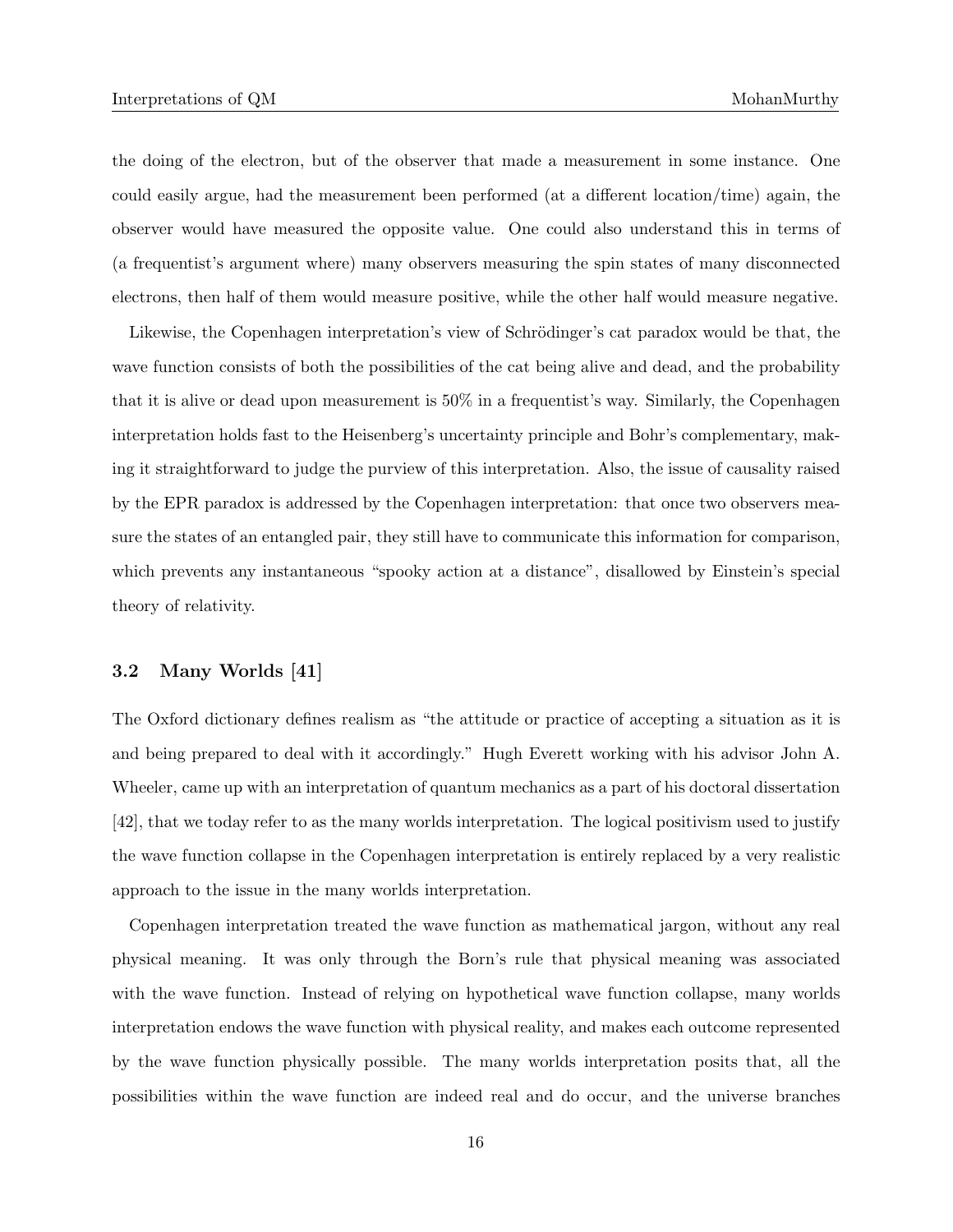into the many possibilities upon measurement. So this interpretation does not actually require wave function collapse. For example, say we are to measure the spin of an electron; then, after a measurement, there is a 50%-50% chance of it being positive, or negative. The universe splits into two copies where each one of the two possibilities occurred (or could have been measured in this case).

An important physical issue, that was evident early on, was regarding the meaning of associating probabilities to measurements in an Everettian quantum mechanical world, as each of the possibilities definitely occurred in at least one of the copies of the universe post measurement. So seemingly the probabilities are all one, or in other words that all possibilities always occur. But the Born's rule, is very much physical, and is measurably manifest. There have been many ways to reconcile the many worlds interpretation with the Born probabilities. The frequentist approach proposed by DeWitt-Graham [42], Farhi [43] and others posits that if one were to perform the same measurement infinitely many times, then the ratio of the number of different kinds of copies (where each kind of copy corresponding to each of the possibilities), would reflect the ratio of probabilities calculated by the Born's rule. On the other hand, there have been decision theory based methods to address the issue as proposed by Deutsch [44], Wallace [41], and Saunders [45], which posits that the wager (such wagers also arise from a thought experiment called Schrödinger's wager) one would make pre-measurement, as to which possibility is the ultimate outcome post-measurement, would follow the Born probabilities.

A lesser philosophical problem that immediately arises with the universe making copies of itself upon measurement, is the problem of identity. In the above example, at the point of measurement of the electron's spin, the electron was split into two copies, one which had a positive spin, and another with a negative spin. Clearly these two daughter cases are not identical, so it remains a question as to which one of the two was the case before the measurement. One could sweep the question of identity under the rug claiming it to be an abstract concept, and that rules of identity breaks down at the point of measurement, as done by Parfit [46] and others. But it has also been proposed by Lewis [47] and others that even before the measurement, there are two copies of system though initially their identities match (as being in a superposition of up and down spin states), yet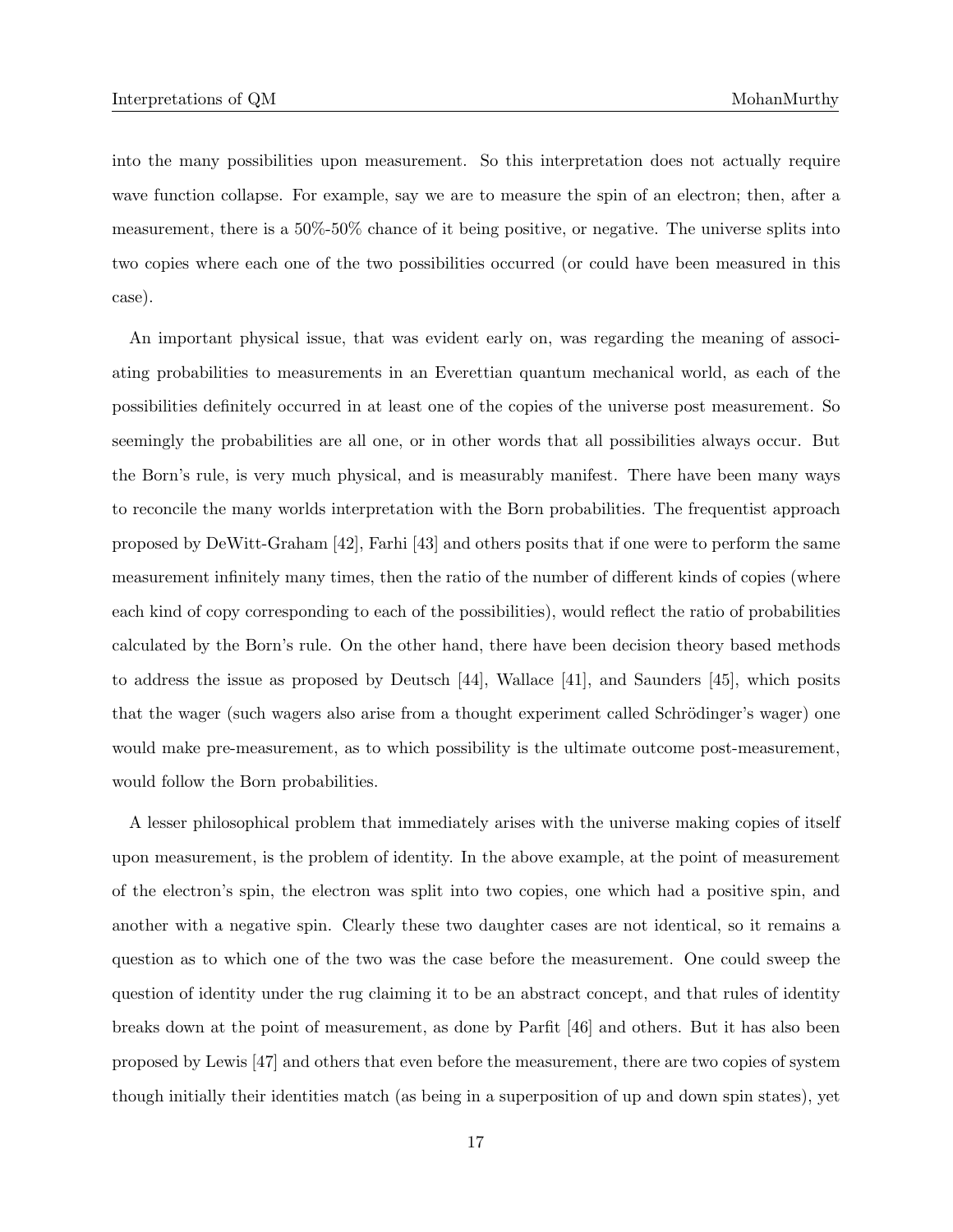later their identities diverge with one distinct possibility from within the wave function assigned to each case.

One can see that the choice of number of branches, one needs to describe the universe in the many worlds interpretation, is dependent upon the choice of measurements, or choice of mathematical description, or even the meta-interpretation like the arguments by Parfit versus those by Lewis. Some argue that counting the number of branches required to describe the universe is the indeterminacy feature of quantum mechanics. While others like David Wallace embrace this indeterminacy and posit that the number of copies is a mere non-physical way to describe the idea. However, musings on understanding the many worlds interpretation are an active facet of thought.

#### 3.3 Hidden Variables [48, 49, 50]

Newtonian mechanics is deterministic, i.e. given a set of initial conditions, determinism implies that one can tell precisely what state the system is in at a time in the future. Quantum mechanics is quite opposite to classical mechanics in that sense. Quantum mechanics, at least, as has been measured so far, is inherently in-deterministic. Quantum mechanics can only tell us what the likelihood of certain outcomes are, but it never tells us precisely what the outcome is. Simply put, hidden variable theories posit that there could be additional variables, that could be unknown to us and even immeasurable (ergo "hidden"), which complete the description of a quantum mechanical system, making it deterministic like classical mechanics.

Hidden variables do not imply simply accessing complementary measurables, like position and momentum, simultaneously with arbitrary precision, as was demonstrated with the help of spin measurement to describe the EPR paradox. Hidden variable theories must respect Heisenberg uncertainty principles, and must also respect the fact that measurement probabilities align with Born's rule of squared wave function. The first of such hidden variable theories was proposed by L. de Broglie [51] as early as in 1927, and was dramatically improved upon by Bohm [52] in 1952.

In de Broglie's version of hidden variable theory, called the pilot wave theory, the (matter-) wave associated with particles followed the Schrödinger formalism, which also respects the Born probability rules, but the particle is accompanied by a "pilot wave" that also depends upon all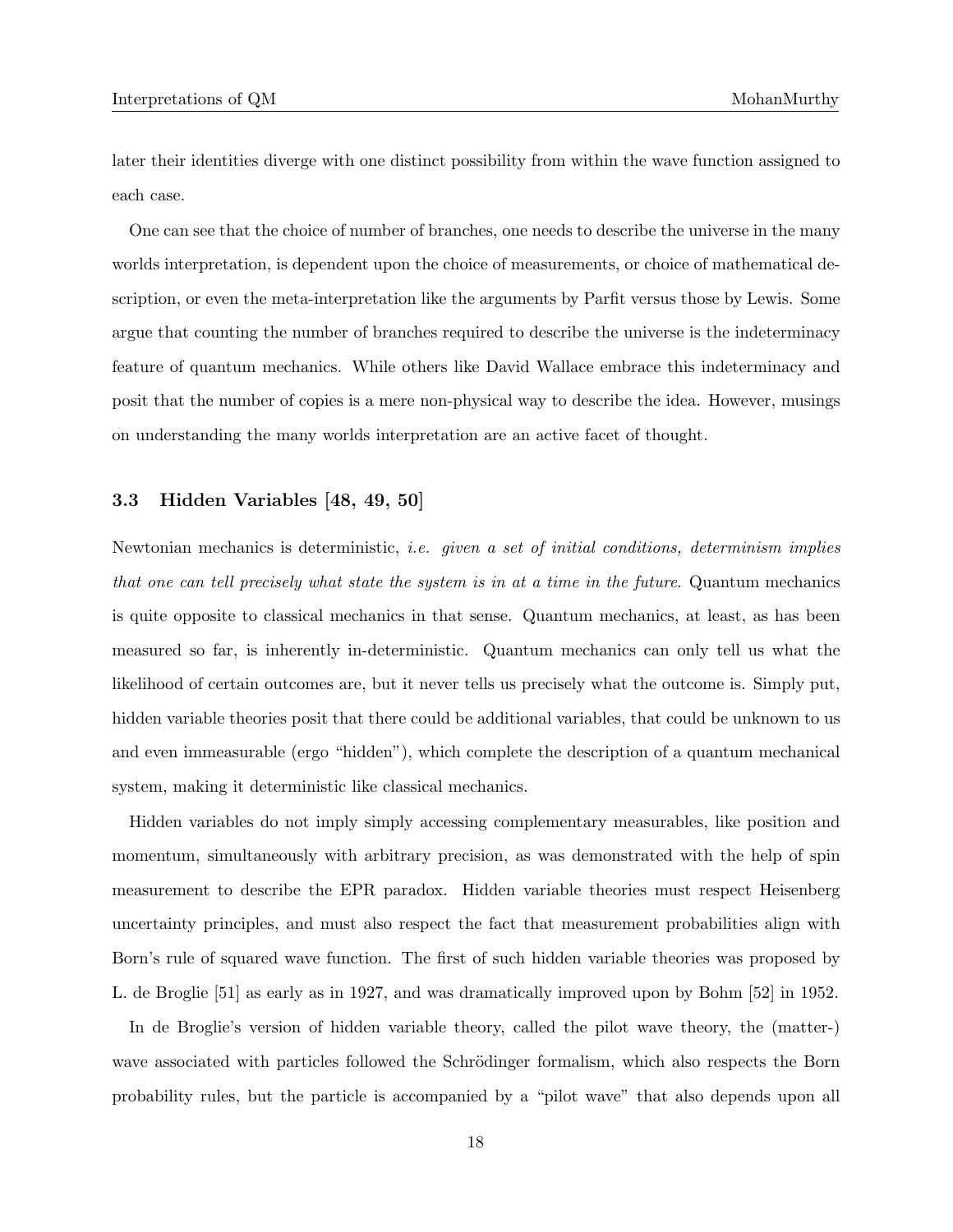the other particles with which the particle under consideration maybe interacting with. Whether it be a pilot wave or another hidden variable, such figments gives rise to a deterministic quantum mechanics. For example, the pilot wave in de Broglie's theory would cause the measurement of an entangled pair to always yield opposite measurements of spin, since the pilot wave already depends on properties of all other particles. Hidden variables theories add one or more hidden variables to yield determinism.

Take for example the pilot wave, the fact that the pilot wave is dependent upon all the other particles, is a statement of its non-locality, i.e. the EPR paradox like "action at a distance" is already a feature. The non-locality feature flies in the face of Einstein's special theory of relativity, according to which there can be no causally linked action at a distance. Therefore Bell's theorem prompted many, including de Broglie himself, to abandon hidden variables approach of expanding the foundations of quantum mechanics. But Bell didn't imply that hidden variables approach is a non-starter, he merely showed that there is a price to be paid in order to make quantum mechanics deterministic by adding hidden variables to the theory: either the hidden variables incorporate some form of non-locality into them, or we sacrifice the idea that properties of particles are independent of what measurement is performed on them.

Bell did not immediately reject hidden variable theories, as he knew of Bohm's extension of de Broglie's version of hidden variable theorem. In e.g. the Young's double slit experiment involving electrons, according to Bohmian mechanics, the (matter-) wave of the electrons are distributed as per Born's rule, but adds a set of "hidden" particles whose positions are always known (ergo the non-locality since the position of each particle is dependent on every other particle's location) and this adds the determinism of finding a particle at a particular location when detected, then the probability of finding the particle also follows the Born's rule owing to the interference from the (matter-) wave. Bohm showed that it is always possible to introduce determinism into the measurement of a particular property (position in the above example) of a quantum mechanical system by augmenting the wave function in a particular way, and conversely, to construct a wave function such that one particular property naturally becomes deterministic. One could then argue that the wave function can be sufficiently augmented (by adding as many hidden variables as it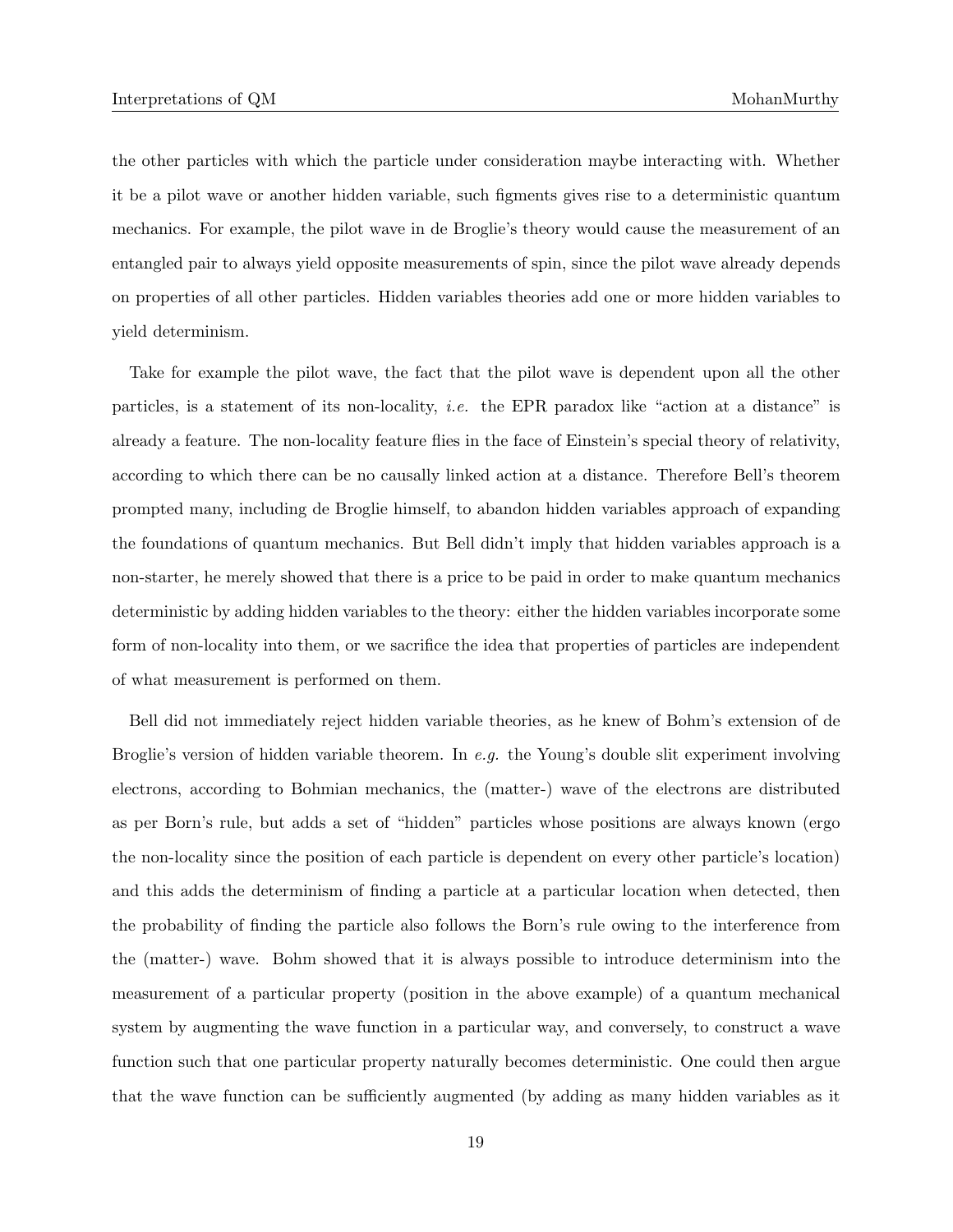takes) in order to make every property deterministic, thereby violating Bell's inequalities and also Heisenberg's uncertainty principle, but this has been shown to be impossible by Kochen and Specker [53]. In the above case for example, after making position deterministic through the addition of a hidden variable, one could not then add another hidden variable to make momentum deterministic as well. Generally such theories always incorporate non-locality into them, and are called modal approaches.

If non-locality is particularly non-aesthetic, then one could also go about sacrificing the measurement independence assumption, to extend quantum mechanics through hidden variables. In order to imagine sacrificing the measurement independence assumption, one needs to be able to identify an event causally influencing the choice of a measurement. Clearly one can isolate a system, and not perform any measurements on it, ensuring that the no such event happened in the past. However, the act of measuring in the future could constitute such a causal event. Such approaches that involve causation to act backwards in time, are called retro-causal approaches. In retro-causal approaches, one could do away entirely with wave nature, and just consider the particle nature as a basis. Here, a hidden wave carries forward-causal influences on the particle from an initial state, and similarly, backward-causal influences on the particle are carried by the hidden wave from the final state, giving rise to wave-like properties like interference.

While non-locality might indeed be harder to reconcile with special relativity, retro-causal approaches, though counter intuitive, is a commonly used mathematical tool in much of modern quantum field theory, and is usually free of aesthetically uneasy features such as non-locality. Retrocausal approaches particularly, bolstered by experimental verification of the predictions of quantum field theories such as Quantum Electrodynamics (quantum mechanical version of Maxwell's electromagnetism), keep the field of hidden variables an active area of exploration.

#### 3.4 Spontaneous Collapse Theories [54]

Quantum mechanics, as has been recollected many times above, seems to be most manifest in microscopic scales, like with the behavior of sub-atomic particles; while classical mechanics dominates the behavior of macroscopic objects like stars and planets. Most of the interpretations do not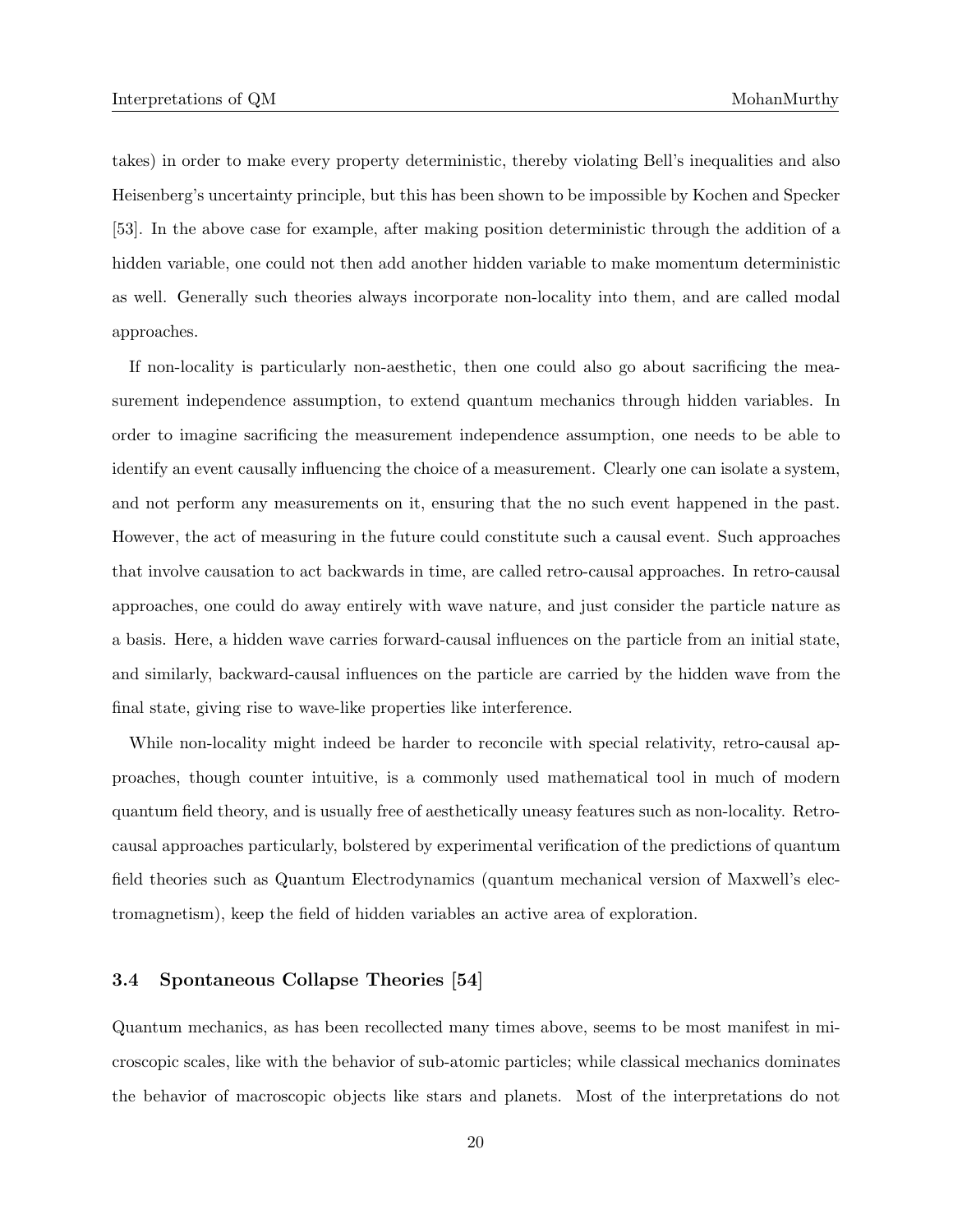concern themselves with the transition from the laws of the microscopic, i.e. quantum mechanics, to the laws of the macroscopic, i.e. classical mechanics. Copenhagen interpretation and hidden variable interpretations of quantum mechanics seem to be at best agnostic about this transition, while the many worlds interpretation does not require this transition at all.

Spontaneous collapse models, as evident from the name, introduce a collapse term explicitly into the Schrödinger equation. The first of such models was developed by Ghirardi-Remini-Weber [55], referred to as the GRW theory, but this has since been further developed. The solutions of Schrödinger equations yield de Broglie like (matter-) waves, which are spread out over space, but with the introduction of a collapse term, these spread out solutions are instantaneously localized in space at a particular time. The addition of such collapse term has been shown to yield predictions consistent with quantum mechanics [56], i.e. generally when one adds additional terms not motivated by first principles the equations no more work, but that is not the case in quantum mechanics upon the addition of the collapse term.

The collapse term is randomly and uniformly distributed over time, but has the same probability density as that obtained from Born's rule. A keen student might note that this might be cyclic: we obtained the wave function by solving the traditional Schrödinger equation and the Born's rule told us that the square of the wave function gives us the probability density, and one might imagine that introduction of the collapse term into Schrödinger equation might change the wave function solutions and thereby affect the probability densities. But there are means by which to constrain the properties of the collapse term (to make it a unitary transformation), such that its only job is to instantaneously collapse the spread out wave function, without affecting the probability distribution.

In this fashion, in a Young's double slit experiment, the electrons can still interfere creating a probability density that resembles the dark and light bands, but the collapse term ensures that the electron is in fact detected locally. One can already see that these collapse theories satisfy Bell's inequalities by violating locality. Similarly, there usually is nothing in collapse interpretations that ensures that, experiments when repeated, yield the same measurements, since collapse could have happened at any time owing to a small uniform chance of collapse over time, however small. This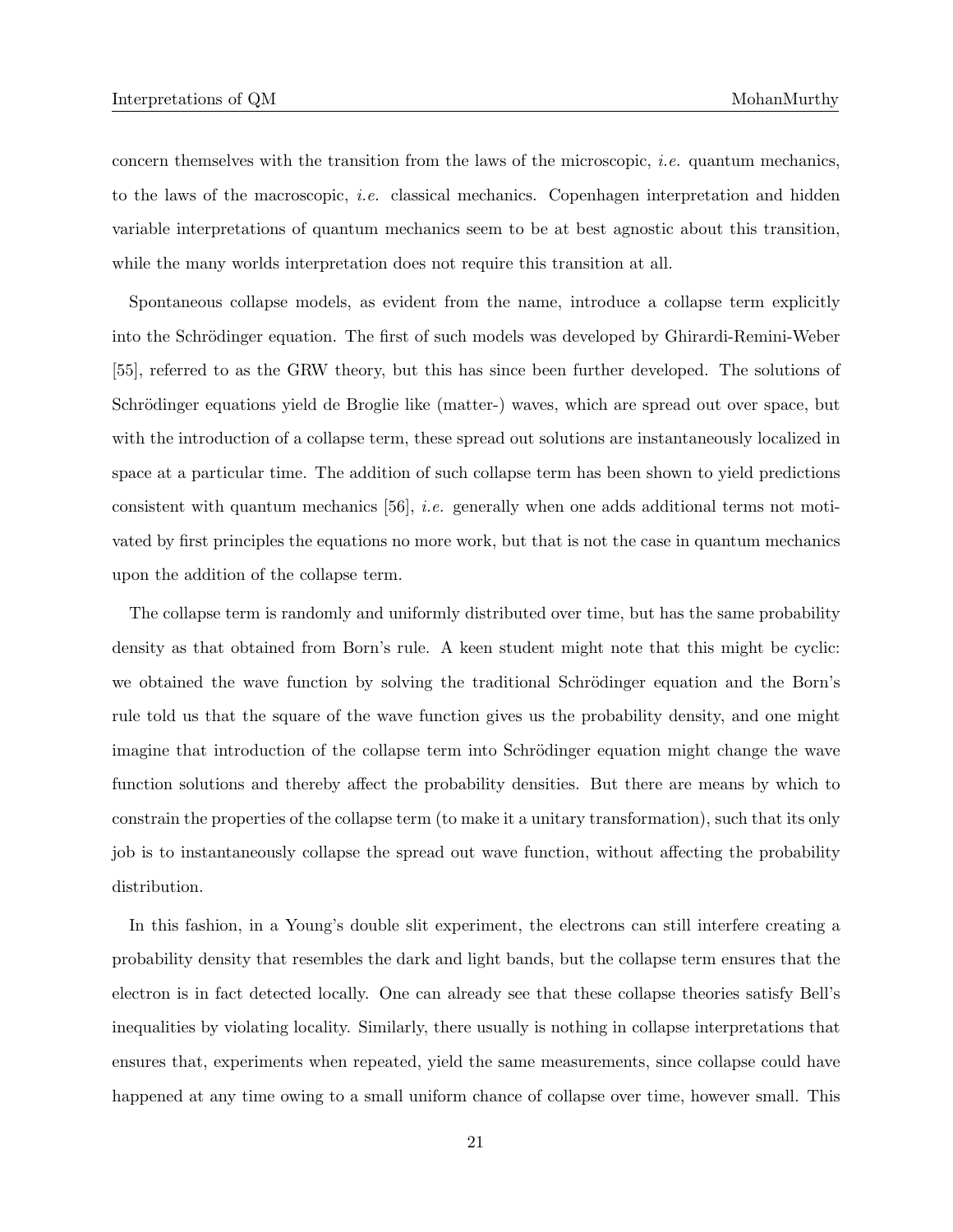creates an issue for repeatability of experiments, a key tenant of science. So repeatability has be enforced from the outside. An expert would recognize that repeatability over time is what gives us conservation of energy (from Noether's theorem), so spontaneous collapse theories do violate conservation of energy, ever so slightly (immeasurably slightly). In a way, spontaneous collapse interpretations retain the probabilistic nature, which seemed lacking, or at the very least questionable in many worlds interpretations.

More importantly, the spontaneous collapse theories resolve the issue of scales (of quantum mechanics being manifest in only the sub-atomic realm) and applicability of quantum mechanics. They provide a way in which to explain this effect naturally. Individual sub-atomic particles have a very small probability to spontaneously collapse over time, so for the most part, individual particles show the traditional quantum mechanical probabilistic behaviors. But in large objects, made of many trillions of constituent particles, the chance of collapse is proportionally higher, making larger bodies less prone to the probabilistic behaviors. This proportionality can be easily justified in hard solid masses for example, where the constituents are spatially correlated, *i.e.* each constituent (molecule or atom) is spatially fixed with respect to the position of other, and collapse [of the wave function] of any one constituent forces other correlated constituents to also collapse.

Moreover, of all the interpretations, spontaneous collapse theories are the few that tend themselves to experimental check. Though the collapse term only forces the wave function to collapse, and does not change the probability densities predicted by traditional quantum mechanics using the unmodified Schrödinger equation dramatically, addition of these terms do: (i) modify the probabilities ever so slightly around the prediction of the unmodified Schrödinger equation, and (ii) introduce a chance that making the quantum mechanical system larger or subject to longer time periods, would collapse occur with a higher chance (more immediately). So, there have two class of experiments, one testing each of the above hypothesis linked directly to spontaneous collapse theories. Though strong constraints can be places by these experiments, they do not completely rule out these theories categorically.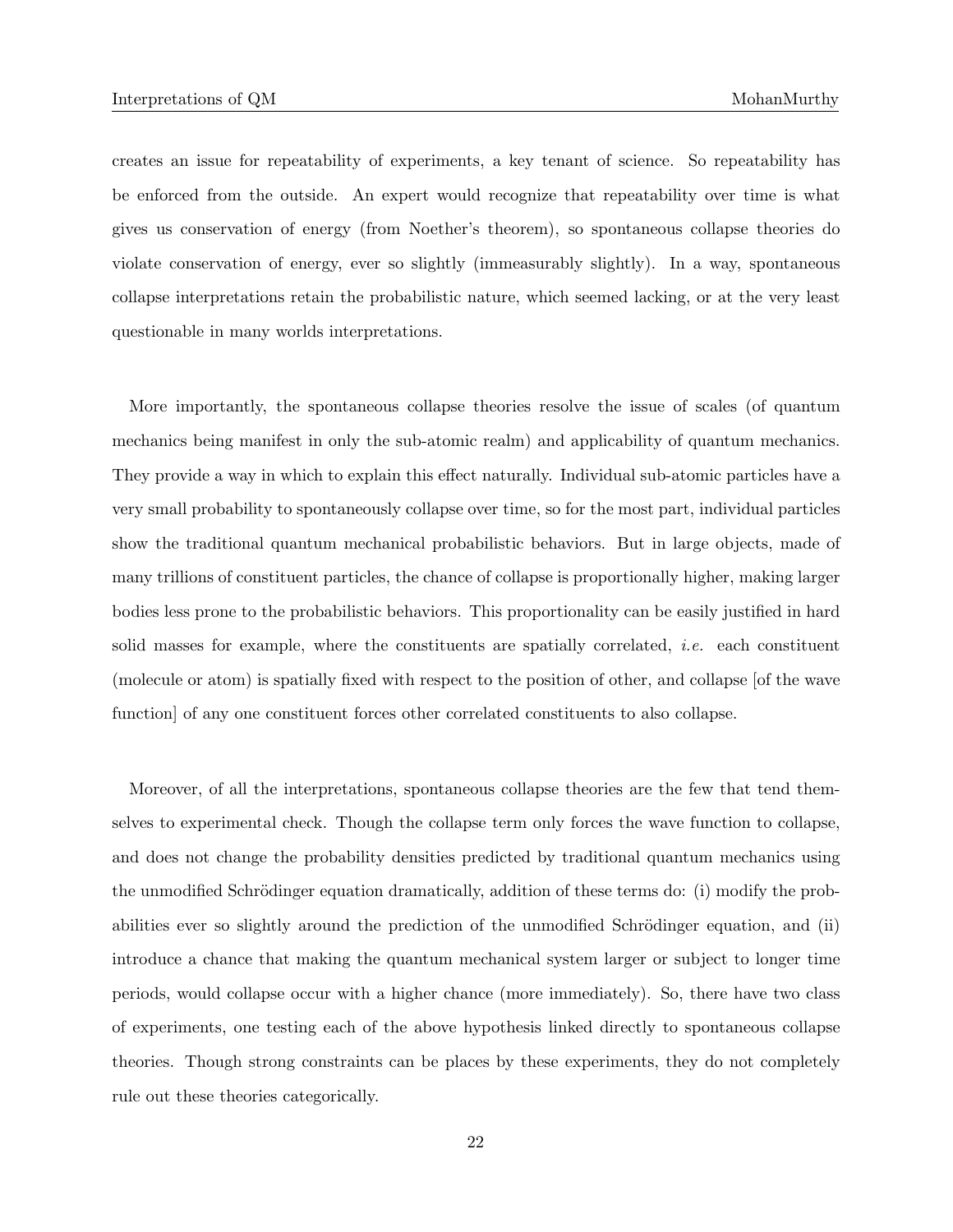# 4 Perception of Quantum Mechanics [57]

Quantum mechanics (an inherently uncertain and probabilistic theory) superseded classical Newtonian mechanics (which was deterministic), and was viewed as an incomplete theory even by physicists due to its indeterminacy, at least to a certain extent. Moreover, the founders of quantum mechanics themselves did not fully fathom the implications of the theory. During its development, even the famous physicist and Nobel laureate, R. P. Feynman opined "I think I can safely say that nobody really understands quantum mechanics" (1965). Since then, tremendous strides have been made to improve the theory over the course of a century, and has lead to a comprehensive quantum field theory, the crowing achievement of  $20<sup>th</sup>$  century physics: the standard model, which describes all known interactions † . While the predictions and techniques by which quantum mechanical predictions are calculated have become ever more precise and accurate, the underlying foundations are, to say the least, open to interpretations and questions. It is these questions that make the interpretations of the foundations of quantum mechanics ubiquitous in number, and make even a modern day physicist exclaim "Even Physicists Don't Understand Quantum Mechanics!" (S. Carroll, 2020).

Even among formal physicists, their favorite interpretation of quantum mechanics varies wildly. But then again, objective truth (or reality) is not democratic. Copenhagen interpretation dates back to 1920s, whereas many worlds interpretation and the first of hidden variables approaches were formulated in 1950s, while the first of spontaneous collapse theories were formulated in 1980s. Being first itself could be a reason for the prevalence of Copenhagen interpretations in modern quantum mechanics texts. Much of modern texts, center around the applications of quantum mechanics, eg. their application to atoms and thereby obtaining the electron configuration. The simplicity of Copenhagen interpretation, and its "as is" approach may also tend itself better for a text book, which wants to focus on the applications of quantum mechanics, by neglecting the foundational aspects. Some have even attributed the prevalence of the Copenhagen interpretation to the orthodoxy in physics academia [58].

As we saw, the interpretations only gave extra depth to our understanding, but the predictions

<sup>†</sup>Except for neutrino oscillations.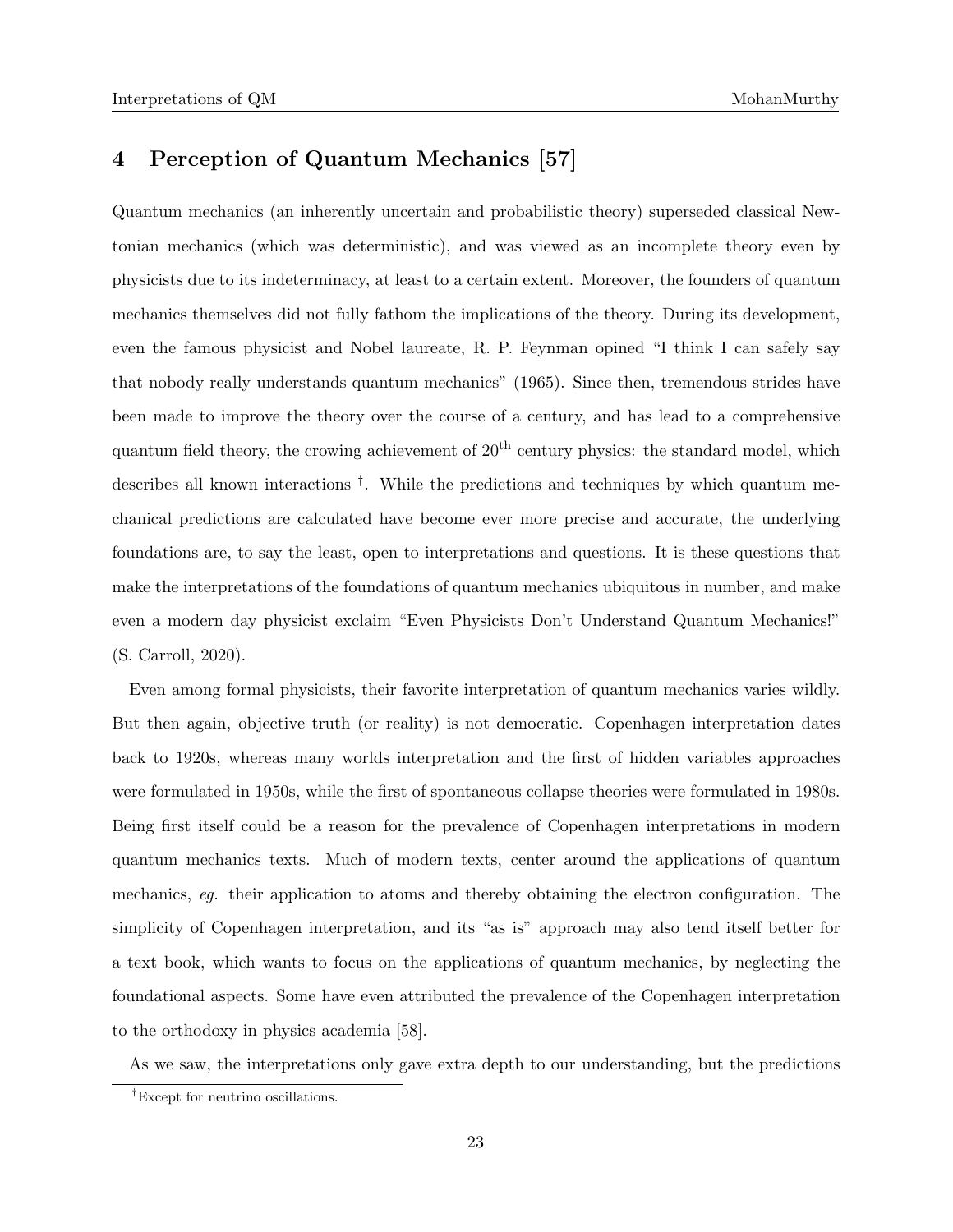and math are ever so accurate, regardless of the underlying foundations. Deviations from the predictions of quantum mechanics have never been measured thus far <sup>‡</sup>. The tremendous success of these predictions, maybe, has made the quest to understand the foundations take a backseat, so much so that R. P. Feynman is misquoted to have said "shut up and calculate" (quote from D. Mermin, 2004 [59]). This school of thought comes from instrumentalism, which is as defined by Oxford dictionary is "a pragmatic philosophical approach which regards an activity (such as science, law, or education) chiefly as an instrument or tool for some practical purpose, rather than in more absolute or ideal terms."

An instrumentalist purview of quantum mechanics, itself can also be a considered as an interpretation. Alas, such an interpretation is hard to evaluate and compare with other mathematically rigorous interpretations treated in this work, owing to its stance of disregarding any deeper understanding at all. But, such a view is not indefensible. Karl Popper's scientific realism, i.e. "the view that the universe described by science is real regardless of how it may be interpreted", may take quantum mechanics's success as a predictive tool to justify its validity regardless of how it maybe interpreted.

The plethora of interpretations of quantum mechanics, gives the perception that there maybe gaps in our understanding of the foundations. Note that it may very well be the case that the interpretations are exactly what the name entails, *i.e.* that they are simply ways of philosophically reconciling with the probabilistic nature of quantum mechanics, and that they may simply be different perspectives of seeing this very nature of quantum mechanics. In other words, just as Heisenberg's and Schrödinger's versions of quantum mechanics were shown to be one and the same, it is possible that certain interpretations (like hidden variables and spontaneous collapse approach) are actually different statements of one and the same feature. It may also be the case that there are many class of comparable interpretations, each class of interpretations stating a particular feature. The ultimate point being that we may never reach, in any realistic way, a point where certain interpretations develop into a coherent underlying mechanism that expands our predictive potential of quantum mechanics. Finally, it is also possible that certain interpretations

<sup>‡</sup>Except for neutrino oscillations.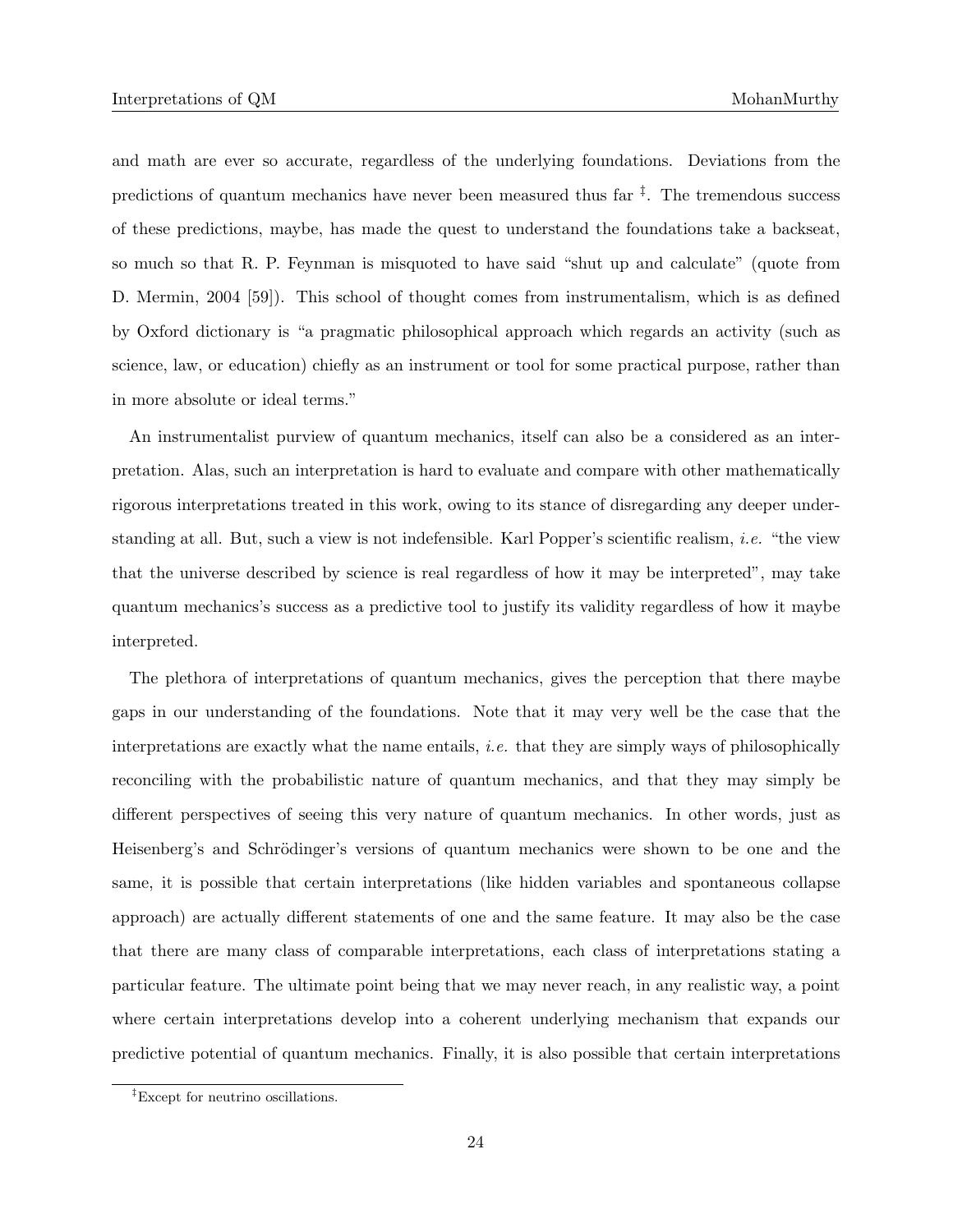(like spontaneous collapse approach) can in fact be experimentally tested and possibly found to be untrue § .

## 5 Choosing an Interpretation [61]

Four category of ideas to interpret or augment traditional quantum mechanics were presented in the previous sections. On one side is the Copenhagen interpretation which sees quantum mechanics as is, a probabilistic theory accepting of the impact of observer or measurement; spontaneous collapse interpretation stands at the other end, actively augmenting the very underlying equations governing traditional quantum mechanics, in a very tangibly (and measurably) mathematical way. Then there were the hidden variables and many worlds approaches which viewed the universe through the purview of wave nature, and provided ways to incorporate the particle behavior from happenings outside the tangible, *i.e.* hidden particles and branching into many worlds, respectively, both of which are not measurable.

Some may argue that hidden variables and many worlds approaches are indeed true interpretations as they involve mechanisms outside the tangible, whereas spontaneous collapse theories are extensions of quantum mechanics. Obviously, the scenario might change if tangible tests of these two interpretations are ever realized. Especially the intangible nature of hidden variables and many worlds approaches may lead us to conclude that the measurements one can perform through experiments in the tangible universe, that confirm only the predictions of quantum mechanics but say nothing about the foundations, is under-determining the reality.

The choice of which interpretation to choose therefore lies wholly with personal preferences, at the moment. However, one could evaluate the interpretations along a set of aspects to determine where one falls subjectively. Some of these aspects are: (i) determinism, (ii) ontology of the wave function, (iii) history (of the quantum mechanical system), (iv) (need for) hidden variables,  $(v)$ (need of) wave function collapse, (vi) non-locality (in the wave function), (vii) counter factual

<sup>§</sup>Clearly quantum mechanics is hard and it is relatively new in its public outreach, compared to other classical physics. It has not tended itself yet to become a part of general knowledge of the populace, despite numerous popular books on the topic. This coupled with the inherent features of quantum mechanics has made it possible for some to spin quantum mechanics for their own pseudo-science. This article neglects such avenues as they generally do not add to the constructive discourse.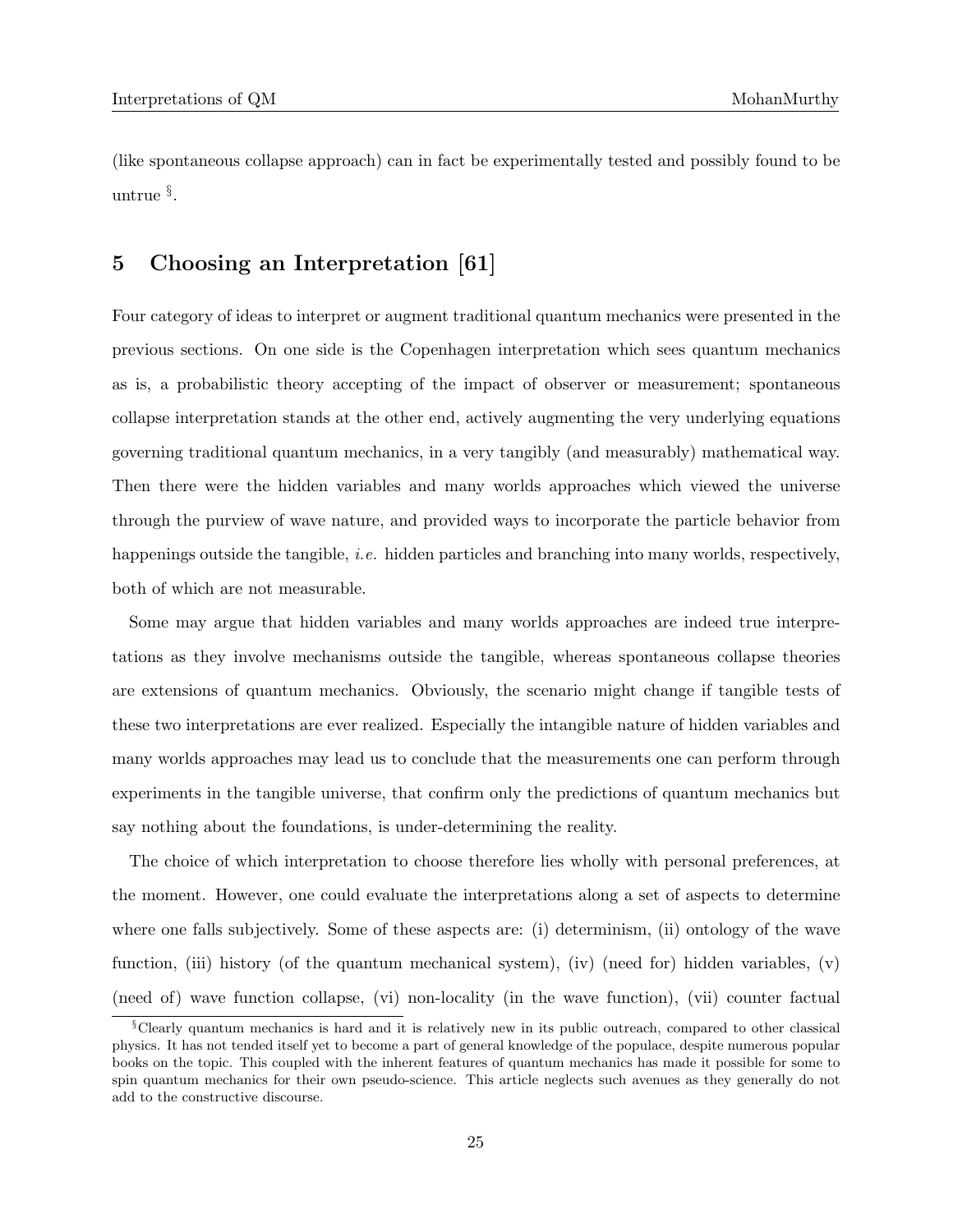definiteness, and (viii) the (role of the) Observer, to name a few:

Determinism: Determinism is the concept that the future events are a function of the past. Interpretations such as Copenhagen interpretation submit themselves to the indeterminism seen in measurements, whereas theories, eg., that involve hidden variables are inherently deterministic, but make sure that the measurements in their deterministic world still obey Bell's inequalities and Heisenberg principles.

Ontic wave function: The ontology of the wave function concerns with the factuality of the wave function. The physical implications are not always the same across the interpretations. In interpretations such as the Copenhagen interpretation, the wave function does not really imbue any physical meaning, but only acquires physical meaning through the Born's rule. But in many worlds approach, the wave function is a literal reading of the underlying possibilities. This aspect concerns with the physical meaning imbued by the wave function.

History (of the quantum mechanical system): This aspect questions, if we rewind the clock do we recover the quantum states. In models like many worlds, the description of the wave function is determined by the choice of what the writer considers complete, so a sense of unique history may at best only be abstract. But in other interpretations discussed here, the history of the system is unique.

(Need for) Hidden variables: This aspect concerns with the need for additional parameters to discuss the reality, beyond the measurable parameters. Hidden variables approach stands alone here in its need for additional parameters to interpret quantum mechanics. One could also argue that the spontaneous collapse theories also include hidden variables by incorporating a collapse term.

(Need of) Wave function collapse: Wave function collapse, is inherent in almost all models except for in the case of many worlds interpretations where there is no need for a wave function collapse.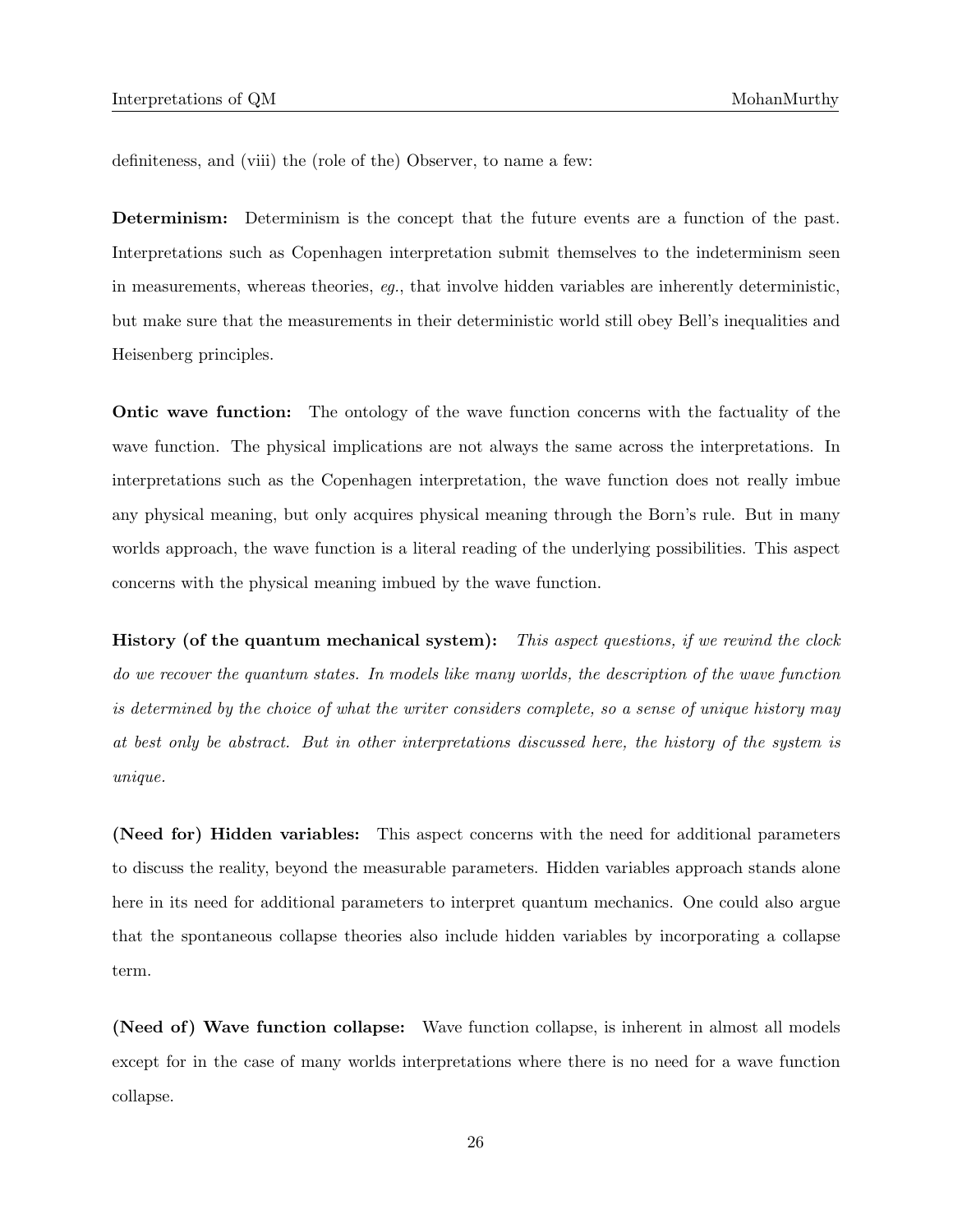Non-locality (in the wave function): It was seen that in order to satisfy Bell's inequalities or Heisenberg uncertainty relationships, in interpretations involving hidden variables, one had to sacrifice locality (the idea that events are influenced at a distance), which was hard to reconcile with special theory of relativity, or sacrifice the independence in choice of measurement. This aspect refers to the former. Hidden variables approach and spontaneous collapse interpretations sacrifice locality, whereas one might argue that there is no need for hidden variables in the other two so they escape having to make this sacrifice.

Counter factual definiteness (CDF): Counter factual definiteness speaks to the meaningfulness of definiteness in the measurements that have not been performed. For example, what could we say about an independent particle whose position was measured, destroying its momentum definition, if instead its momentum was measured? If we could say something about the momentum measurement which could have been performed instead of the position measurement which was performed, then the theory can be said to be definite. One could compare this aspect with the determinism that the models were evaluated upon before.

(Role of the) Observer: The chief method to reconcile with wave function collapse was to attribute it to the observer who made the measurement. This aspect concerns with the need of the observer effect in interpretations. Some interpretations do not need a wave function collapse, like the many worlds interpretation, so the many worlds interpretation has no observer effect. Similarly, deterministic interpretations most definitely no not need an observer effect. However, in the converse case, involving an indeterministic theory, one does not always require an observer effect, e.g. the spontaneous collapse theory.

One could base their choice of interpretation based on any of the above aspects. Note that evaluation based on some of these aspects are ill-defined in some interpretations (italicized), e.g. asking if the universe has unique history is ill-posed in many worlds interpretations, since the description of the events and its associated possibilities is defined by the evaluator upon the description they choose. So leaving such cases, the remaining features have been summarized in Table 1.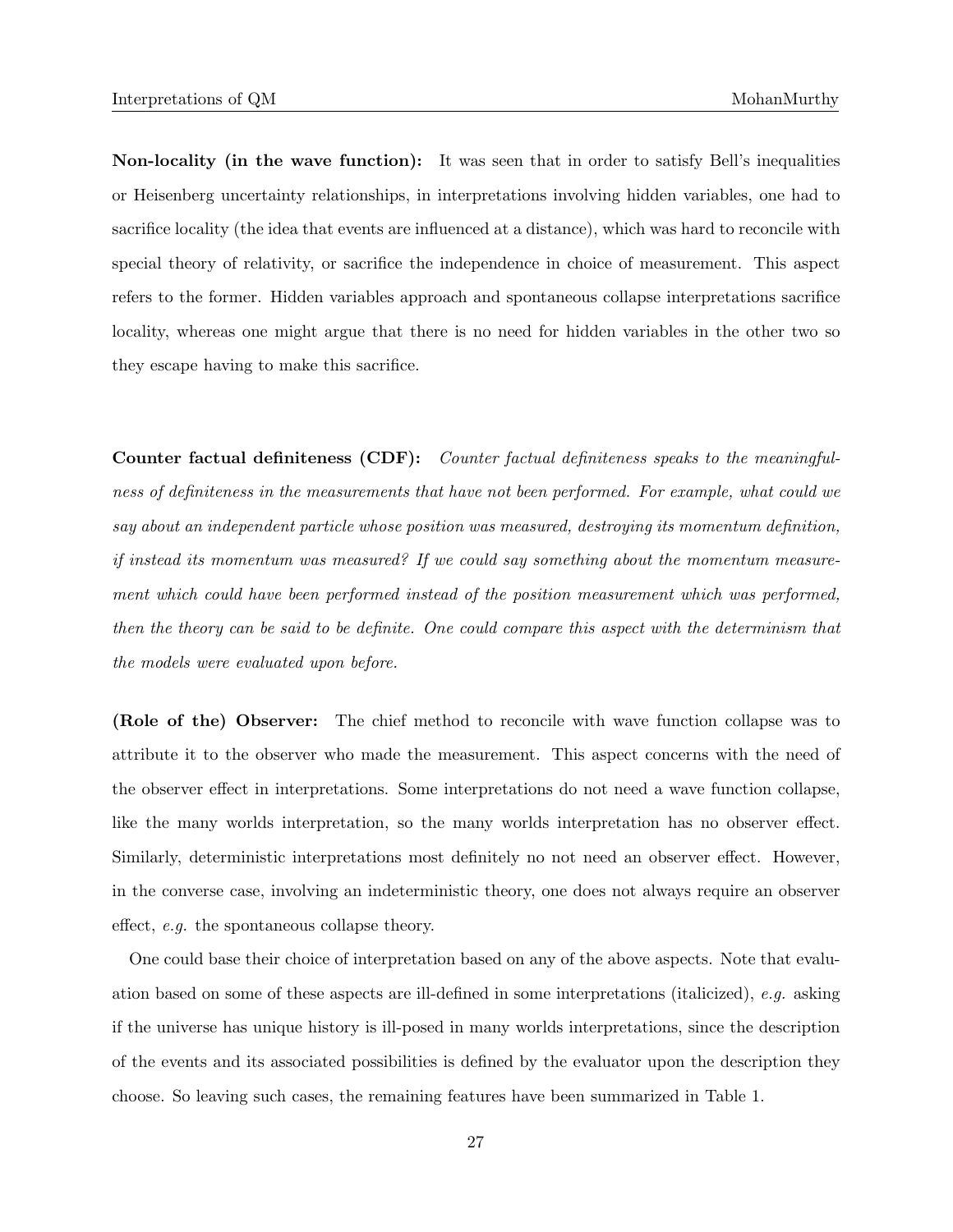| Aspect<br>Interpretation      | Deterministic <b>Ontic WF</b> |  | Hidden Var.   WF Collapse   Non-locality   Observer |  |
|-------------------------------|-------------------------------|--|-----------------------------------------------------|--|
| Copenhagen (Bohr-Heisenberg)  |                               |  |                                                     |  |
| Many worlds (Everett)         |                               |  |                                                     |  |
| Hidden var. (de Broglie-Bohm) |                               |  |                                                     |  |
| Spont. collapse (GRW)         |                               |  |                                                     |  |

Table 1: Aspects according to which interpretations can be evaluated upon. Coloring of the columns has been discussed in the text.

Occam's razer is a philosophical hypothesis that posits that one must use the simplest technique, or fewest possible adjustments, to explain as many observations as possible. In simple words it means "keeping things simple" is often (not necessarily) the right way to explain things. Arranging interpretations according to a table like Table 1, as cherry picked as the aspects are, is a way to analyze the interpretations upon their merit. One could imagine evaluating the interpretations along various such aspects, and making a table far encompassing than the one shown here. Such a table makes a good case for generating a preference list according to Occam's razer  $\P$ . The best interpretation requires as few issues, such as non-locality, to interpret quantum mechanics; issues which are hard to reconcile with the body of physics empirically verified to be objectively true today. Evaluation based on such aspects are marked in red in Table 1 (so a tick mark in one of these aspects marked red is a negative remark). The best interpretation also provides sufficient basis for the elements already inherent to description of quantum mechanics, such as the wave function that arises directly from the Schrödinger equation. There is precedent within classical physics to expect physical meaning out of the elements of a basic theory. For example, the electromagnetic field was thought to be a mathematical construct, and pre-Maxwellian physicists considered the concept of a field to simply be a fictitious, with only the force calculated using the field as a manifest physical quantity that could be measured. Modern understanding of electromagnetic fields transcends from them being mere mathematical constructs, and they are treated as physical quantities now. Such aspects are marked in green in Table 1 (so a tick mark in one of these aspects marked green is a positive remark). While the aspects in white represent those qualities which are sometimes ill-defined, or simply are agnostic to the test of Occam's razor  $\mathbb{I}$ .

<sup>¶</sup>The author is self-admittedly a many-worlds proponent.

It is left as an activity to the reader to generate their own preference list!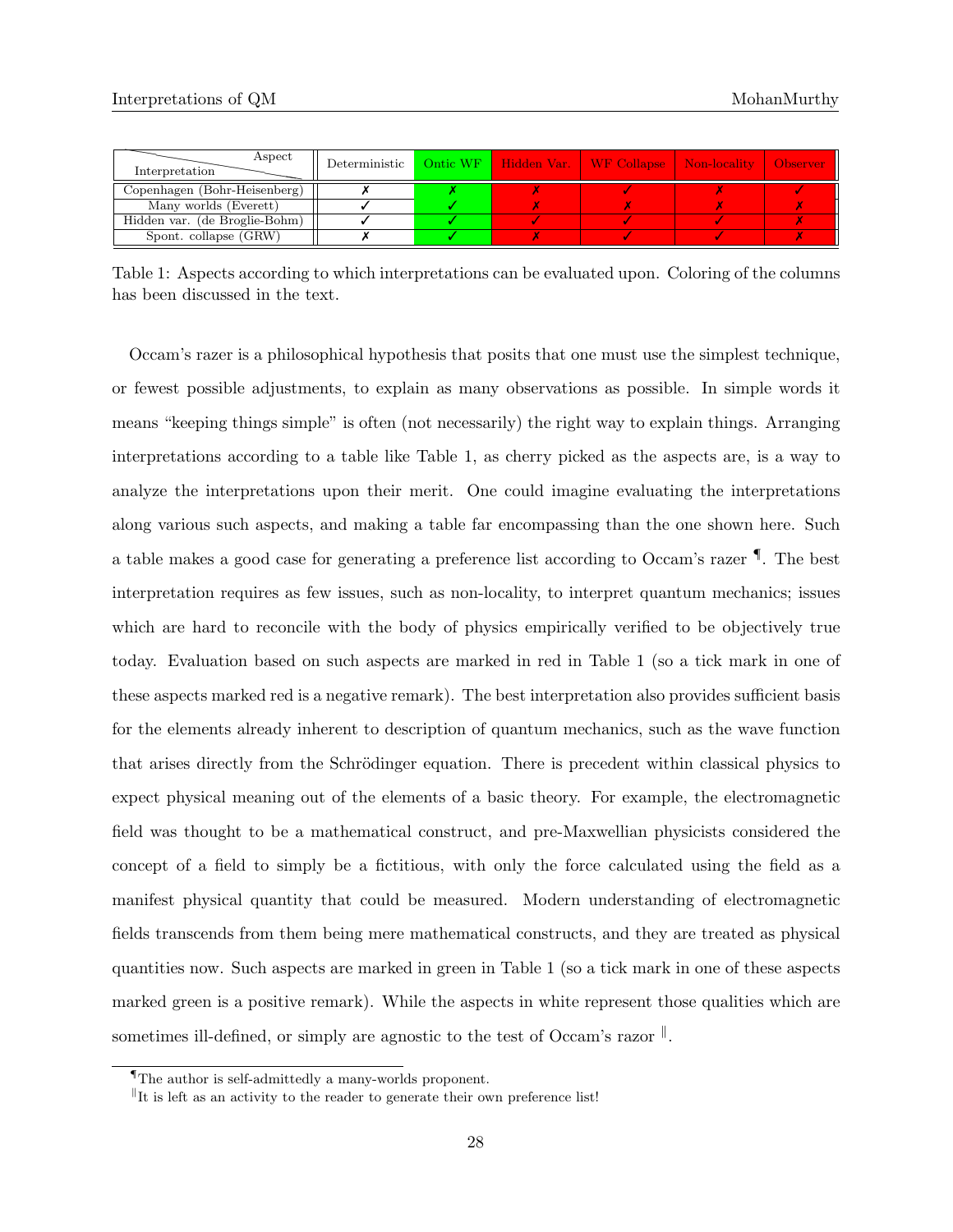A concept relevant here is an analog of the argument of the "god of gaps" for science. The "god of gaps" argument for science, is a call for scientific investigation of the gaps in our knowledge, instead of attributing it to a deity [62]. Similar to the "god of gaps" argument for science, one could make a similar argument calling for understanding the foundations of quantum mechanics. Certain interpretations take a very "as is" approach to the aspects that lead to the paradoxes. Particularly, this purview would be antithetical to the instrumentalist's interpretation, of "shut up and calculate". Though Popperian realism provides a certain degree of protection (from fallacies, in that it assures us of the validity of the predictions of quantum mechanics regardless of the interpretations) to the instrumentalist's interpretation, the instrumentalist's interpretation maybe akin to the "god of the gaps" defense of a deity. If one adopts an instrumentalist's interpretation of quantum mechanics, then one does not need to grapple with the paradoxes or the aspects in Table 1, and our curiosity in thus put out. Therefore, one could make an argument to a call for investigating the foundations of quantum mechanics, to keep our curiosity alive and thereby make progress in our understanding of the foundations quantum mechanics.

### 6 Conclusion

Paradoxes within quantum mechanics have been clear since the early days of quantum mechanics infancy. In this article, four classes of interpretations were introduced, viz. the Copenhagen interpretation, Everett's many worlds interpretation, hidden variables approach (de Broglie-Bohm primarily), and spontaneous collapse interpretation (particularly the GRW theory). These interpretations differ in what they have to say about some key aspects with which quantum mechanics can be evaluated upon, viz. determinism, ontology and collapse of wave functions, need for hidden variables, (non-) locality, definiteness, and the role of the observer. But these are not the only class of interpretations. Moreover, the aspects of evaluating the interpretations presented in this article are an incomplete list.

There are also hybrid theories like the consistent histories interpretation [63], which combines aspects of spontaneous collapse interpretations ad hidden variables to attain a consistent history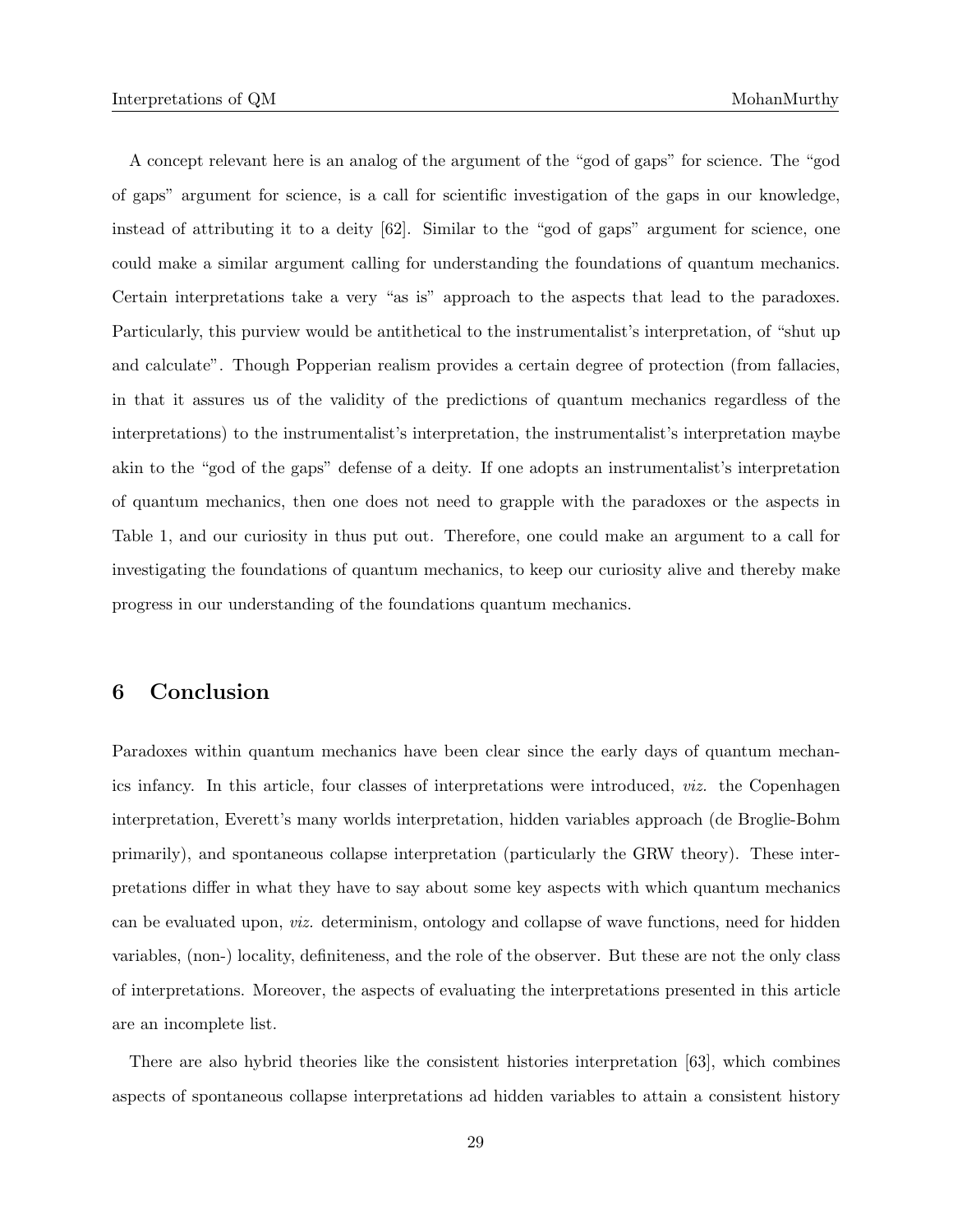unlike the many worlds interpretation. Some theories have modified aspects, of the above interpretations, such as the transactional interpretation [64] which uses the retro-causal aspect from hidden variables interpretation. This article has not explicitly described certain other interpretations like quantum information interpretation [72], relational interpretation [66], quantum logic [67], conscience-collapse [68], stochastic quantum mechanics [69], quantum-Darwinism [70], ensemble interpretation [71], and quantum Bayesian interpretations [72, 73].

While the Copenhagen interpretation is one of the oldest and arguably the most wide spread, hidden variables and spontaneous collapse approaches have niche support. More recently, the many worlds interpretation is experiencing something of a renaissance with recent works from Vaidman [74], Sebens and Carroll [75]. While each interpretation has a particular take on the paradoxes (especially the ones involving the effect of the observer, measurement, and wave function collapse), and some interpretations even tend themselves to possible experimental check, no particular interpretation can be eliminated beyond reasonable doubt at the moment; with the possibility that many of them may actually be comparable, stating the same underlying truth in multiple ways. An appeal to Occam's razor maybe made to justify a preference of interpretations, and finally a call for investigating the gaps in our understanding could lead to new realizations regarding the foundation of quantum mechanics.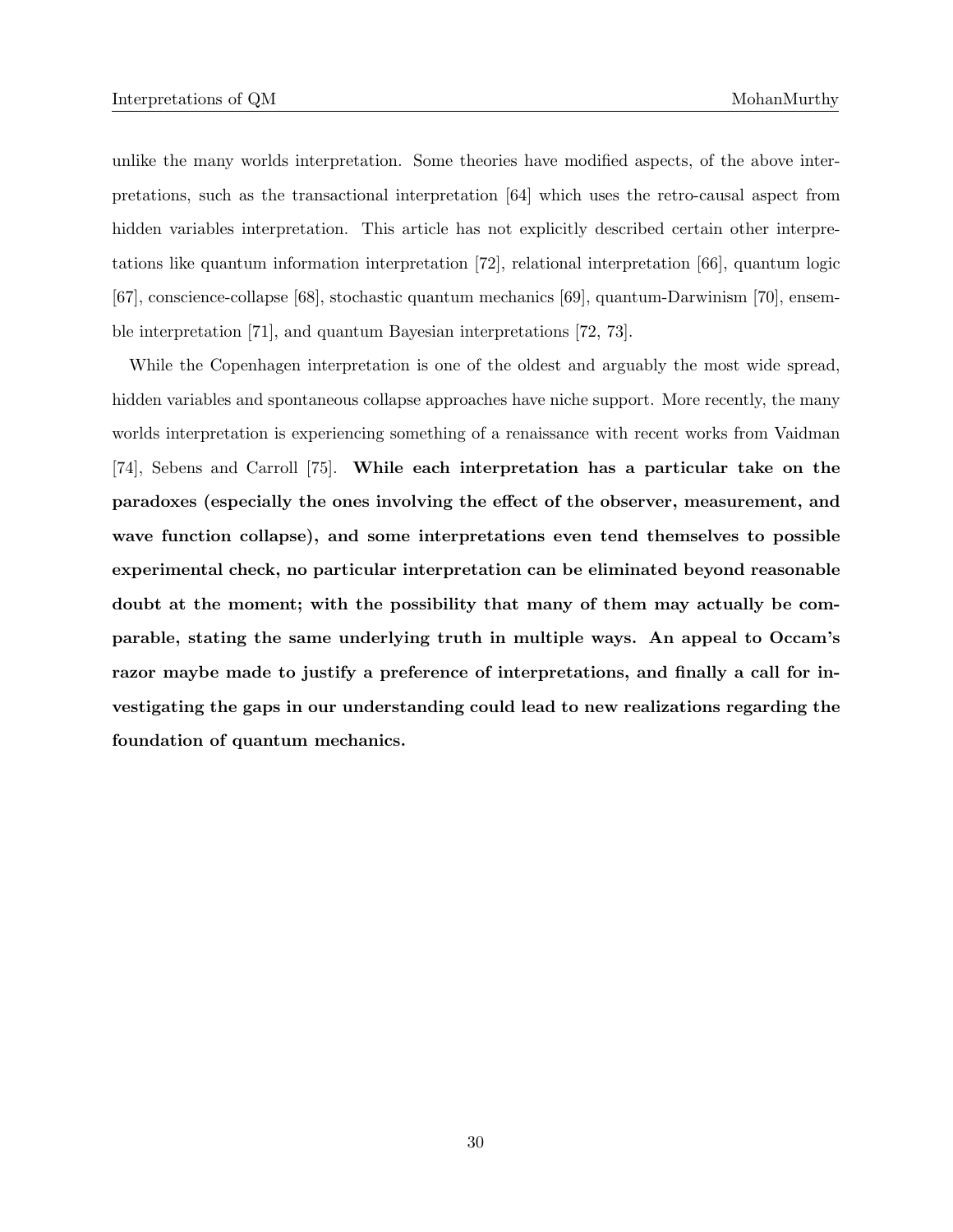## References

- <sup>∗</sup> Secondary sources.
	- [1] R. Descartes, "The Meditations, and selections from the Principles of Ren´e Descartes", Chicago: Open Court, 1903 (1641). URL: [archive.org/details/117693832.](https://archive.org/details/117693832)
	- [2] I. Newton, "Opticks", Oxford University Press (1730). URL: [archive.org/details/opticksoratreat00newtgoog.](https://archive.org/details/opticksoratreat00newtgoog)
	- [3] R. Hooke, "Micrographia", London: Printed for James Allestry, printer to the Royal Society, and sold in shop at the Rose and Crown in Duck-Lane (1667). URL: [archive.org/details/micrographiaorso1670hook.](https://archive.org/details/micrographiaorso1670hook)
	- [4] C. Huygens, "Treatise On Light", Macmillan and Company Ltd. (1690). URL: [archive.org/details/treatiseonlight031310mbp.](https://archive.org/details/treatiseonlight031310mbp)
	- [5] T. Young, "II. The Bakerian Lecture. On the theory of light and colours", Phil. Trans. R. Soc. 92, (1802): 12-48. DOI: [10.1098/rstl.1802.0004.](https://doi.org/10.1098/rstl.1802.0004)
	- [6] J. C. Maxwell,"VIII. A dynamical theory of the electromagnetic field", Phil. Trans. R. Soc. 155, (1865): 459-512. DOI: [10.1098/rstl.1865.0008.](http://doi.org/10.1098/rstl.1865.0008)
	- [7] A. H. Compton, "A Quantum Theory of the Scattering of X-rays by Light Elements", Phys. Rev. 21, 483 (1923). DOI: [10.1103/PhysRev.21.483.](https://doi.org/10.1103/PhysRev.21.483)
	- [8] H. Hertz, "Ueber einen Einfluss des ultravioletten Lichtes auf die electrische Entladung", Ann. Phys. 267, 8 (1887): 983-1000. DOI: [10.1002/andp.18872670827.](https://doi.org/10.1002/andp.18872670827)
	- [9] M. Faraday, "VIII. Experimental researches in electricity.-thirteenth series", Phil. Trans. R. Soc. 128, (1838): 125-168. DOI: [10.1098/rstl.1838.0009.](http://doi.org/10.1098/rstl.1838.0009)
- [10] E. Goldstein, " "Vorläufige Mittheilungen über elektrische Entladungen in verdünnten Gasen (*Preliminary communications on electric discharges in rarefied gases*)", Monatsberichte der Königlich Preussischen Akademie der Wissenschaften zu Berlin (The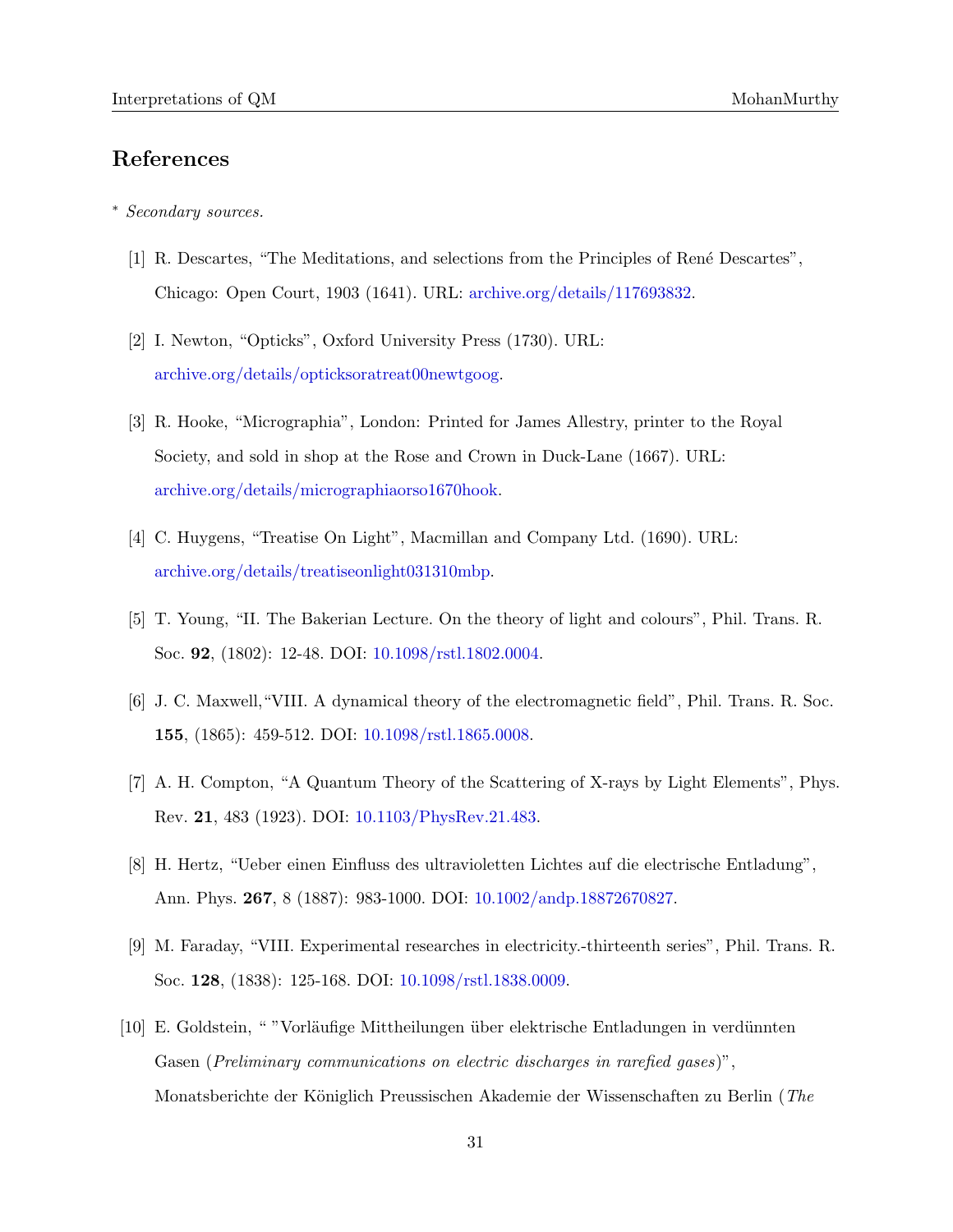Royal Prussian Academy of Sciences of Berlin), (1877): 279-295. URL: [books.google.com/books?id=7-caAAAAYAAJ.](https://books.google.com/books?id=7-caAAAAYAAJ&pg=PA279#v=onepage&q&f=false)

- [11] J. J. Thomson, "XL. Cathode Rays", Philosophical Magazine and Journal of Science 44, 269 (1897): 293-316. DOI: [10.1080/14786449708621070.](http://doi.org/10.1080/14786449708621070)
- [12] L. de Broglie, "XXXV. A Tentative Theory of Light Quanta", Philisophical Magazine Letters 86, 7 (1924): 411-423. DOI: [10.1080/14786442408634378.](https://doi.org/10.1080/14786442408634378)
- [13] C. Jönsson, "Electron Diffraction at Multiple Slits", Am. J. Phys. 42, 4 (1974). DOI: [10.1119/1.1987592.](https://doi.org/10.1119/1.1987592)
- [14] A. Einstein, "Uber einen die Erzeugung und Verwandlung des Lichtes betreffenden ¨ heuristischen Gesichtspunkt (On a Heuristic Point of View about the Creation and Conversion of Light)", Ann. Phys. 17, 6 (1905): 132-148. DOI: [10.1002/andp.19053220607.](https://doi.org/10.1002/andp.19053220607)
- [15] M. Planck, "Uber das Gesetz der Energieverteilung im Normalspektrum", Ann. Phys. 309, 3, 553–563 (1901). DOI: [10.1002/andp.19013090310.](https://doi.org/10.1002/andp.19013090310)
- [16] N. Bohr, "I. On the constitution of atoms and molecules", Philosophical Magazine and Journal of Science 26, 151 (1913): 1-25. DOI: [10.1080/14786441308634955.](https://doi.org/10.1080/14786441308634955)
- [17] I. Newton, "Philosophiae Naturalis Principia Mathematica", New-York: Published by Daniel Adee and translated from Latin to English by A. Motte, 1730, (1687). URL: [archive.org/details/newtonspmathema00newtrich.](https://archive.org/details/newtonspmathema00newtrich)
- [18] E. Schrödinger, "Quantisierung als Eigenwertproblem" (Quantization as an Eigenvalue Problem)", Ann. Phys. 384, 361 (1926). DOI: [10.1002/andp.19263840404.](https://doi.org/10.1002/andp.19263840404)
- [19] W. Heisenberg, "Uber quantentheoretishe Umdeutung kinematisher und mechanischer ¨ Beziehungen (About quantum theoretical reinterpretation of kinematic and mechanical  $relationships.)$ ", Zeitschrift für Physik 33, (1925): 879-893. DOI: [10.1007/BF01328377.](https://doi.org/10.1007/BF01328377)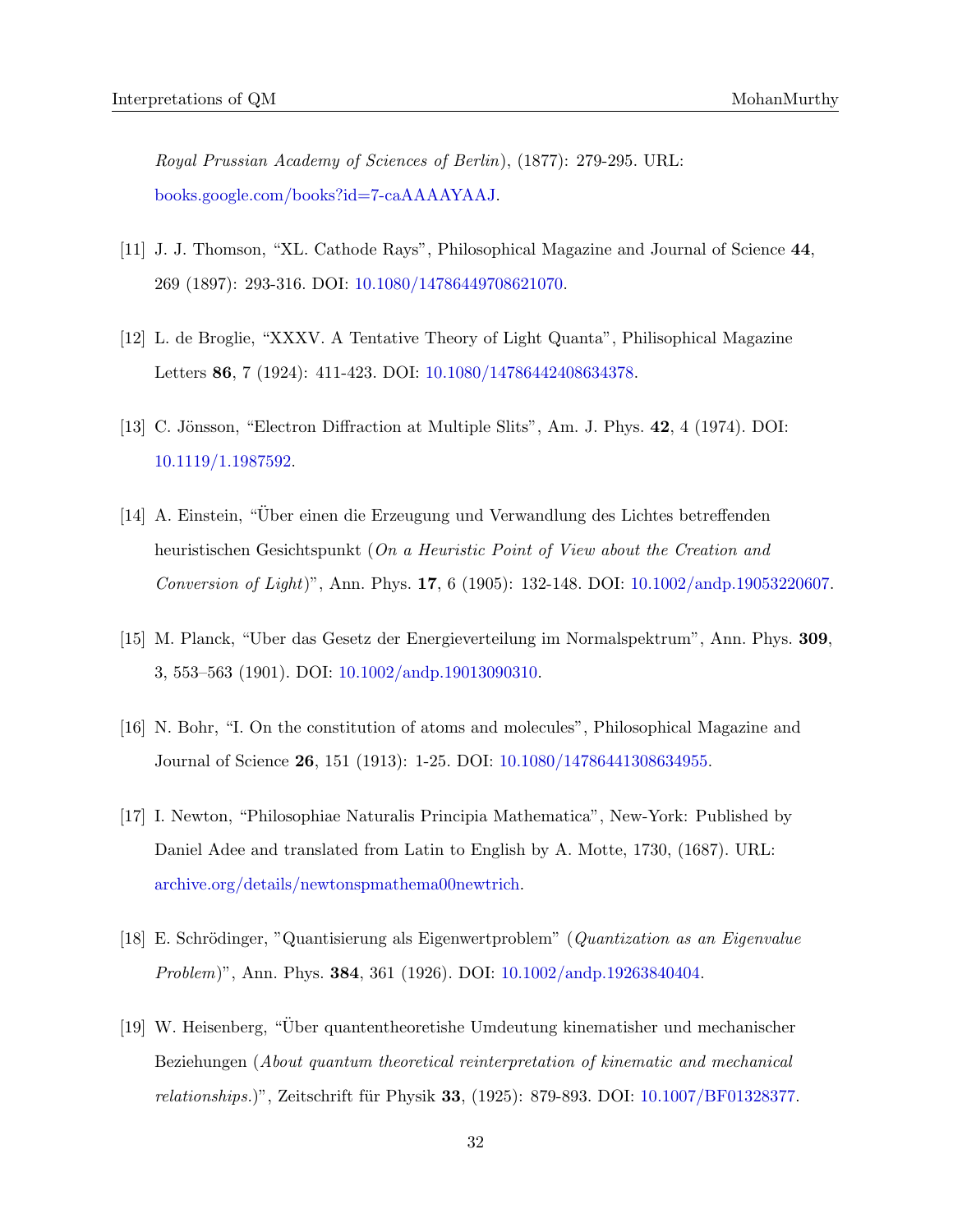- [20] <sup>∗</sup> Y. Aharonov and D. Rohrlich, "Quantum Paradoxes: Quantum Theory for the Perplexed", WileyVCH, Weinheim (2005). ISBN: 978-3-527-40391-2. URL: [wiley.com/en](https://www.wiley.com/en-us/Quantum+Paradoxes%3A+Quantum+Theory+for+the+Perplexed-p-9783527403912)[us/Quantum+Paradoxes%3A+Quantum+Theory+for+the+Perplexed-p-9783527403912.](https://www.wiley.com/en-us/Quantum+Paradoxes%3A+Quantum+Theory+for+the+Perplexed-p-9783527403912) D. Rohrlich, "Errors and Paradoxes in Quantum Mechanics", Compendium of Quantum Physics, eds. D. Greenberger, K. Hentschel, F. Weinert, Springer Berlin-Heidelberg, Berlin-Heidelberg, Germany (2009): 211-220. DOI: [10.1007/978-3-540-70626-7](https://doi.org/10.1007/978-3-540-70626-7_68) 68.
- [21] F. Bacon, "Novum organum", Oxford: The Clarendon press, 1889, ed. T. Fowler (1620). URL: [archive.org/details/baconsnovumorgan00bacoiala.](https://archive.org/details/baconsnovumorgan00bacoiala)
- [22] E. Rutherford, "LXXIX. The Scattering of  $\alpha$  and  $\beta$  Particles by Matter and the Structure of the Atom", The Philosophical Magazine 6, 21 (1911). DOI: [10.1080/14786440508637080.](https://doi.org/10.1080/14786440508637080)
- [23] R. A. Millikan, "On the Elementary Electrical Charge and the Avogadro Constant", Phys. Rev. 2, 109 (1913). DOI: [10.1103/PhysRev.2.109.](https://journals.aps.org/pr/abstract/10.1103/PhysRev.2.109)
- [24] N. Bohr, "Discussion with Einstein on epistemological problems in atomic physics", Philosopher-Scientist, ed. Paul A. Schilpp, Tudor Publishing Company, New York (1951): 201-41. URL: [philpapers.org/rec/BOHDWE.](https://philpapers.org/rec/BOHDWE)
- [25] Scully et. al., "Quantum optical tests of complementarity", Nature 351, (1991): 111–116. DOI: [10.1038/351111a0.](https://doi.org/10.1038/351111a0)
- [26] W. Heisenberg,"Uber den anschaulichen Inhalt der quantentheoretischen Kinematik und ¨ Mechanik (About the descriptive content of quantum theoretical kinematics and mechanics)", Zeitschrift für Physik 43, 3-4 (1927): 172-198. DOI: [10.1007/BF01397280.](https://doi.org/10.1007/BF01397280)
- [27] L. Landau and R. Peierls, "Erweiterung des Unbestimmtheitsprinzips für die relativistische Quantentheorie (Extension of the indeterminacy principle for the relativistic quantum  $theory$ )", Zeitschrift für Physik 69 (1931): 56-59. DOI: [10.1007/BF01391513.](https://doi.org/10.1007/BF01391513)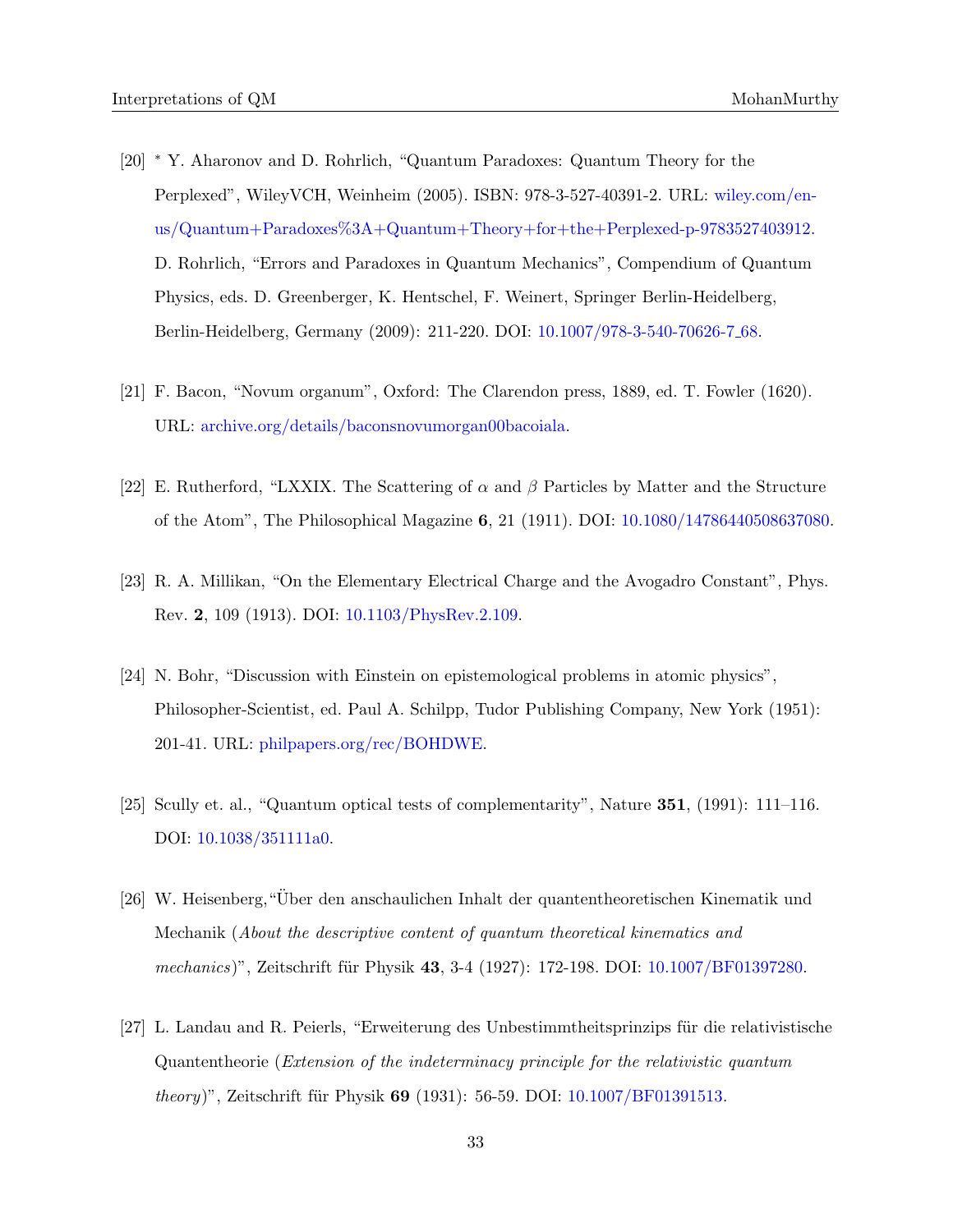- [28] <sup>∗</sup> G. S. Kirk, J. E. Raven, M. Schofield, "The Presocratic Philosophers: A Critical History with a Selection of Texts" 2nd ed., Cambridge University Press. ISBN 0-521-27455-9. URL: [books.google.com/books?id=kFpd86J8PLsC.](https://books.google.com/books?id=kFpd86J8PLsC&printsec=frontcover&source=gbs_ge_summary_r&cad=0#v=onepage&q&f=false)
- [29] Aristotle, "Physics", Trans. by R. P. Hardie and R. K. Gaye, The Internet Classics Archive. II 9 (350 BC). URL: [classics.mit.edu/Aristotle/physics.2.ii.html#646.](http://classics.mit.edu/Aristotle/physics.2.ii.html#646)
- [30] B. Misra and E. C. G. Sudarshan, "The Zeno's paradox in quantum theory", J. Math. Phys. 18, 756 (1977). DOI: [10.1063/1.523304.](https://doi.org/10.1063/1.523304)
- [31] D. Leibfried, R. Blatt, C. Monroe, D. Wineland, "Quantum dynamics of single trapped ions", Rev. Mod. Phys. 75, 281 (2003). DOI: [10.1103/RevModPhys.75.281.](https://doi.org/10.1103/RevModPhys.75.281)
- [32] C. D. Anderson, "The Positive Electron", Phys. Rev. 43, 491 (1933). DOI: [10.1103/PhysRev.43.491.](https://doi.org/10.1103/PhysRev.43.491)
- [33] A. Einstein, B. Podolsky, N. Rosen, "Can Quantum-Mechanical Description of Physical Reality Be Considered Complete", Phys. Rev. 47, 777 (1935). DOI: [10.1103/PhysRev.47.777.](https://doi.org/10.1103/PhysRev.47.777)
- [34] A. Einstein, "Zur Elektrodynamik bewegter Körper (On the electrodynamics of moving bodies)", Ann. Phys. 322, 891 (1905). DOI: [10.1103/PhysRev.47.777.](https://doi.org/10.1103/PhysRev.47.777)
- [35] J. S. Bell, "On the Einstein Podolsky Rosen paradox", Physics Physique Fizika 1, 195 (1964). DOI: [10.1103/PhysicsPhysiqueFizika.1.195.](https://doi.org/10.1103/PhysicsPhysiqueFizika.1.195)
- [36] S. J. Freedman and J. F. Clauser, "Experimental Test of Local Hidden-Variable Theories", Phys. Rev. Lett. 28, 938 (1972). DOI: [10.1103/PhysRevLett.28.938.](https://doi.org/10.1103/PhysRevLett.28.938)
- [37] Y. Aharonov and D. Z. Albert, "Is the usual notion of time evolution adequate for quantum-mechanical systems? II. Relativistic considerations", Phys. Rev. D 29, 228 (1984). DOI: [10.1103/PhysRevD.29.228.](https://doi.org/10.1103/PhysRevD.29.228)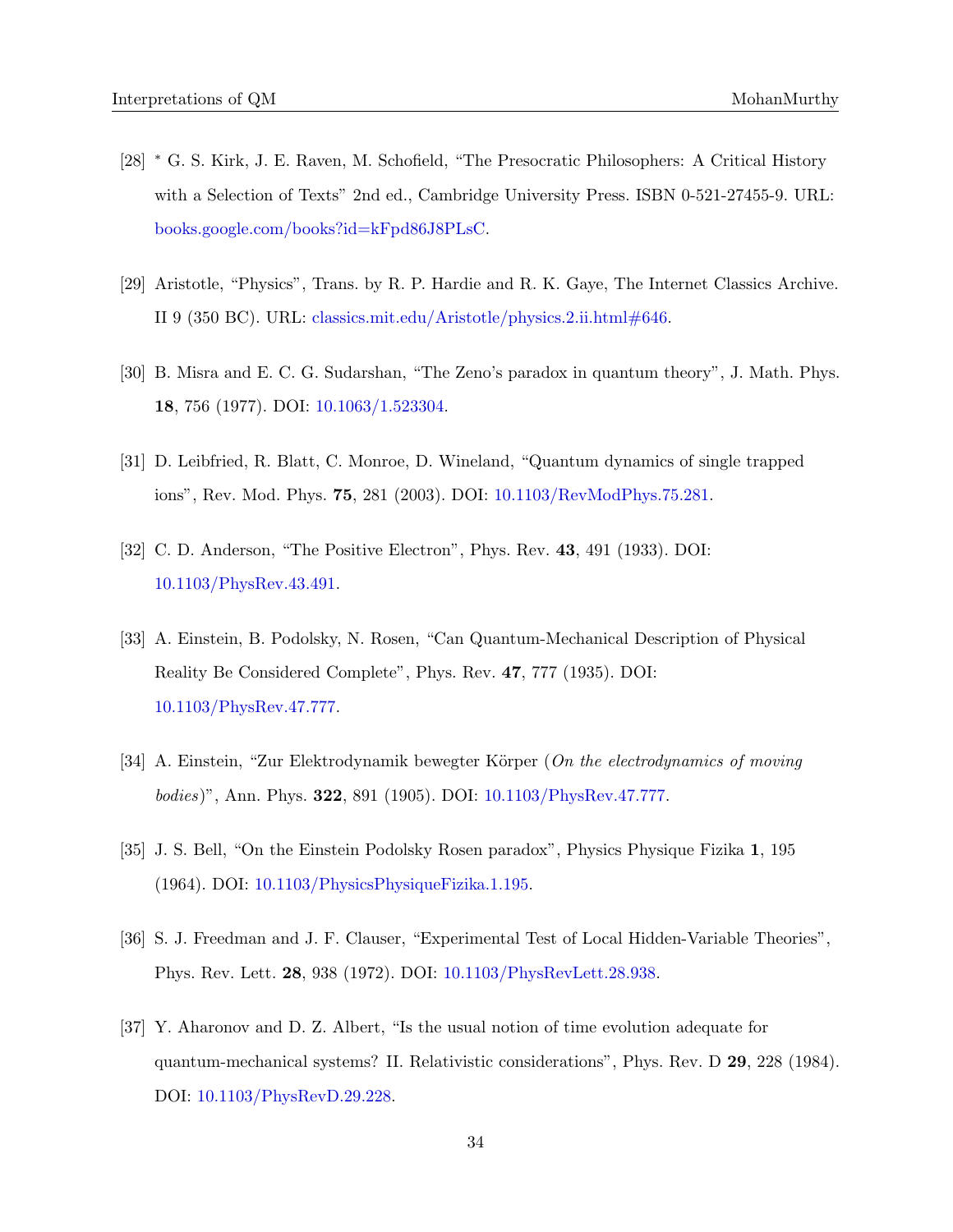- [38] <sup>∗</sup> J. A. Wheeler and W. H. Zurek, "Quantum Theory and Measurement", Princeton University Press (1983). URL: [press.princeton.edu/books/hardcover/9780691641027/quantum-theory-and-measurement.](https://press.princeton.edu/books/hardcover/9780691641027/quantum-theory-and-measurement)
- [39] <sup>∗</sup> H. Wimmel, "Quantum Physics & Observed Reality: A Critical Interpretation of Quantum Mechanics", World Scientific (1992). DOI: [10.1142/1691.](https://doi.org/10.1142/1691)
- $[40]$  M. Born, "Zur Quantenmechanik der Stoßvorgänge", Zeitschrift für Physik 37, (1926): 863-867. DOI: [10.1007/BF01397477.](https://doi.org/10.1007/BF01397477)
- [41] <sup>∗</sup> S. Saunders, J. Barrett, A. Kent, D. Wallace, "Many Worlds?: Everett, Quantum Theory, & Reality". Oxford University Press, (2010). DOI: [10.1093/acprof:oso/9780199560561.001.0001.](https://oxford.universitypressscholarship.com/view/10.1093/acprof:oso/9780199560561.001.0001/acprof-9780199560561)
- [42] H. Everett et al., Eds. B. S. DeWitt and G. R. Neill, "The Many-Worlds Interpretation of Quantum Mechanics", Princeton Series in Physics, Princeton, NJ, Princeton University Press (1973). URL: [press.princeton.edu/books/hardcover/9780691645926/the-many-worlds](https://press.princeton.edu/books/hardcover/9780691645926/the-many-worlds-interpretation-of-quantum-mechanics)[interpretation-of-quantum-mechanics.](https://press.princeton.edu/books/hardcover/9780691645926/the-many-worlds-interpretation-of-quantum-mechanics)
- [43] E. Farhi, J. Goldstone, S. Gutmann, "How probability arises in quantum mechanics", Annals of Physics 192, 2 (1989): 368-382. DOI: [10.1016/0003-4916\(89\)90141-3.](https://doi.org/10.1016/0003-4916(89)90141-3)
- [44] D. Deutsch, "Quantum theory of probability and decisions", Proc. R. Soc. Lond. A 455, (1999): 3129-3137. DOI: [10.1098/rspa.1999.0443.](http://doi.org/10.1098/rspa.1999.0443)
- [45] S. Saunders, "Derivation of the Born's rule from operational assumptions", Proc. R. Soc. Lond. A. 460, (2004): 1771-1788. DOI: [10.1098/rspa.2003.1230.](http://doi.org/10.1098/rspa.2003.1230)
- [46] D. Parfit, "Personal Identity", The Philosophical Review 80, 1 (1971): 3-27. DOI: [10.2307/2184309.](http://doi.org/10.2307/2184309)
- [47] D. K. Lewis, "On the Plurality of Worlds", Wiley-Blackwell Publishers, (1986). URL: [www.wiley.com/en-us/On+the+Plurality+of+Worlds-p-9780631224266.](https://www.wiley.com/en-us/On+the+Plurality+of+Worlds-p-9780631224266)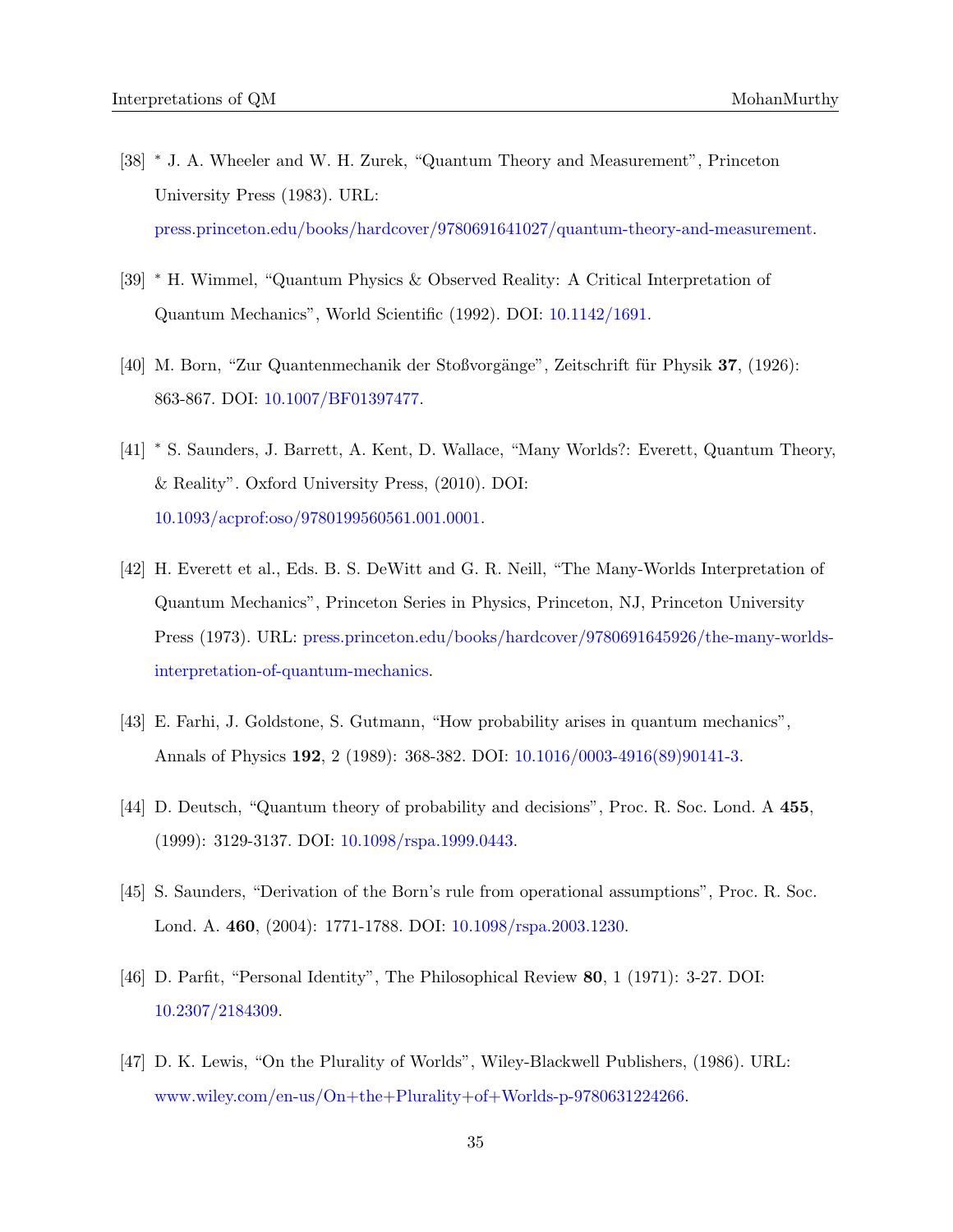- [48] J. S. Bell, "Speakable and unspeakable in quantum mechanics: Collected papers on quantum philosophy", Cambridge University Press, (2004). DOI: [10.1017/CBO9780511815676.](https://doi.org/10.1017/CBO9780511815676)
- [49] \* N. D. Mermin, "Quantum mysteries for anyone", The Journal of Philosophy 78, (1981): 397-408. DOI: [10.2307/2026482.](https://doi.org/10.2307/2026482)
- [50] <sup>∗</sup> H. Price, "Time's arrow & Archimedes' point: New directions for the physics of time", Oxford University Press, (1997). DOI: [10.1093/acprof:oso/9780195117981.001.0001.](https://doi.org/10.1093/acprof:oso/9780195117981.001.0001)
- [51] L. de Broglie, "La mécanique ondulatoire et la structure atomique de la matière et du rayonnement *(Wave mechanics and the atomic structure of matter and radiation)*", J. Phys. Radium 8 , (1927): 225-241. DOI: [10.1051/jphysrad:0192700805022500.](https://doi.org/10.1051/jphysrad:0192700805022500)
- [52] D. Bohm, "A Suggested Interpretation of the Quantum Theory in Terms of "Hidden" Variables", Phys. Rev. 85, 166 (1952). DOI: [10.1103/PhysRev.85.166.](https://doi.org/10.1103/PhysRev.85.166)
- [53] S. Kochen, E. P. Specker, "The problem of hidden variables in quantum mechanics", Journal of Mathematics and Mechanics, 17,1 (1967): 59-87. DOI: [10.1512/iumj.1968.17.17004.](https://doi.org/10.1512/iumj.1968.17.17004)
- [54] <sup>∗</sup> D. Z. Albert, "Quantum Mechanics and Experience", Harvard University Press, (1995). URL: [www.hup.harvard.edu/catalog.php?isbn=9780674741133.](https://www.hup.harvard.edu/catalog.php?isbn=9780674741133)
- [55] G. C. Ghirardi, A. Rimini, T. Weber, "Unified dynamics for microscopic and macroscopic systems", Physical Review D 34, 2 (1986): 470-491. DOI: [10.1103/PhysRevD.34.470.](https://doi.org/10.1103/PhysRevD.34.470)
- [56] A. Bassi, "Collapse models: analysis of the free particle dynamics", Journal of Physics A: Mathematical and General 38, 14 (2005). DOI: [10.1088/0305-4470/38/14/008.](https://doi.org/10.1088/0305-4470/38/14/008) "Do dynamical reduction models imply that arithmetic does not apply to ordinary macroscopic objects?", The British Journal for the Philosophy of Science 50, 1 (1999): 49-64. DOI: [10.1093/bjps/50.1.49.](https://doi.org/10.1093/bjps/50.1.49)

"Discussion. More about dynamical reduction and the enumeration principle", The British Journal for the Philosophy of Science 50, (1999): 719-734. DOI: [10.1093/bjps/50.4.719.](https://doi.org/10.1093/bjps/50.4.719)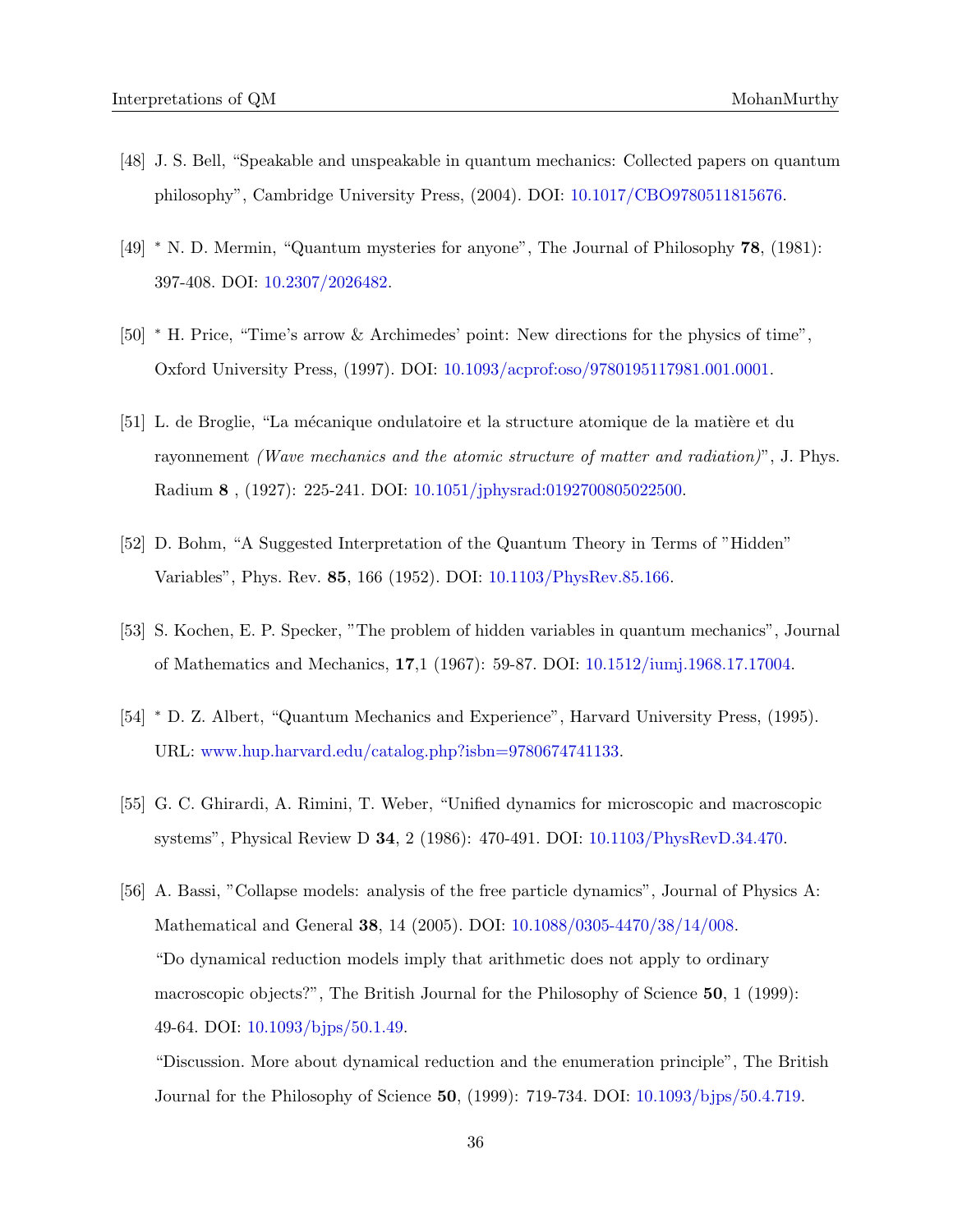- [57] <sup>∗</sup> S. Carroll, "Something Deeply Hidden: Quantum Worlds and The Emergence of Spacetime", Penguin Random House Publisher (2020). URL: [www.penguinrandomhouse.com/books/566988.](https://www.penguinrandomhouse.com/books/566988/something-deeply-hidden-by-sean-carroll/)
- [58] <sup>∗</sup> J. T. Cushing, "Quantum mechanics: Historical contingency and the Copenhagen hegemony", University of Chicago Press (1994). URL: [press.uchicago.edu/ucp/books/book/chicago/Q/bo3646498.](https://press.uchicago.edu/ucp/books/book/chicago/Q/bo3646498.html)
- [59] N. D. Mermin"Could Feynman Have Said This?", Physics Today 57, 5 (2004): 10. DOI: [10.1063/1.1768652.](https://doi.org/10.1063/1.1768652)
- [60] K. R Popper, "Conjectures and Refutations: The Growth of Scientific Knowledge, London: Routledge 2003 (1963), URL: [archive.org/details/conjecturesrefut0000popp.](https://archive.org/details/conjecturesrefut0000popp)
- [61] <sup>∗</sup> A. Cabello, "Interpretations of Quantum Theory: A Map of Madness", Cambridge University Press (2017). DOI: [10.1017/9781316494233.009.](https://doi.org/10.1017/9781316494233.009)
- [62] N. dG. Tyson, "The Perimeter of Ignorance", Natural History Magazine (2005). URL: [www.naturalhistorymag.com/universe/211420/the-perimeter-of-ignorance.](https://www.naturalhistorymag.com/universe/211420/the-perimeter-of-ignorance)
- [63] R. B. Griffiths, "Consistent histories and the interpretation of quantum mechanics", Journal of Statistical Physics 36, (1984): 219-272. DOI: [10.1007/BF01015734.](https://doi.org/10.1007/BF01015734)
- [64] J. G. Cramer, "Transactional Interpretation of Quantum Mechanics", Eds. D. Greenberger, K. Hentschel, F. Weinert, Compendium of Quantum Physics, Springer, Berlin (2009). DOI: [10.1007/978-3-540-70626-7](https://doi.org/10.1007/978-3-540-70626-7_223) 223.

"The transactional interpretation of quantum mechanics", Rev. Mod. Phys. 58, 647 (1986). DOI: [10.1103/RevModPhys.58.647.](https://doi.org/10.1103/RevModPhys.58.647)

"An overview of the transactional interpretation of quantum mechanics", International Journal of Theoretical Physics 27, (1988): 227-236. DOI: [10.1007/BF00670751.](https://doi.org/10.1007/BF00670751)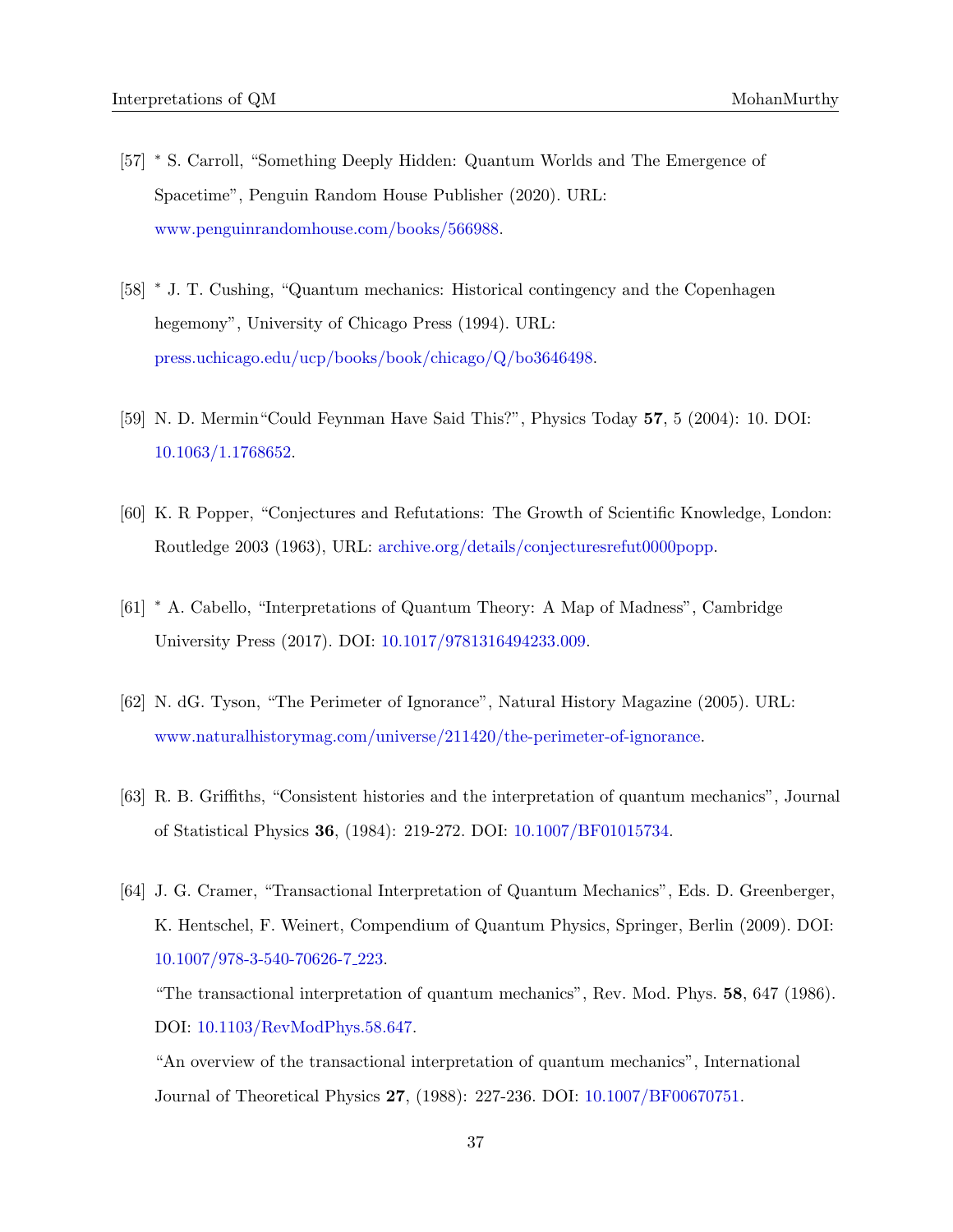- [65] C. G. Timpson, Quantum Information Theory and the Foundations of Quantum Mechanics", Oxford University Press (2013). DOI: [10.1093/acprof:oso/9780199296460.001.0001.](https://doi.org/10.1093/acprof:oso/9780199296460.001.0001)
- [66] C. Rovelli, "Relational quantum mechanics", International Journal of Theoretical Physics 35, (1996): 1637-1678. DOI: [10.1007/BF02302261.](https://doi.org/10.1007/BF02302261)
- [67] G. Birkhoff and J. Von Neumann, "The Logic of Quantum Mechanics", Annals of Mathematics 37,4 (1936): 823-843. DOI: [10.2307/1968621.](https://doi.org/10.2307/1968621)
- [68] "Symmetries and Reflections, Scientific Essays", American Journal of Physics 35, 1169 (1967). DOI: [10.1119/1.1973829.](https://doi.org/10.1119/1.1973829)
- [69] M. Davidson, "The origin of the algebra of quantum operators in the stochastic formulation of quantum mechanics", Letters in Mathematical Physics 3, (1979): 367-376. DOI: [10.1007/BF00397209.](https://doi.org/10.1007/BF00397209)
- [70] A. M. Burke, R. Akis, T. E. Day, Gil Speyer, D. K. Ferry, B. R. Bennett, "Periodic Scarred States in Open Quantum Dots as Evidence of Quantum Darwinism", Phys. Rev. Lett. 104, 176801 (2010). DOI: [10.1103/PhysRevLett.104.176801.](https://doi.org/10.1103/PhysRevLett.104.176801)
- [71] L. E. Ballentine, "The Statistical Interpretation of Quantum Mechanics", Rev. Mod. Phys. 42, 358 (1970). DOI: [10.1103/RevModPhys.42.358.](https://doi.org/10.1103/RevModPhys.42.358)
- [72] C. G. Timpson, "Quantum Bayesianism: A study", Studies in History and Philosophy of Science Part B: Studies in History and Philosophy of Modern Physics 39, 3 (2008): 579-609. DOI: [10.1016/j.shpsb.2008.03.006.](https://doi.org/10.1016/j.shpsb.2008.03.006)
- [73] N. D. Mermin, "Commentary: Quantum mechanics: Fixing the shifty split", Physics Today 65, 7, 8 (2012). DOI: [10.1063/PT.3.1618.](https://doi.org/10.1063/PT.3.1618)
- [74] L. Vaidman, "Probability in the Many-Worlds Interpretation of Quantum Mechanics", Eds. Y. Ben-Menahem, M. Hemmo, Probability in Physics, The Frontiers Collection, Springer, Berlin (2012). DOI: [10.1007/978-3-642-21329-8](https://doi.org/10.1007/978-3-642-21329-8_18) 18.